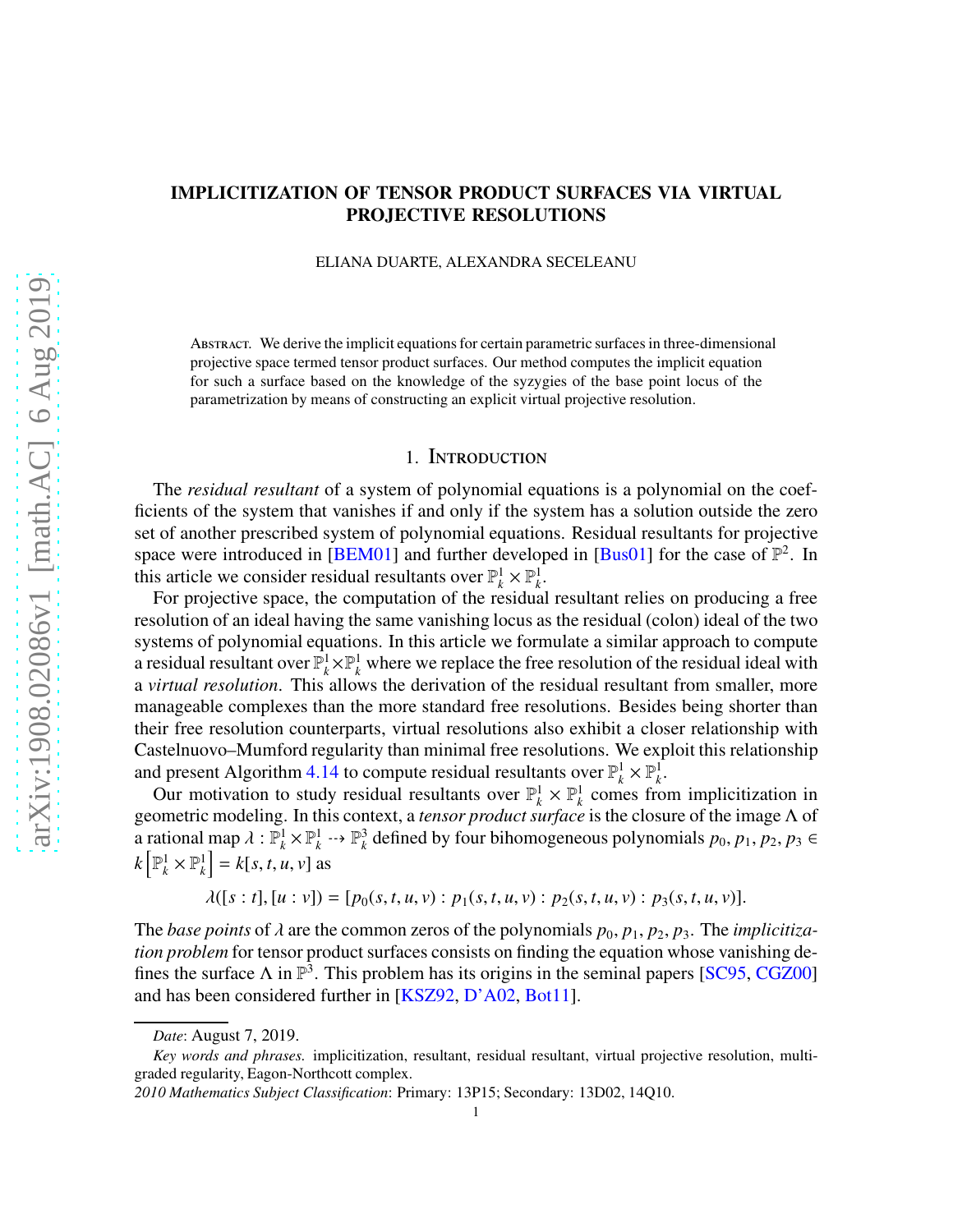Three methods can be used to solve the implicitization problem for tensor product surfaces: Gröbner bases, resultants, and Rees algebras. Gröbner basis methods are least satisfactory since they tend to be computationally intensive. Thus, it is primarily the latter two techniques which are used. Since classical resultants fail in the presence of base points, fol-lowing the work of Busé [\[Bus01\]](#page-28-1), we propose the use of residual resultants over  $\mathbb{P}_k^1 \times \mathbb{P}_k^1$  to solve the implicitization problem for tensor product surfaces in this case. We present this approach in Algorithm [5.5.](#page-22-0)

The structure of this paper is as follows: in section [2](#page-1-0) we give the necessary background on residual resultants, with special attention to the case of biprojective space. In section [4](#page-12-0) we derive effective methods to compute the residual resultant based on a virtual projective resolution for certain ideals of minors. In section [5](#page-20-0) we show how this theory can be applied to the implicitization problem for tensor product surfaces. Finally, section [6](#page-23-0) contains many worked out examples that illustrate our results.

<span id="page-1-0"></span>Throughout the paper N denotes the set of nonnegative integers.

### 2. A residual resultant for  $\mathbb{P}_k^1$  $\frac{1}{k} \times \mathbb{P}_k^1$ *k*

In this section we give an overview of the theory and construction for a residual resul-tant over a biprojective space. We follow closely the exposition in [\[BEM01\]](#page-28-0) and [\[Bus01\]](#page-28-1) adapting the statements for the case of the variety  $Q = \mathbb{P}_k^1 \times \mathbb{P}_k^1$ .

Algebraically, classical resultant computations can be phrased as follows: given commutative rings  $A = k[x_0, \ldots, x_m] = k[\mathbb{P}_k^m]$  $\sum_{k=1}^{m}$  and  $C = k[C_{ij} : 0 \le i \le n, 1 \le j \le \dim_k(A_{d_i})],$ where the latter is viewed as a ring of indeterminate coefficients, form the polynomial ring  $T = C[x_0, \ldots, x_m] = C \otimes_k A$  and define a set of homogeneous polynomials  $F_0, \ldots, F_m \in T$ 

$$
F_i(C_{ij},x_0,\ldots,x_n)=\sum_{m_j\in A_{d_i}}C_{ij}m_j.
$$

One is interested in finding a generator for the principal ideal  $I = (F_0, \ldots, F_m) \cap C$ , which is called the resultant of  $F_0, \ldots, F_m$ . The resultant is a unique (up to scaling by constants) irreducible polynomial in *C* [\[GKZ08,](#page-29-4) Chapter 12]. For a point  $c = (c_{ij}) \in \mathbb{P}_k(C_1)$  define the evaluation map at *c* to be the *A*-module homomorphism  $e_c: T \to A$ ,  $e_c(C_{ij}) = c_{ij}$  induced by the analogous *k*-linear map  $C \rightarrow k(c)$ . The zero locus of the ideal *I* 

$$
V(I) = \{c \in \mathbb{P}_k(C_1) : V(e_c(F_0), \ldots, e_c(F_m)) \neq \emptyset\}
$$

consists of the coefficients  $c = (c_{ij})$  for which the equations  $e_c(F_0), \ldots, e_c(F_m)$  have common solutions in  $\mathbb{P}^m_k$ *k* .

We proceed to describe a modified version of this classical resultant termed the residual resultant. If *A* is the coordinate ring of a variety *Q* and *C*, *T* are as above, consider two sets of homogeneous polynomials  $g_0, \ldots, g_n \in A$  and  $F_0, \ldots, F_m \in (g_0, \ldots, g_n)$ . The residual resultant is a generator for the principal ideal  $I = (F : G) \cap C$ , where  $F = (F_0, \ldots, F_m)$  and  $G = (g_0, \ldots, g_n)$ . The zero locus of this ideal

$$
V(I) = \{c \in \mathbb{P}_k(C_1) : V(e_c(F_0), \ldots, e_c(F_m)) \setminus V(g_0, \ldots, g_n) \neq \emptyset\}
$$

consists of the coefficients  $c_{ij}$  for which the equations  $e_c(F_0), \ldots, e_c(F_m)$  have common solutions outside the common zero locus of  $g_0, \ldots, g_n$  in  $Q$ .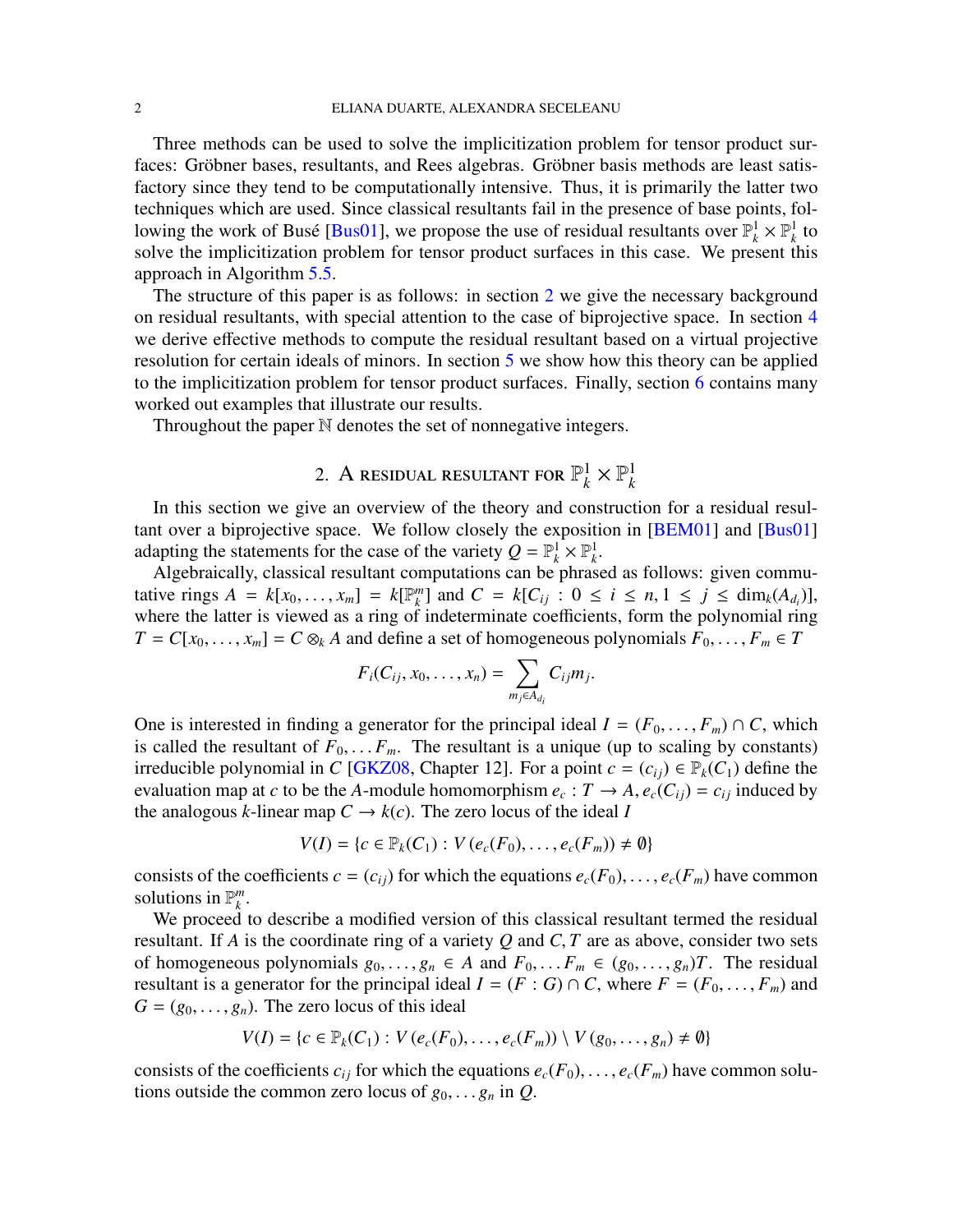We now rephrase the problem in the language of algebraic geometry. The classical resultant is interpreted in this language in [\[Jou91,](#page-29-5) [Jou95\]](#page-29-6) and [\[GKZ08,](#page-29-4) Propositions 3.1 and 3.3]. Following the exposition in [\[BEM01\]](#page-28-0), let *Q* be a an irreducible projective variety of dimension dim( $Q$ ) = *m* over the algebraically closed field *k*. Consider  $m + 1$  invertible sheaves  $\mathcal{L}_0, \ldots, \mathcal{L}_m$  on Q and let  $V_i = H^0(Q, \mathcal{L}_i)$  be the vector space spanned by the global sections of the sheaf  $\mathcal{L}_i$ . Poposition [2.1](#page-2-0) sets up the residual resultant as a polynomial that captures the condition for a set of global sections  $f_0, \ldots, f_m$  ( $f_i \in V_i$ ) to vanish on the variety *Q*. This resultant is a polynomial in the coefficients of each *f<sup>i</sup>* with respect to the basis of the vector space *V<sup>i</sup>* .

More precisely, given a set of polynomials  $F_i = \sum_{b_j \in B_i} C_{ij} b_j \in T$  expressed in terms of fixed bases  $B_i$  for each vector space  $V_i$ , their resultant is a polynomial  $\text{Res}_{V_0,\dots,V_m} \in C$ . For any  $c \in \mathbb{P}_k(C_1)$ , if  $f_i = e_c(F_i)$ , then  $\text{Res}_{V_0,\dots,V_m}(f_0,\dots,f_m)$  denotes the polynomial

$$
\operatorname{Res}_{V_0,\ldots,V_m}(f_0,\ldots,f_m)=e_c\left(\operatorname{Res}_{V_0,\ldots,V_m}\right).
$$

From this point onward, we use the notation  $F_0, \ldots, F_m$  for elements of *T* and  $f_0, \ldots, f_m$  for specializations  $f_i = e_c(F_i)$  at some  $c \in \mathbb{P}_k(C_1)$ .

<span id="page-2-0"></span>**Proposition 2.1** ([\[BEM01,](#page-28-0) Proposition 1]). Suppose that each  $V_i$  generates the sheaf  $\mathcal{L}_i$ *on Q and that V<sup>i</sup> is very ample on a nonempty open subset U of Q. Then there exists an irreducible polynomial on* <sup>Q</sup>*<sup>m</sup>*  $\prod_{i=0}^{n} V_i$ , denoted by  $\text{Res}_{V_0,\dots,V_m}$  and called the  $(V_0,\dots,V_m)$ *-resultant, which satisfies*

$$
\operatorname{Res}_{V_0,\ldots,V_m}(f_0,\ldots,f_m)=0\iff \exists x\in X: f_0(x)=\cdots=f_m(x)=0.
$$

Moreover,  ${\rm Res}_{V_0,...,V_s}$  is homogeneous in the coefficients of each  $f_i$ , and of degree  $\int_Q \prod_{j\neq i} c_1(\mathscr{L}_j)$ .

We will follow the aforementioned result to define a *residual resultant* for  $Q = \mathbb{P}_k^1 \times \mathbb{P}_k^1$ . This follows readily using the methods of [\[BEM01\]](#page-28-0), but it is important for our purposes to establish the notation in terms of sheaves on  $\mathbb{P}_k^1 \times \mathbb{P}_k^1$  instead of  $\mathbb{P}_k^n$  $\binom{n}{k}$ . For this reason we include a discussion of the setup below.

From this point on let  $R = k[s, t, u, v]$  denote the bigraded coordinate ring of  $\mathbb{P}_k^1 \times \mathbb{P}_k^1$  over an algebraically closed field *k*, with  $deg(s) = deg(t) = (1, 0)$  and  $deg(u) = deg(v) = (0, 1)$ . Let  $R_{(a,b)}$  denote the set of elements in *R* of bidegree  $(a, b)$ . Recall that the smallest geometrically irrelevant ideal of  $\mathbb{P}_k^1 \times \mathbb{P}_k^1$  $\frac{h}{k}$  is *B* = (*s*, *t*)∩(*u*, *v*). This yields a family of geometrically irrelevant ideals for  $\mathbb{P}_k^1 \times \mathbb{P}_k^1$ , i.e.  $\hat{\mathscr{B}} = {\mathfrak{p} \in \text{Spec}(R) : B \subseteq \mathfrak{p}}$ .

**Definition 2.2.** The *B*-saturation of an ideal  $I \subset R$  is the ideal  $I^{\text{sat}} = \bigcup_{i=0}^{\infty} I : B^i$ , where  $I : B^i = \{f \in R : fB^i \in I\}$ . The geometric importance of the *B*-saturation stems from the fact that for bihomogeneous ideals  $I \subseteq R$ , the following varieties agree  $V(I) = V(I^{\text{sat}})$ . Analogously one defines the *B*-saturation of an *R*-module *M* to be  $M^{\text{sat}} = H^0\left(\tilde{M}, \mathbb{P}_k^1 \times \mathbb{P}_k^1\right)$ .

Let  $Q = \mathbb{P}_k^1 \times \mathbb{P}_k^1 = \text{Proj}(R)$  and consider a bihomogeneous ideal  $G = (g_1, \ldots, g_n) \subseteq R$ where deg  $g_j = (k_j, l_j)$ . Let  $\mathscr G$  be the coherent sheaf of ideals associated to *G*. Consider pairs of nonnegative integers  $(a_i, b_i)$ ,  $0 \le i \le 2$ , such that  $(a_i, b_i) \ge (k_j, l_j)$  entrywise for all *i*, *j*, which yield the sheaves  $\mathscr{G}(a_i, b_i) = \mathscr{G} \otimes_{\mathscr{O}_Q} \mathscr{O}_Q(a_i, b_i)$  for  $0 \le i \le 2$ . The vector space  $V_i = H^0(Q, \mathcal{G}(a_i, b_i))$  is the set of polynomials of degree  $(a_i, b_i)$  which belong to the saturation of the ideal *G*. We denote by  $\pi : \widetilde{Q} \to Q$  the blow-up of *Q* along the sheaf of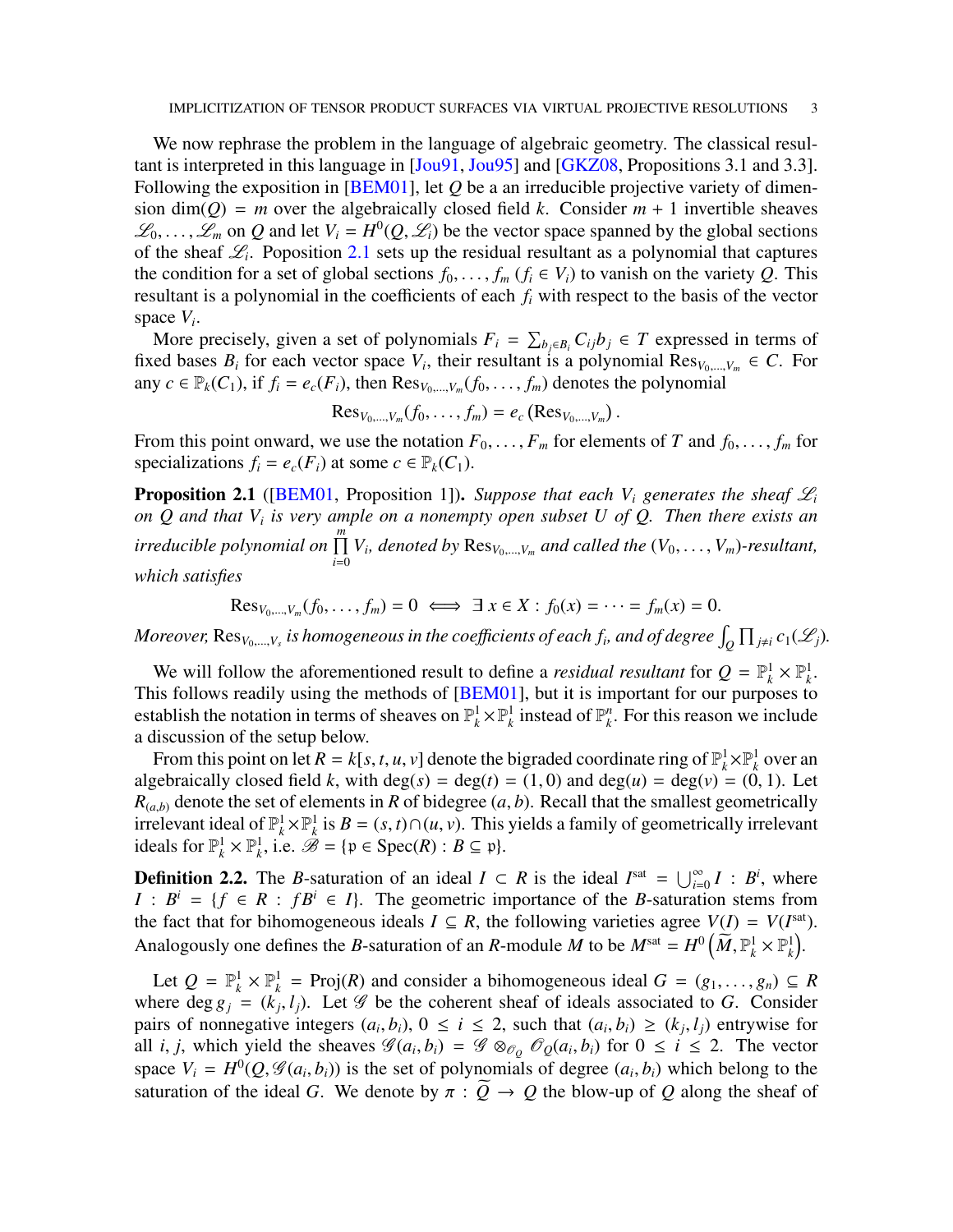ideals  $\mathscr{G}$ . The inverse image of the sheaf  $\widetilde{\mathscr{G}} = \pi^{-1} \mathscr{G} \cdot \mathscr{O}_{\mathcal{Q}}$  is an invertible sheaf on  $\widetilde{Q}$ . The sheaf  $\widetilde{\mathscr{G}} \otimes \pi^*(\mathscr{O}_Q(a_i, b_i))$  is denoted by  $\widetilde{\mathscr{G}}(a_i, b_i)$ .

Proposition [2.4](#page-3-0) establishes the existence of a residual resultant polynomial, which cuts out the locus of those polynomials  $f_0, f_1, f_2 \in V_0 \times V_1 \times V_2$  for which the common vanishing of  $f_0, f_1, f_2$  contains a point not in  $V(G)$ . It also gives an algebraic criterion for this geometric condition, namely that the saturations of the two ideals  $G = (g_1, \ldots, g_n)$  and  $F = (f_0, f_1, f_2)$ with respect to *B* are distinct. In order to establish this fact we need the following definition.

**Definition 2.3.** An ideal *I* ⊆ *R* is said to be *locally a complete intersection* if  $I_p$  can be generated by a regular sequence for every prime ideal  $p \in Spec(R) \setminus \mathcal{B}$ .

<span id="page-3-0"></span>**Proposition 2.4** ([\[BEM01,](#page-28-0) Proposition 3]). *Let*  $G = (g_1, \ldots, g_n) \subseteq R$  *be a codimension two locally complete intersection ideal, with*  $deg(g_j) = (k_j, l_j)$ *. Choose bihomogeneous polynomials*  $f_i \in V_i = \mathcal{G}(a_i, b_i)$  *for*  $i = 0, 1, 2$  *such that*  $F = (f_0, f_1, f_2)$  *and the following condition holds*

 $(a_i, b_i) \ge (k_{j_1} + 1, l_{j_1})$  *for some*  $j_1$  *and*  $(a_i, b_i) \ge (k_{j_2}, l_{j_2} + 1)$  *for some*  $j_2$ *.* 

*Then there exists a polynomial in*  $C = \prod_{i=0}^{2} k[V_i]$ *, denoted*  $\text{Res}_{\mathscr{G}, \{(a_i,b_i)\}_{i=0}^{2}}$  *which satisfies* 

⇔ ∃ *y* ∈ P

$$
\text{Res}_{\mathscr{G}, \{(a_i, b_i)\}_{i=0}^2}(f_0, f_1, f_2) = 0 \quad \Leftrightarrow \quad \exists \ x \in \mathcal{Q} : \pi^*(f_0)(x) = \pi^*(f_1)(x) = \pi^*(f_2)(x) = 0 \quad (1)
$$

$$
\exists y \in \mathbb{P}_k^1 \times \mathbb{P}_k^1 \text{ such that } y \in V(F) \setminus V(G) \tag{2}
$$

$$
\Leftrightarrow \quad F^{\text{sat}} \neq G^{\text{sat}}.\tag{3}
$$

*Proof.* Let  $i \in \{0, 1, 2\}$  and consider the vector space of global sections  $V_i = H^0(Q, \mathcal{G}(a_i, b_i))$ . The sections  $s \in V_i$  generate the invertible sheaf  $\mathcal{G}(a_i, b_i)$  on an open subset of *Q*, namely  $Q \setminus Z$ . Following [\[Har77,](#page-29-7) Ch.II.7.17.3] we blow-up  $\mathbb{P}_k^1 \times \mathbb{P}_k^1$  at the subscheme defined by  $\mathscr{G}$ . Then  $\widetilde{\mathscr{G}}(a_i, b_i)$  is globally generated by the pullbacks  $\pi^*(s)$  for  $s \in H^0(Q, \mathscr{G}(a_i, b_i))$ . Thus for all  $i \in \{0, 1, 2\}$ , if we let  $V_i$  be the vector subspace generated by the pullbacks  $\pi^*(s)$ ,  $s \in V_i$ then  $\widetilde{V}_i$  generates  $\widetilde{\mathscr{G}}(a_i, b_i)$  on  $\widetilde{Q}$ .

Next we show that each  $\widetilde{\mathcal{G}}(a_i, b_i)$  is very ample on an open subset *U* of  $\widetilde{Q}$ . Suppose  $(a_i, b_i)$  satisfies the inequality conditions in the statement of the proposition. Let  $S_k$  be the subvariety of *Q* defined by the vanishing of  $\pi^*(g_{j_k})$  and let  $U_k = Q \setminus S_k$  for  $k = 1, 2$ . Set  $U = U_1 \cap U_2$ . We show that the map  $\Gamma_i : U \to \mathbb{P}(V_i)$ ,  $x \mapsto {\pi^*(f) \mid f \in V_i, \pi^*(f)(x) = 0}$  is an embedding. Since a point in  $\mathbb{P}_k^1 \times \mathbb{P}_k^1$  is a pair  $(p_1, p_2)$  where  $p_i$  are points in the *i*-th factor, there is a form  $L_1$  of bidegree  $(1, 0)$  or  $L_2$  of bidegree  $(0, 1)$  that vanishes at the given point but not at another point  $(q_1, q_2) \in \mathbb{P}_k^1 \times \mathbb{P}_k^1$  according to whether  $p_1 \neq q_1$  or  $p_2 \neq q_2$ . We say that such a form separates  $(p_1, p_2), (q_1, q_2)$ . In the former case there is a global section in  $V_i$ which is a multiple of  $L_1g_{j_1}$  and which separates  $\pi^*(p_1, p_2)$  and  $\pi^*(q_1, q_2)$  in *U*. Analogously, if  $(p_1, p_2)$ ,  $(q_1, q_2)$  are separated by a form of bidegree  $(0, 1)$ , there is a global section in  $\tilde{V}_i$ which is a multiple of  $L_2g_{j_2}$  and which separates  $\pi^*(p_1, p_2)$  and  $\pi^*(q_1, q_2)$  in *U*. A proof that the differential condition for very ampleness holds follows in a similar fashion to [\[BEM01,](#page-28-0) Proposition 3] by the use of the appropriate separating form in each case. We conclude that each  $\widetilde{\mathscr{G}}(a_i, b_i)$  is very ample on the non-empty open subset *U*.

The first equivalence of the conclusion follows by applying Proposition [2.1](#page-2-0) to the invertible sheaves  $\widetilde{\mathcal{G}}(a_i, b_i)$  on  $\widetilde{Q}$ . For (2)  $\Rightarrow$  (1) notice that if  $y \notin V(G)$  and  $f_0(y) = f_1(y) =$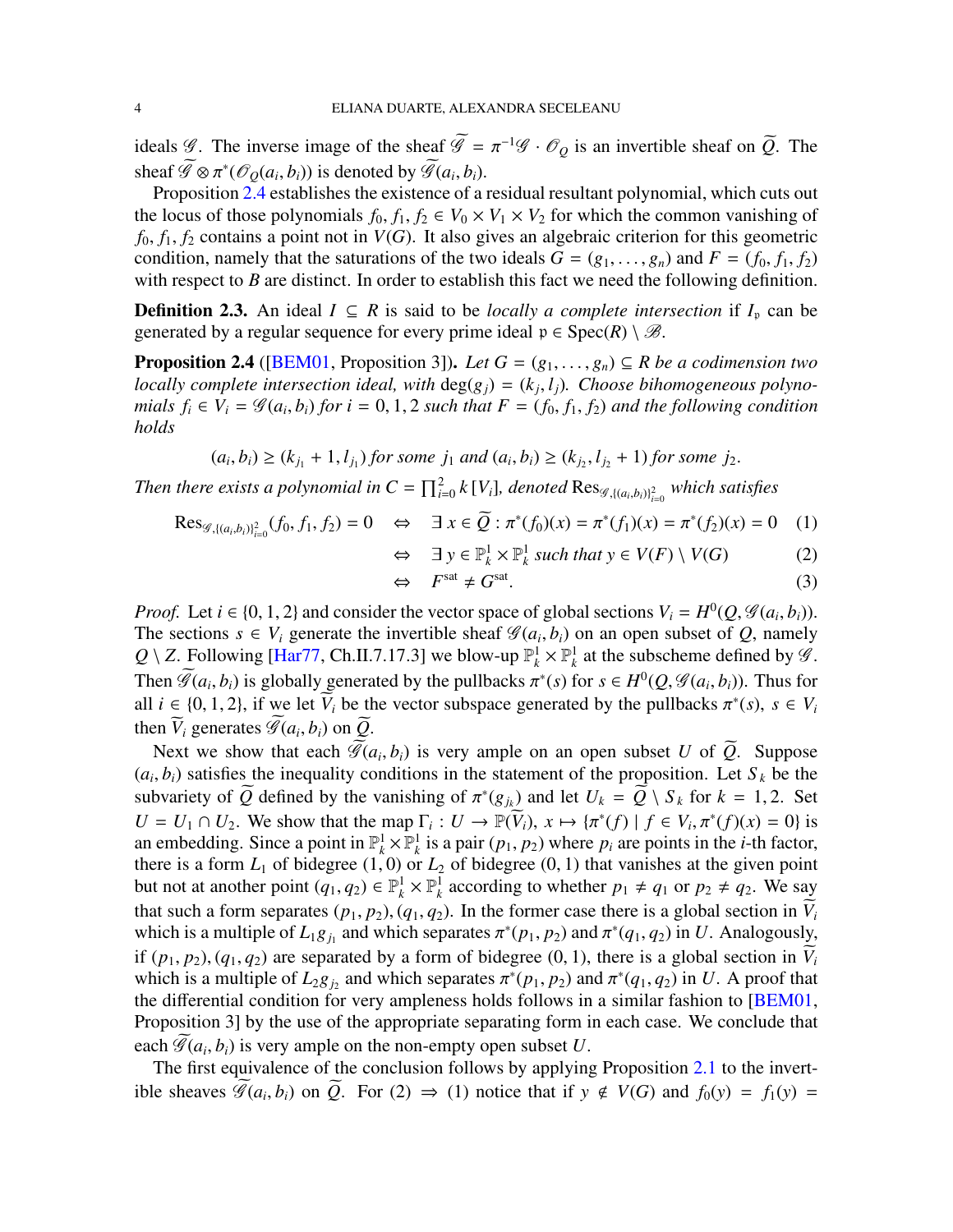$f_2(y) = 0$  then, for the unique  $x \in Q$  such that  $\pi(x) = y$ , we have  $\pi^*(f_0)(x) = \pi^*(f_1)(x) =$  $\pi^*(f_2)(x) = 0$ . The equivalence (2)  $\Leftrightarrow$  (3) follows from the identities  $V(F) = V(F^{\text{sat}})$  and  $V(G) = V(G^{\text{sat}})$ . It remains to show that (3)  $\Rightarrow$  (1), equivalently, if  $\pi^*(f_0)$ ,  $\pi^*(f_1)$ ,  $\pi^*(f_2)$  do not vanish simultaneously on  $\overline{Q}$  then  $F<sup>sat</sup> = G<sup>sat</sup>$ . Since *G* is locally a complete intersection, the sheaf  $\mathscr{G}/\mathscr{G}^2$  is locally free of rank 2. Hence, setting  $\mathscr{F}$  to be the ideal sheaf corresponding to *F*, one sees that the inclusion  $\mathcal{F} \hookrightarrow \mathcal{G}$  is a surjection locally at  $\mathfrak{p} \in X$ . Thus  $\mathcal{F} = \mathcal{G}$  and hence  $F^{\text{sat}} = G^{\text{sat}}$  holds true. and hence  $F^{\text{sat}} = G^{\text{sat}}$  holds true.

**Remark 2.5.** By the assumption on the codimension of *G*, the ideal sheaf  $\mathscr G$  in Proposition [2.4](#page-3-0) defines a zero dimensional scheme. Proposition [2.4](#page-3-0) applies when *G* defines a reduced set of points in  $\mathbb{P}_k^1 \times \mathbb{P}_k^1$ , since such an ideal is locally a complete intersection by [\[CFG](#page-29-8)+16, Lemma 4.1]. However, not all ideals *G* that fit the hypotheses of Proposition [2.4](#page-3-0) define reduced sets of points in  $\mathbb{P}_k^1 \times \mathbb{P}_k^1$ . For example  $G = \langle s^2t^2, u^2v^2 \rangle$  is a (global) complete intersection, hence this ideal is also locally a complete intersection, which is not reduced.

Suppose that the ideal sheaf  $G$  defines a zero dimensional scheme  $Z$  composed of  $p$  points  $P_1, \ldots, P_p$ . We denote by  $e_i$  the the multiplicity of the point  $P_i$  in *Z*. We have

$$
e_i = \dim_k(\mathcal{O}_{Z,P_i}),
$$
 where  $\mathcal{O}_Z = \mathcal{O}_{\mathbb{P}^1_k \times \mathbb{P}^1_k} / \mathcal{G}$ ,

and hence  $\sum_{i=1}^{p} e_i = \dim_k H^0(Z, \mathcal{O}_Z)$ .

<span id="page-4-0"></span>Remark 2.6. One important aspect to recall from the proof of Proposition [2.1](#page-2-0) [\[BEM01,](#page-28-0) Proposition 1] is that the incidence variety defined by

$$
\widetilde{W} = \left\{ (x, f_0, \dots, f_m) \in \widetilde{Q} \times \prod_{i=0}^m \mathbb{P}(V_i) : f_0(x) = \dots = f_m(x) = 0 \right\} \subseteq \widetilde{Q} \times \prod_{i=0}^m \mathbb{P}(V_i)
$$

has codimension  $m + 1$ . In the context of Proposition [2.4,](#page-3-0)  $m = \dim \tilde{Q} = 2$  because  $\tilde{Q}$  is the blowup of  $\mathbb{P}_k^1 \times \mathbb{P}_k^1$ <sup>1</sup>/<sub>k</sub> at the scheme *Z* defined by  $\mathscr G$ . Therefore the incidence variety  $\widetilde W$  in this case is contained in  $\widetilde{Q} \times \prod_{i=0}^{2} \mathbb{P}(V_i)$  and it is of codimension 3. Let *E* denote the exceptional locus of the blow-up of  $\mathbb{P}_k^1 \times \mathbb{P}_k^1$  at *Z*. Then  $\widetilde{Q} \setminus E$  is isomorphic to  $Q \setminus Z$ . The open set

$$
U = \left\{ (x, f_0, f_1, f_2) \in \widetilde{Q} \setminus E \times \prod_{i=0}^{2} \mathbb{P}(V_i) : \pi^*(f_0)(x) = \pi^*(f_1)(x) = \pi^*(f_2)(x) = 0 \right\}
$$

is dense in  $\widetilde{W}$  and isomorphic to

$$
W = \left\{ (x, f_0, f_1, f_2) \in (Q \setminus Z) \times \prod_{i=0}^{2} \mathbb{P}(V_i) : f_0(x) = f_1(x) = f_2(x) = 0 \right\}
$$

thus *W* is of codimension three in  $(Q \setminus Z) \times \prod_{i=0}^{2} \mathbb{P}(V_i)$ .

In the next proposition we compute the degree of the residual resultant in the coefficients of each polynomial *f<sup>i</sup>* . A general formula for this degree is given in Proposition [2.1](#page-2-0) [\[BEM01,](#page-28-0) Proposition 1] and the case for  $\mathbb{P}^2$  is treated in [\[Bus01\]](#page-28-1). We will now deduce this degree for the residual resultant in  $\mathbb{P}_k^1 \times \mathbb{P}_k^1$  $k<sub>k</sub>$ ; the proof follows the same lines as for  $\mathbb{P}^2$ , except that the computation of the intersection product is now performed on the blow-up of  $\mathbb{P}_k^1 \times \mathbb{P}_k^1$  at *Z*.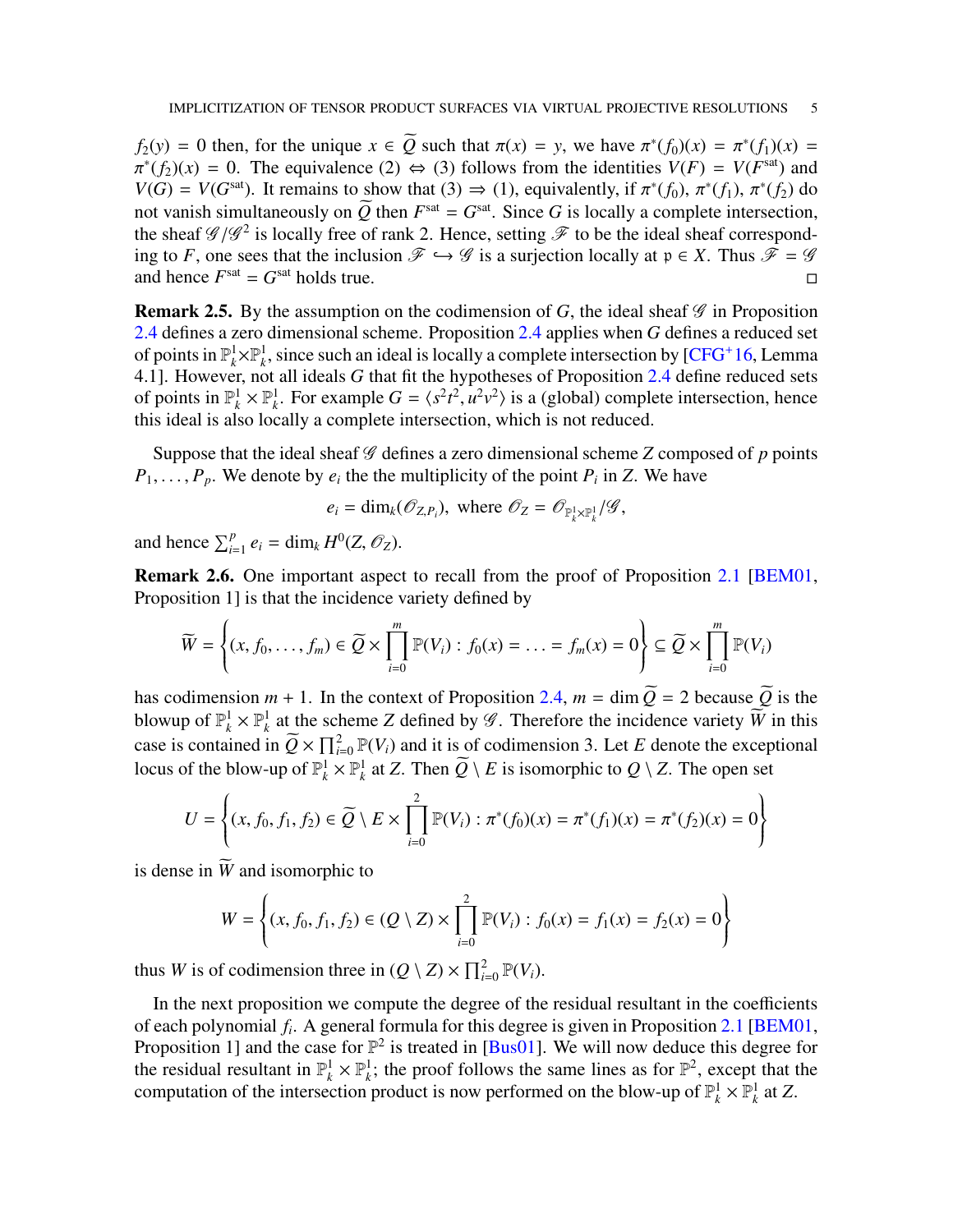<span id="page-5-0"></span>**Proposition 2.7.** The polynomial  $\text{Res}_{\mathscr{G}, \{(a_i, b_i)\}_{i=0}^2}$  is multihomogeneous in the coefficients of *each*  $V_i$ , *of degree*  $N_i$  *for*  $i = 0, 1, 2$  *with* 

$$
N_0 = a_1b_2 + b_1a_2 - \sum_{i=1}^p e_i, \quad N_1 = a_0b_2 + b_0a_2 - \sum_{i=1}^p e_i, \quad and \quad N_2 = a_0b_1 + b_0a_1 - \sum_{i=1}^p e_i.
$$

*Proof.* We compute the integer  $N_0$ , the computation of  $N_1$ ,  $N_2$  is carried out in a similar fashion. Fix  $i = 0$ . By Propositions [2.1,](#page-2-0)  $N_0$  equals

$$
\int_{\widetilde{\mathcal{Q}}} c_1(\widetilde{\mathcal{G}}_{(a_1,b_1)})c_1(\widetilde{\mathcal{G}}_{(a_2,b_2)})
$$

where  $c_1(\mathscr{F})$  denotes the first Chern class of the sheaf  $\mathscr{F}$  over  $\widetilde{Q}$  and  $\int_{\widetilde{Q}}$  denotes the degree map on *Q*. Denote by  $H = \pi^*(h)$  and  $L = \pi^*(l)$  the pullbacks of generic hyperplanes in  $\mathbb{P}_k^1 \times \mathbb{P}_k^1$  that generate the divisor class group  $Cl(\mathbb{P}_k^1)$  $\frac{1}{k} \times \mathbb{P}^1_k$  $k_i^{\{1\}} \cong \mathbb{Z}^2$ . Each  $E_i$ ,  $i = 1, \ldots, p$  denotes the exceptional divisor of the blow-up  $\pi$  above each point  $P_i$  defined by  $\mathscr{G}$ , and  $E_i^{red}$  $i$ <sup>*red*</sup> the reduced scheme of  $E_i$ . Following [\[Ful84\]](#page-29-9),  $c_1(\widetilde{\mathcal{G}}_{(a_i,b_i)}) = a_i H + b_i L - \sum_{i=1}^p E_i$ . Since  $E_i \cdot E_j = 0$ if  $i \neq j$ ,  $H \cdot E_i = L \cdot E_i = 0$  and  $L^2 = H^2 = 0$ , we obtain

$$
\int_{\widetilde{Q}} c_1(\widetilde{\mathscr{G}}_{(a_1,b_1)})c_1(\widetilde{\mathscr{G}}_{(a_2,b_2)}) = \int_{\widetilde{Q}} (a_1H + b_1L - \sum_{i=1}^p E_i)(a_2H + b_2L - \sum_{i=1}^p E_i)
$$
  

$$
= \int_{\widetilde{Q}} a_1b_2H \cdot L + a_2b_1H \cdot L + \sum_{i=1}^p E_i^2.
$$

Now let  $f_1$  (resp.  $f_2$ ) be generic global sections of  $\mathscr{G}(a_1, b_1)$  (resp.  $\mathscr{G}(a_2, b_2)$ ) and let  $D_{f_1}$ :=  $V(f_1)$  (resp.  $D_{f_2} := V(f_2)$ ) be the divisor corresponding to the vanishing of the section  $f_1$ (resp.  $f_2$ ) in  $\mathbb{P}_k^1 \times \mathbb{P}_k^1$  $k^1$ . We have

$$
\pi^* D_{f_1} = \tilde{D}_{f_1} + \sum_{i=1}^p E_i = \tilde{D}_{f_1} + \sum_{i=1}^p m_i E_i^{red}, \text{ and}
$$

$$
\pi^* D_{f_2} = \tilde{D}_{f_2} + \sum_{i=1}^p E_i = \tilde{D}_{f_2} + \sum_{i=1}^p n_i E_i^{red}.
$$

Where  $\tilde{D}_{f_1}$  (resp.  $\tilde{D}_{f_2}$ ) is the strict transform of  $D_{f_1}$  (resp.  $D_{f_2}$ ) and where  $m_i$  (resp.  $n_i$ ) is the multiplicity of  $f_1$  (resp.  $f_2$ ) at the point  $P_i$  [\[Ful84,](#page-29-9) Section 4.3]. Now  $\tilde{D}_{f_1} \cdot \tilde{D}_{f_2} = 0$  and since G is a local complete intersection, for each poin  $P_i \in Z$  we have  $m_i n_i = e_i$  [\[Ful84,](#page-29-9) Section 12.4]. We deduce that

$$
\sum_{i=1}^p E_i^2 = \sum_{i=1}^p m_i n_i E_i^{red^2} = \sum_{i=1}^p e_i E_i^{red^2}.
$$

By the projection formulae, we know that  $\int_{\tilde{Q}} H \cdot L = 1$  and  $\int_{\tilde{Q}} E_i^{red}$ *i*  $2^2 = -1$ . Therefore

$$
N_0 = a_1b_2 + b_1a_2 - \sum_{i=1}^p e_i
$$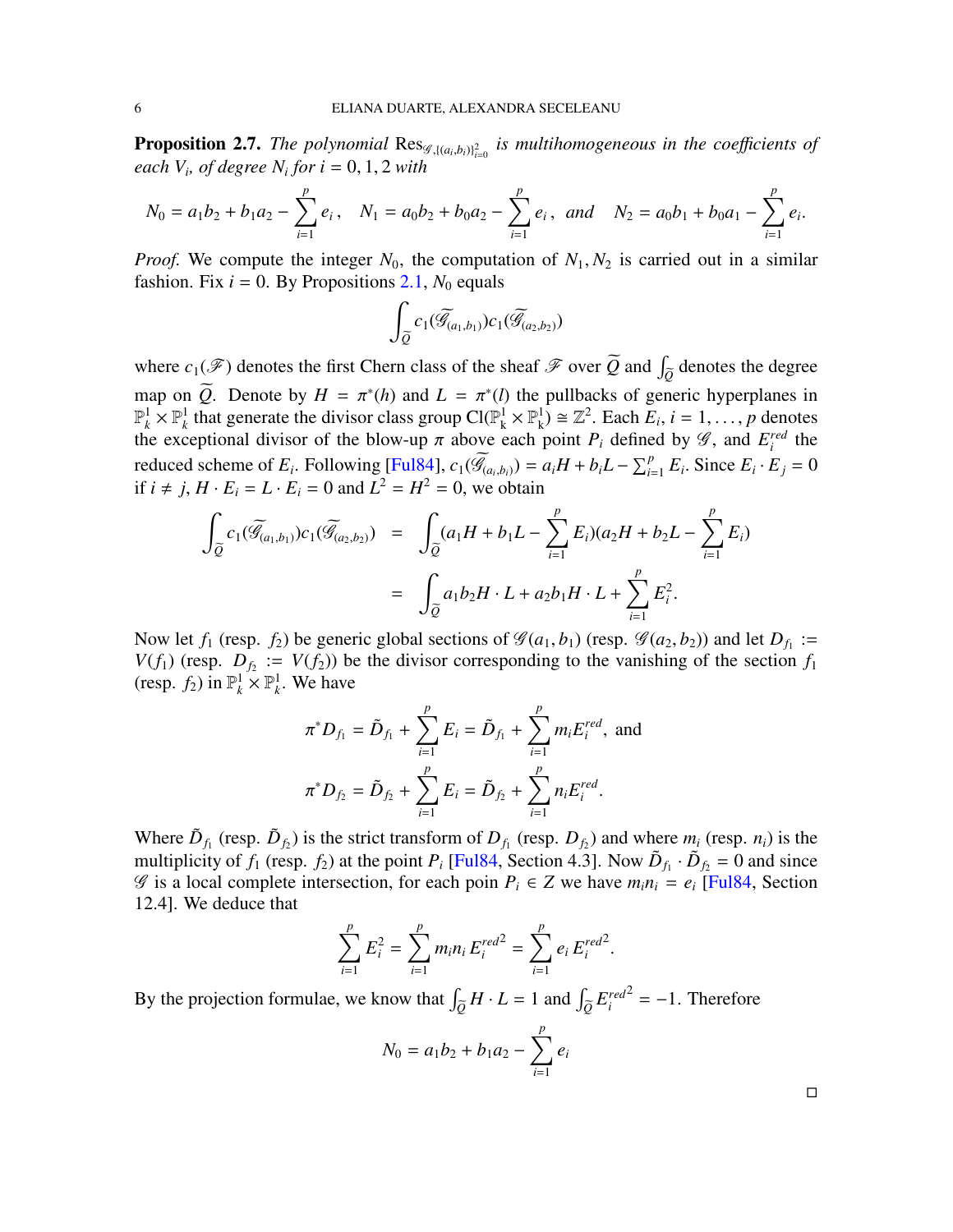We shall give a method for the effective computation of the residual resultant on  $\mathbb{P}_k^1 \times \mathbb{P}_k^1$  in section [4](#page-12-0) after reviewing the notion of virtual complexes on  $\mathbb{P}_k^1 \times \mathbb{P}_k^1$ , which will prove useful in computing the residual resultants.

### 3. Virtual resolutions in  $\mathbb{P}_k^1$  $\frac{1}{k} \times \mathbb{P}_k^1$  $\frac{1}{k}$  and multigraded regularity

Free resolutions have played an important role in the effective computation of resultants. It is shown in [\[GKZ08\]](#page-29-4) that the classic projective resultant in  $\mathbb{P}^n$  can be computed via a Koszul complex. In a similar manner, [\[Bus01\]](#page-28-1) and [\[BEM01\]](#page-28-0) use the Eagon-Northcott and variants of it to compute residual resultants with respect to locally complete intersection ideals over  $\mathbb{P}_k^2$  and complete intersection on  $\mathbb{P}_k^n$ *k* respectively. The Castelnuovo-Mumford regularity of the ideal resolved by this complex is a crucial ingredient for the computation of the residual resultant and the ability to explicitly exhibit a free resolution has the advantage of giving a straightforward way to calculate the regularity. For  $\mathbb{P}_k^1 \times \mathbb{P}_k^1$ , general recipes for the free resolutions of the analogous ideal are not available, even under the above mentioned assumptions. We overcome this obstacle by showing that virtual resolutions in  $\mathbb{P}_k^1 \times \mathbb{P}_k^1$  have the same good properties that free resolutions have for the computation of resultants and residual resultants in  $\mathbb{P}^n$  and we give an explicit description for a virtual resolution of certain determinantal ideals.

Two bigraded rings are of central importance for the purpose of residual implicitization on  $\mathbb{P}_k^1 \times \mathbb{P}_k^1$ . The first is the coordinate ring  $R = k[s, t, u, v]$  of  $\mathbb{P}_k^1 \times \mathbb{P}_k^1$ , equipped with a natural  $\mathbb{Z}^2$  grading obtained from viewing  $\mathbb{Z}^2$  as the Picard group of  $\mathbb{P}_k^1 \times \mathbb{P}_k^1$ . For simplicity, we call rings graded by  $\mathbb{Z}^2$  bigraded. For a finitely generated *R*-module *M* and a bidegree  $v \in \mathbb{Z}^2$ , the Hilbert function of *M* at *v* is  $H_M(v) = \dim_k M_v$ .

The second ring of interest is  $T = R \otimes_k C$ , where  $C = k[C_i]$  is a ring of indeterminate coefficients as in section [2.](#page-1-0) Note that *T* is the coordinate ring of the variety  $(\mathbb{P}_k^1 \times \mathbb{P}_k^1) \times \prod_{i=0}^m V_i$ and moreover  $\mathbb{B} = BT$  is the irrelevant ideal for this variety. We equip the ring *T* with a  $\mathbb{Z}^2$ grading given by  $\deg_T(c \otimes r) = \deg_R(r)$  for any  $r \in R$ ,  $c \in C$ . Thus *T* is a finitely generated *C*-algebra with  $R_{(0,0)} = C$ . For any bidegree  $v \in \mathbb{Z}^2$  the bigraded component of *T* in bidegree  $v, T_v = R_v \otimes_k C$ , is a free *C*-module minimally generated by a basis of  $R_v$ .

3.1. Virtual resolutions in  $\mathbb{P}_k^1 \times \mathbb{P}_k^1$ . Virtual resolutions for  $\mathbb{P}_k^1 \times \mathbb{P}_k^1$ , also known as *B*-torsion complexes, have been discussed in the literature in [\[MS04\]](#page-29-10) and [\[CDS07\]](#page-29-11) among others. Our interest in these complexes was sparked by [\[ZES17\]](#page-29-12).

An *R*-module *M* is *B*-torsion if  $B^iM = 0$  for some *i*.

<span id="page-6-0"></span>**Definition 3.1.** A bigraded complex of free *R*-modules  $P_i = \bigoplus_j R(-a_{ij}, -b_{ij})$  of the form

$$
\mathbf{F}: 0 \longrightarrow P_m \xrightarrow{\varphi_m} \cdots \longrightarrow P_1 \xrightarrow{\varphi_1} P_0
$$

is called a *virtual resolution* of a module M if  $(H_0(\mathbf{F}))^{\text{sat}} \cong M^{\text{sat}}$  and all the homology modules  $H_i(\mathbf{F})$  with  $i > 0$  are *B*-torsion. Note that every free resolution is automatically a virtual resolution.

Virtual resolutions were introduced in [\[ZES17\]](#page-29-12) where it is pointed out how these resolutions capture the geometry of subvarieties of products of projective spaces in an optimal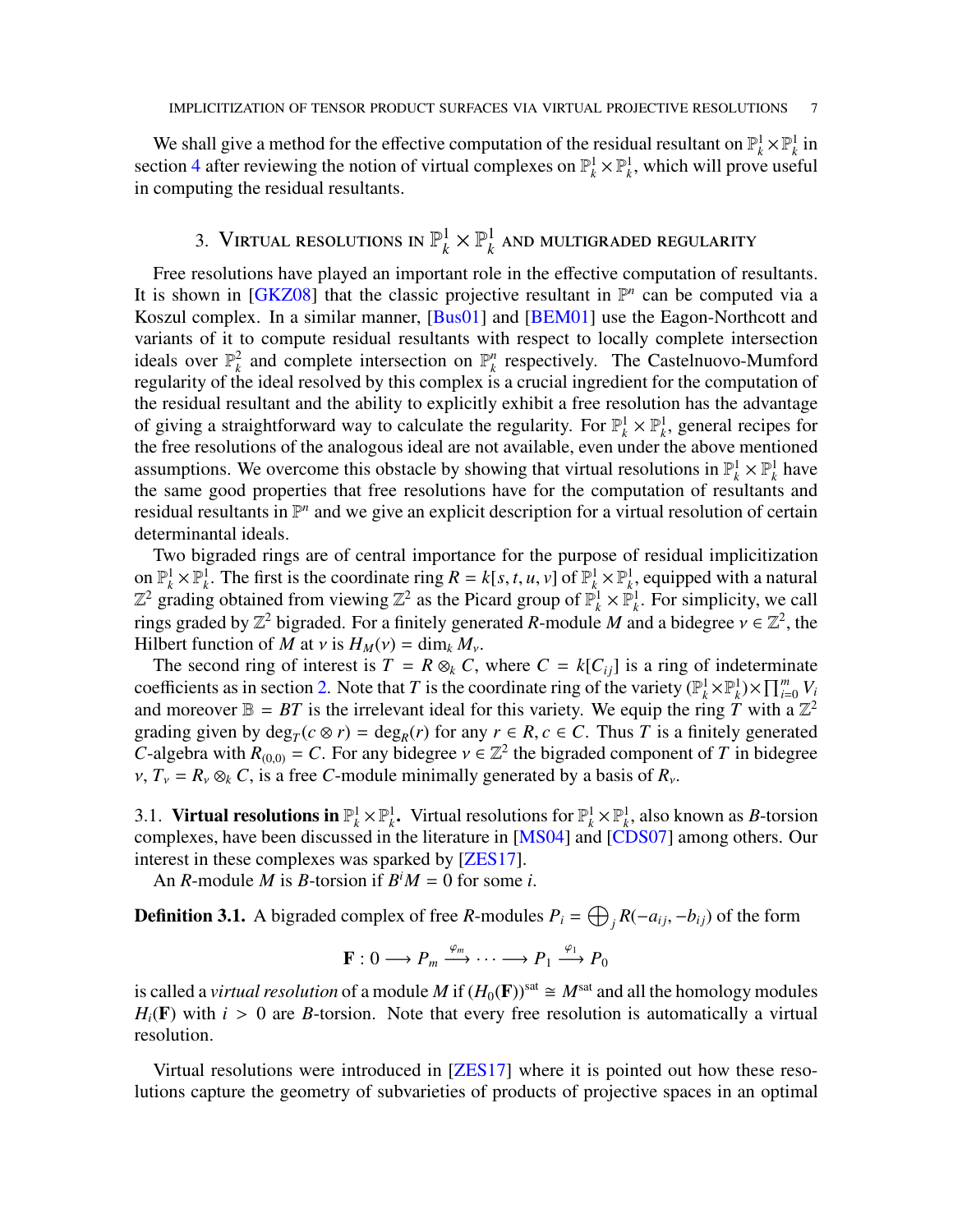manner. For example, saturated ideals defining finite sets of points in  $\mathbb{P}^2$  have a Hilbert-Burch resolution. This is not the case for ideals of sets of points in  $\mathbb{P}_k^1 \times \mathbb{P}_k^1$ , however there is a virtual version of this theorem for points in biprojective space.

<span id="page-7-0"></span>**Proposition 3.2** ([\[ZES17,](#page-29-12) Corollary 5.2]). *Every zero-dimensional subscheme Z of*  $\mathbb{P}_k^1 \times \mathbb{P}_k^1$ <br>has a virtual Hilbert-Burch resolution, i.e., there exists an  $(m + 1) \times m$  matrix  $\varphi$  such that the *complex*  $0 \longrightarrow R^{m+1} \stackrel{\varphi}{\longrightarrow} R^m$  *is a resolution for*  $I_m(\varphi)$  *and*  $V(I_m(\varphi)) = Z$ .

<span id="page-7-2"></span>**Corollary 3.3.** *If*  $G \subseteq R$  *is an ideal defining a not necessarily reduced set of points in*  $\mathbb{P}_k^1 \times \mathbb{P}_k^1$ *there exists an ideal G' such that*  $G<sup>sat</sup> = G<sup>rsat</sup>$ *, and G' has a Hilbert-Burch resolution. Moreover G is locally a complete intersection if and only if G*′ *is locally a complete intersection.*

*Proof.* The first statement is an algebraic reformulation of Proposition [3.2](#page-7-0) while the second follows since  $G^{\text{sat}} = G'^{\text{sat}}$  implies that  $G_p = G'_p$  for  $p \in \text{Spec}(R) \setminus \mathcal{B}$ .

<span id="page-7-4"></span>**Example 3.4.** Consider the ideal  $I = \langle s, u \rangle \cap \langle t, v \rangle = \langle st, sv, tu, uv \rangle$  of a set of two points in  $\mathbb{P}_k^1 \times \mathbb{P}_k^1$ . A free resolution and a virtual resolution of *I* with  $G = \langle sv, tu \rangle$  are shown below. Note how the virtual resolution is much simpler than the free resolution and the ideal  $G = \langle sv, tu \rangle$  defines the same variety as *I*.

$$
0 \longrightarrow R \longrightarrow R^{4}
$$
\n
$$
\begin{array}{c}\n\begin{pmatrix}\nv \\
-u \\
-t \\
s\n\end{pmatrix}\n\end{array}\n\qquad\n\begin{array}{c}\nR^{4} \longrightarrow 0 & 0 \\
\begin{pmatrix}\ns & 0 & 0 & -v \\
0 & t & -u & 0 \\
0 & 0 & s & t\n\end{pmatrix}\n\end{array}\n\qquad\n\begin{array}{c}\nR^{4} \longrightarrow R \longrightarrow I \longrightarrow 0 \\
\begin{pmatrix}\nst & tu & sv & uv\n\end{pmatrix}\n\end{array}
$$
\n
$$
0 \longrightarrow R \longrightarrow R^{2} \longrightarrow R^{2} \longrightarrow G \longrightarrow 0.
$$

This example is an instance of a more general phenomenon.

<span id="page-7-3"></span>**Example 3.5.** If *G* defines a set *Z* of *r* general points in  $\mathbb{P}_k^1 \times \mathbb{P}_k^1$ , from [\[ZES17,](#page-29-12) Example 5.10] it follows that *G* has a virtual resolution

$$
0 \longrightarrow R(-2, -2p) \longrightarrow R(-1, -p)^2 \longrightarrow R
$$
 if  $r = 2p$  and  
\n
$$
0 \longrightarrow R(-2, -2p - 1) \longrightarrow \begin{array}{c} R(-1, -p) \\ \oplus \\ R(-1, -p - 1) \end{array} \longrightarrow R
$$
 if  $r = 2p + 1$ .

In particular, any set of general points in  $\mathbb{P}_k^1 \times \mathbb{P}_k^1$  $k<sub>k</sub><sup>1</sup>$  is virtually a complete intersection. Further details on which sets of points in  $\mathbb{P}_k^1 \times \mathbb{P}_k^1$  are virtual complete intersections appear in [\[GLLM19\]](#page-29-13).

The notion of virtual resolution can be extended to modules over the ring *T*, where the meaning of the word virtual is understood to be with respect to the irrelevant ideal *BT*. To see why this is a natural extension we start by defining a *T*-module *M* to be *BT*-torsion if  $(BT)^{i}M = 0$  for some  $i \ge 0$ . The following lemma shows that this notion is equivalent to the notion of *B*-torsion for *R*-modules.

<span id="page-7-1"></span>Lemma 3.6. *A T -module M is* B*-torsion if and only if M is B-torsion as an R-module.*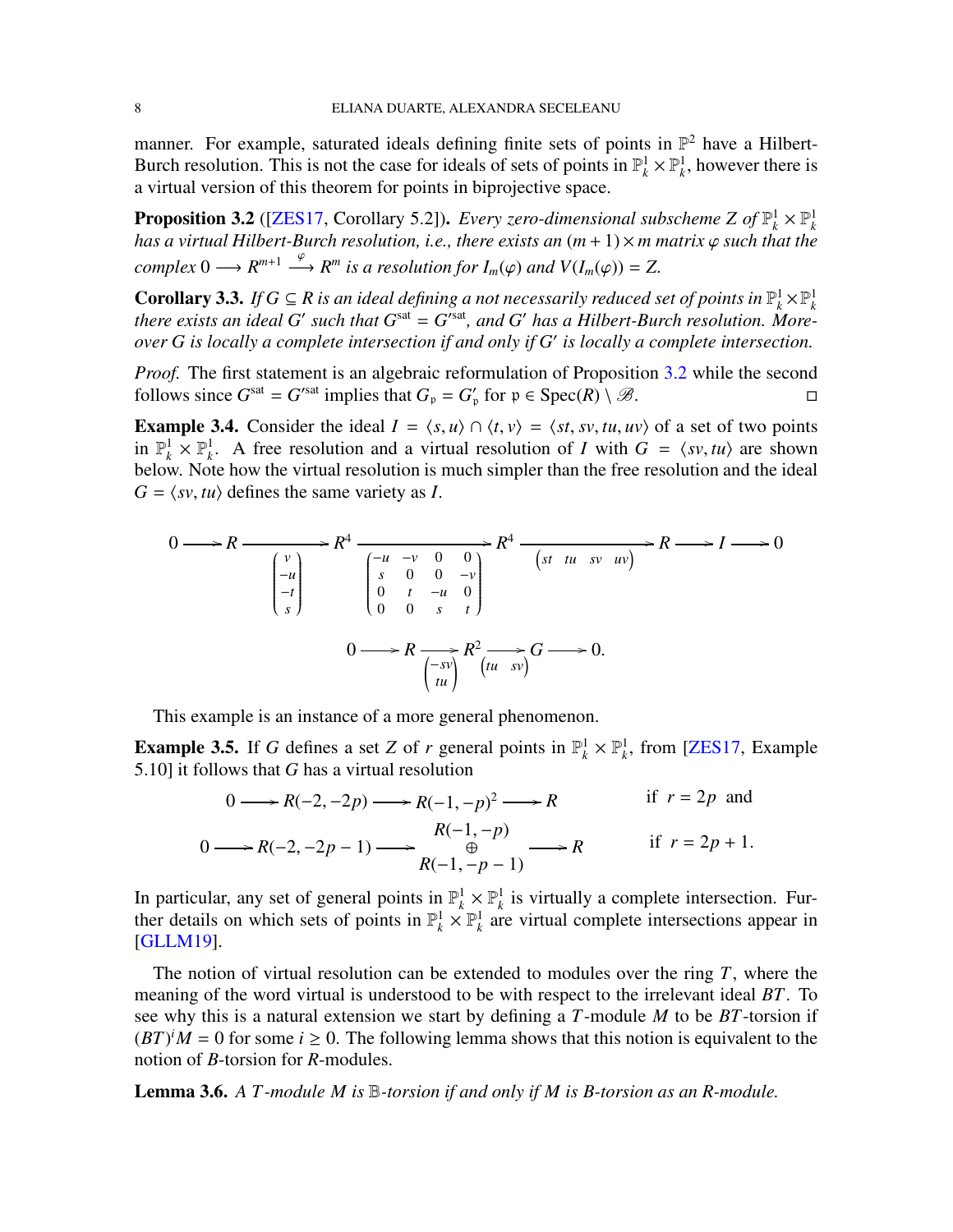*Proof.* Denote by  $M_R$  the structure of M as an *R*-module induced by restriction of scalars. The claim follows from the identity  $(\mathbb{B}^i M)$  $R = B$  ${}^{i}M_{R}$ .

 $\bigoplus_{j} T(-a_{ij}, -b_{ij})$  of the form  $\mathbf{F}: 0 \longrightarrow P_m \longrightarrow \cdots \longrightarrow P_1 \longrightarrow P_0$  is a *virtual resolution* of a By analogy with Definition [3.1](#page-6-0) we say that a bigraded complex of free *T*-modules  $P_i$  = *T*-module *M* if  $(H_0(\mathbf{F}))^{\text{sat}} \cong M^{\text{sat}}$  and for  $i > 0$  the homology modules  $H_i(\mathbf{F})$  are B-torsion. In view of Lemma [3.6,](#page-7-1) F is a virtual resolution of the *T*-module *M* if and only if it is a virtual resolution for the *R*-module *MR*.

3.2. Multigraded regularity: strong and weak forms. In this paper we make use of a notion of (weak) regularity developed in [\[MS04\]](#page-29-10). Although this applies to modules over a polynomial ring graded by a finitely generated abelian group, we are primarily interested in modules over the rings *R* and *T* introduced in the beginning of this section, graded by the group Pic( $\mathbb{P}_k^1 \times \mathbb{P}_k^1$ ) =  $\mathbb{Z}^2 = \mathbb{Z} \mathbf{c}_1 \oplus \mathbb{Z} \mathbf{c}_2$ , where  $\mathbf{c}_1$ ,  $\mathbf{c}_2$  are the standard basis vectors. To explain the notion of bigraded regularity define the sets

$$
St_i = \begin{cases} \{(r, s) \in \mathbb{Z}^2 : r + s = -i - 1, r < 0, s < 0\} & \text{for } i > 0, \\ \{(r, s) \in \mathbb{Z}^2 : r + s = -i, r \ge 0, s \ge 0\} & \text{for } i \le 0. \end{cases}
$$
\n
$$
= \begin{cases} \{(-i, -1), (-i + 1, -2), \dots, (-2, -i + 1), (-1, -i)\} & \text{for } i > 0, \\ \{(-i, 0), (-i - 1, 1), \dots, (1, -i - 1), (0, -i)\} & \text{for } i \le 0. \end{cases}
$$

Definition 3.7. A module *M* over a bigraded ring is said to be *weakly* ν*-regular* with respect to the irrelevant ideal *B* of that ring if  $H_1^i$  $\mathcal{L}_B^i(M)_{\mu} = 0$  for all  $i \geq 0$  and  $\mu \in \mathbf{St}_i + \nu + \mathbb{N}^2$ . We denote by reg(*M*) the set of all elements  $\mu \in \mathbb{Z}^2$  such that *M* is weakly  $\mu$ -regular and we call this set the *regularity region* of *M*.

As before, the notion of regularity for *T*-modules and *R*-modules are closely related.

**Lemma 3.8.** For a T-module M and a bidegree  $\mu \in \mathbb{Z}^2$ , M is weakly  $\mu$ -regular with respect *to* B *if and only if M is weakly* µ*-regular as an R-module with respect to B.*

*Proof.* By independence of basis for local cohomology  $H^i_B(M) \cong H^i_B(M)$  as *T*-modules, whence  $H^i_B(M)_{\mu} = 0$  if and only if  $H^i_B(M)_{\mu} = 0$ .

One of the main applications of (multigraded) regularity consists of controlling the growth of Hilbert functions. Specifically, if  $M$  is a  $\mu$ -regular bigraded module, then the Hilbert function  $H_M(v)$  agrees with a polynomial  $P_M(v)$ , termed the Hilbert polynomial of M, for all values  $v \in (\mu + \mathbb{N}^2) \setminus \mu$ ; see [\[MS05,](#page-29-14) Corollary 2.15.]. Furthermore, [\[MS04,](#page-29-10) Proposition 6.7] shows that if *I* is a *B*-saturated ideal defining a finite set of points in  $\mathbb{P}_k^1 \times \mathbb{P}_k^1$ , then reg(*S*/*I*) is exactly the set of elements  $\mu \in \mathbb{Z}^2$  for which the Hilbert function  $H_{S/I}(\mu)$  is equal to the Hilbert polynomial  $P_{S/I}(\mu)$ .

An important observation from [\[MS04\]](#page-29-10) is that the regularity region of a module *M* can be estimated from any virtual projective resolution of *M*. We give a version of this result adapted to our setup.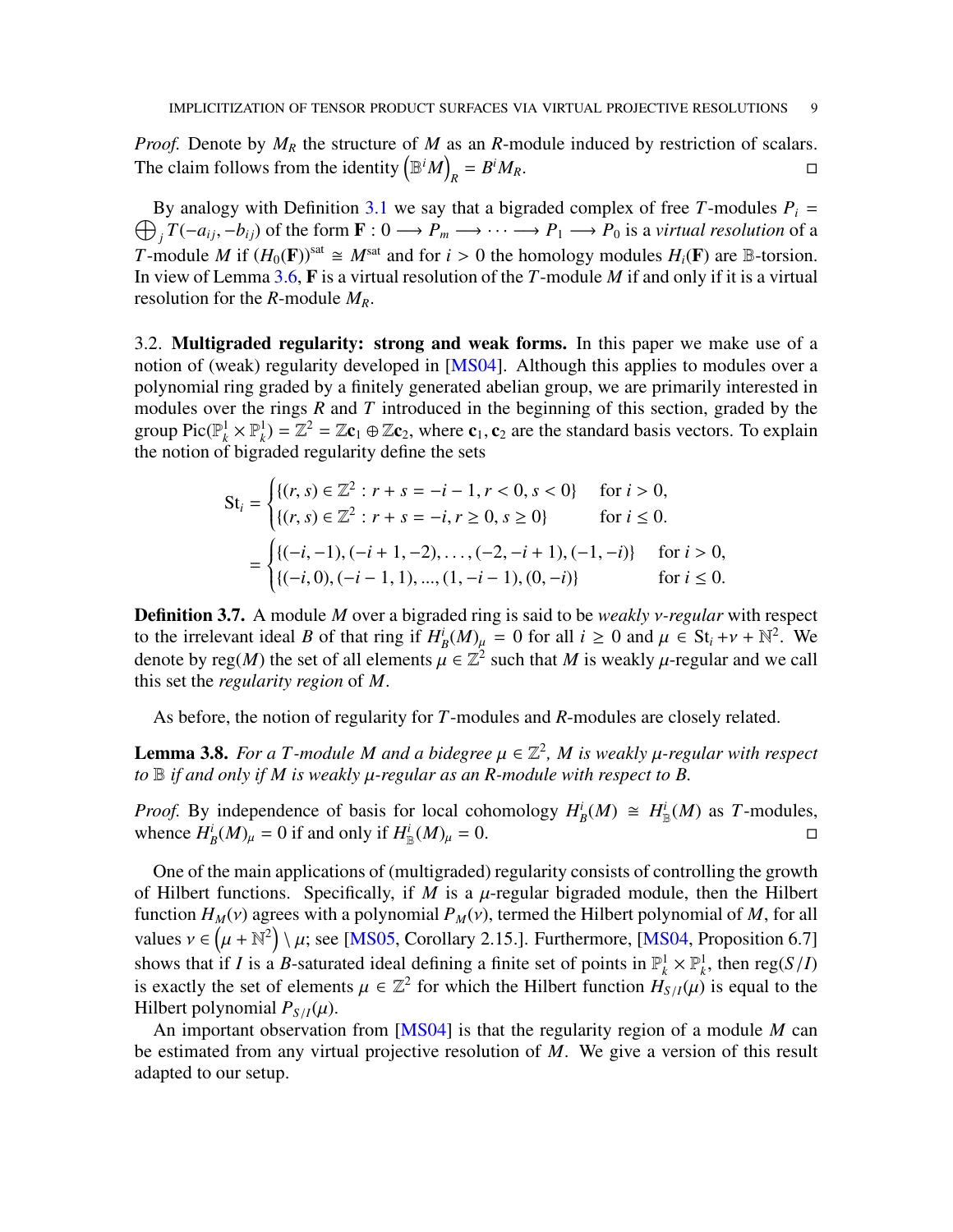<span id="page-9-1"></span>Proposition 3.9 ([\[MS04,](#page-29-10) Theorem 1.5]). *Let M be a finitely generated bigraded module. If*  $0 \to P_3 \to P_2 \to P_1 \to P_0 \to M \to 0$  *is a virtual projective resolution for* M then

$$
\mathscr{R}=\bigcup_{\sigma:[3]\to[2]}\left(\bigcap_{1\leq i\leq 3}-\mathbf{c}_{\sigma(1)}-\cdots-\mathbf{c}_{\sigma(i)}+\mathrm{reg}(P_i)\right)\subseteq\mathrm{reg}(M).
$$

Unlike the case where the grading group is  $\mathbb{Z}$ , the minimal free resolution of a bigraded module *M* does not completely determine its regularity region. This shortcoming is overcome be introducing a related notion of strong regularity developed in [\[HW04\]](#page-29-15).

Definition 3.10. A bigraded module *M* is said to be *strongly* (*a*, *b*)*-regular* if

$$
H_{(s,t)}^{i}(M)_{(k,k')} = 0, \quad \forall k \ge a+1-i, \forall k'
$$
  

$$
H_{(u,v)}^{i}(M)_{(k,k')} = 0, \quad \forall k' \ge b+1-i, \forall k \text{ and }
$$
  

$$
H_{(s,t,u,v)}^{i}(M)_{(k+k')} = 0, \quad \forall k+k' \ge a+b+1-i.
$$

We denote by reg<sup>*s*</sup>(*M*) the set of all pairs  $(a, b) \in \mathbb{Z}^2$  such that *M* is strongly  $(a, b)$ -regular.

It is shown in [\[HW04,](#page-29-15) Corollary 4.5] that  $v \in \text{reg}^s(M)$  implies  $v \in \text{reg}(M)$ . The advantage of strong regularity is that it can be read from the minimal free resolution for the module *M*, Indeed, [\[HW04,](#page-29-15) Theorem 4.10] shows that, if for all *i* the bigraded shifts in the *i*-th homological degree of the minimal free resolution of a module *M* belong to

$$
DReg_i(a, b) = \mathbb{Z}_-^2 + St_{-i} + \mu, \text{ where } Z_- = \{n \in \mathbb{Z} : n \le 0\},\
$$

<span id="page-9-0"></span>then *M* is strongly  $\mu$ -regular and thus also weakly  $\mu$ -regular.

3.3. Eagon-Northcott complex and bigraded regularity. We follow the notation from the original paper by Eagon and Northcott [\[Eag62\]](#page-29-16). Let *R* be a noetherian commutative ring and let

$$
\alpha: \bigoplus_{i=1}^r R(-c_i,-d_i) \to \bigoplus_{i=1}^q R(-e_i,-f_i)
$$

be a bihomogeneous map where *q*, *r* are positive integers with  $q \le r$ . Let  $I_q(\alpha)$  denote the ideal generated by the maximal minors of any matrix  $\phi_\alpha$  representing  $\alpha$  with respect to a choice of bases  $X_1, X_2, \ldots, X_r$  for the domain of  $\alpha$  and  $Y_1, Y_2, \ldots, Y_q$  for the target of  $\alpha$ . Consider the free graded *R*-modules

$$
K = \bigwedge \left( \bigoplus_{i=1}^r R(-c_i, -d_i) \right) = \bigwedge (X_1, X_2, \dots, X_r)
$$

and

$$
S = \text{Sym}\left(\bigoplus_{i=1}^{q} R(-e_i, -f_i)\right) = \text{Sym}(Y_1, Y_2, \dots, Y_q)
$$

with deg( $X_i$ ) =  $(-c_i, -d_i)$  and deg( $Y_i$ ) =  $(e_i, f_i)$  and set  $K_i = \bigwedge^i (X_1, X_2, \dots, X_r)$  and  $S_j$  =  $\text{Sym}_j(Y_1, Y_2, \ldots, Y_q)$ . Let  $(-e, -f) = \sum_{i=1}^q q(-e_i, -f_i)$ . The *k*-th row of the matrix  $\phi_\alpha = (a_{ij})$ determines a Koszul differential ∆*<sup>k</sup>* on *K* given by

$$
\Delta_k(X_{i_1}\wedge\cdots\wedge X_{i_n})=\sum_{p=1}^n(-1)^{p+1}a_{ki_p}X_{i_1}\wedge\cdots\widehat{X_{i_p}}\cdots\wedge X_{i_n}.
$$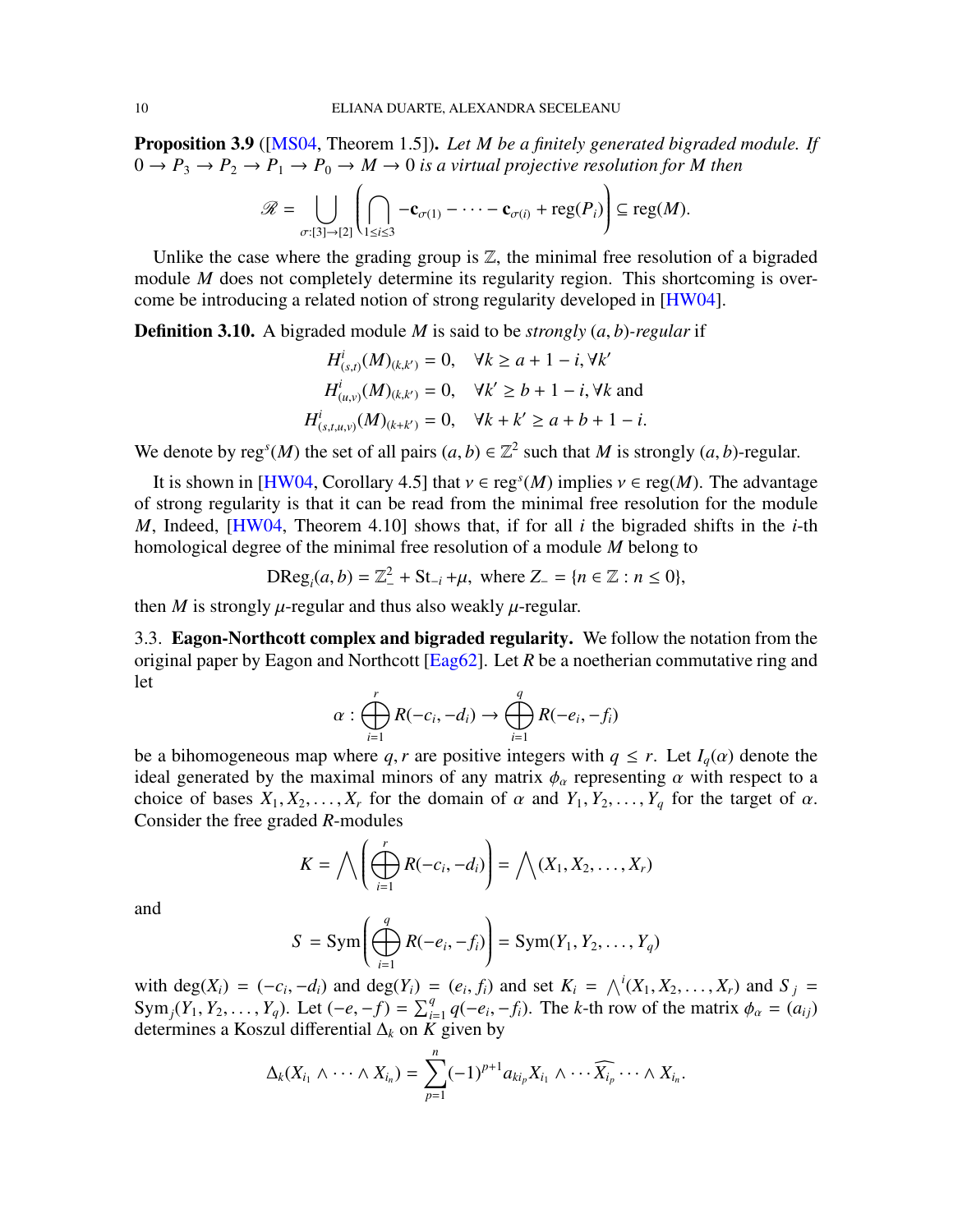The Eagon-Northcott complex associated to the map  $\alpha$ , is the complex given by

$$
0 \to K_r \otimes_R S_{r-q} \to \cdots \to K_{q-i} \otimes_R S_i \to K_{q+1} \otimes_R S_1 \to K_q \to R(-e, -f)
$$

where the first map  $\bigwedge^q \alpha : K_q \to \bigwedge^q \left( \bigoplus_{i=1}^q R(-e_i, -f_i) \right) = R(-e, -f)$  maps  $X_{i_1} \wedge \cdots \wedge X_{i_q}$ to the maximal minor  $\Delta_{i_1,...,i_q}$  of  $\phi_\alpha$  determined by the columns  $i_1,...,i_q$ . The rest of the differentials are specified on the basis elements of  $K_{q-i} \otimes_R S_i$  as follows

$$
d(X_{i_1}\wedge\cdots\wedge X_{i_{q-i}}\otimes Y_1^{\nu_1}\cdots Y_q^{\nu_q})=\sum_j \Delta_j(X_{i_1}\wedge\cdots\wedge X_{i_{q-i}})\otimes Y_1^{\nu_1}\cdots Y_j^{\nu_j-1}\cdots Y_q^{\nu_q}
$$

where  $v_1 + ... + v_s = i$  and the sum is over those indices *j* for which  $v_j > 0$ . With the degree conventions in place this is a complex of free bigraded modules and bidegree  $(0, 0)$  maps. It is convenient to shift the complex above so that the homological degree 0 component is generated in bidegree  $(0, 0)$ . Henceforth we refer to the shifted version below as the Eagon-Northcott complex *EN*(α):

<span id="page-10-0"></span>
$$
0 \to (K_r \otimes_R S_{r-q})(e, f) \to \cdots \to (K_{q+1} \otimes_R S_1)(e, f) \to K_q(e, f) \to R. \tag{4}
$$

The principal application of the Eagon-Northcott complex is in resolving the ideal of minors of matrices  $I_q(\phi_\alpha)$  when these ideals have maximum possible height, i.e. ht  $\left(I_q(\phi_\alpha)\right)$  =  $r - q + 1$ . The following lemmas are important in establishing the exactness and computing the homology of the Eagon-Northcott complex in our case of interest.

<span id="page-10-2"></span>**Lemma 3.11.** *Using the notation of* [3.3,](#page-9-0) *suppose*  $r = q + h$ *. Then* 

- *(1) if*  $\text{ht}(I_a(\alpha)) = h$ *, then*  $EN(\alpha)$  *has*  $H_i(EN(\alpha)) = 0$  *for*  $i \geq 2$ *. (2) if*  $ht(I_a(\alpha)) = h + 1$ *, then*  $EN(\alpha)$  *is a resolution for*  $I_a(\alpha)$ *.*
- 

*Proof.* By [\[Eag62,](#page-29-16) Theorem 1 Section 5], the homology of the complex  $EN(\alpha)$  satisfies

$$
\max\{i : H_i(EN(\alpha)) \neq 0\} = r - q + 1 - \text{ht}(I_q(\alpha)) = \begin{cases} q + h - q + 1 - h = 1 & \text{in case (1)}\\ q + h - q + 1 - h - 1 = 0 & \text{in case (2)}. \end{cases}
$$

<span id="page-10-3"></span>**Remark 3.12.** Suppose  $q \leq r - 1$  and consider a restriction

$$
\alpha': \bigoplus_{i=1, i\neq i_0}^{r} R(-c_i, -d_i) \to \bigoplus_{i=1}^{q} R(-e_i, -f_i)
$$

of the map  $\alpha$  defined above, which gives rise to the module  $K' = \bigwedge (X_1, \dots, \widehat{X_{i_0}}, \dots, X_r)$ . Since K' is naturally a submodule of K, it follows from [\(4\)](#page-10-0) that  $EN(\alpha')$  is a subcomplex of *EN*( $\alpha$ ). In particular, if the degrees of the generators of the free module *EN*( $\alpha$ )*i* belong to  $DReg<sub>i</sub>(a, b)$  then so do the the degrees of the generators of the free module  $EN(\alpha')$  implying that  $\text{reg}^s(I_q(\phi_\alpha)) \subseteq \text{reg}^s(I_q(\phi'_\alpha))$ . In a similar fashion, if  $\mathcal{R}, \mathcal{R}'$  are the weak regularity regions of  $R/I_q(\alpha)$  and  $R/I_q(\alpha')$  specified by Proposition [3.9,](#page-9-1) then  $\mathcal{R} \subseteq \mathcal{R}'$ .

<span id="page-10-1"></span>Example 3.13. We illustrate by showing the Eagon-Northcott complex when *G* is a complete intersection. Assume  $q = 2, r = 4$  and  $(e_i, f_i) = (k_i, l_i)$  while  $(c_1, d_1) = (k_1 + k_2, l_1 + l_2)$ and  $(c_i, d_i) = (a, b)$  for  $2 \le i \le 4$ . The bigraded shifts in the Eagon-Northcott complex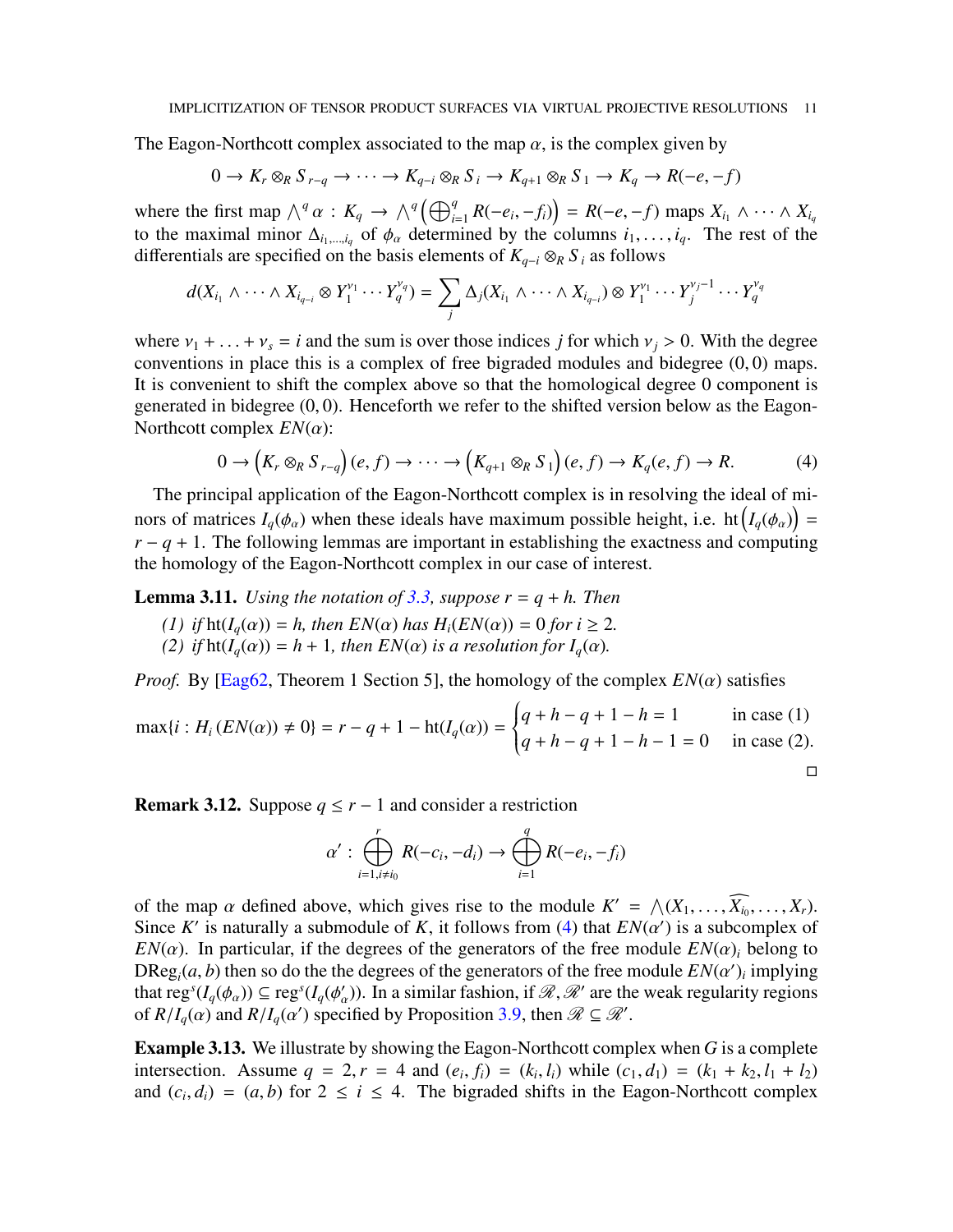are illustrated below, based on the degrees of the standard bases of the free modules in the complex [\(4\)](#page-10-0), where  $(e, f) = (k_1 + k_2, l_1 + l_2)$ :

$$
R(-3a + 2k_1, -3b + 2l_1)
$$
\n
$$
0 \longrightarrow R(-3a + 2k_2, -3b + 2l_2)
$$
\n
$$
R(-3a + k_1 + k_2, -3b + l_1 + l_2)
$$
\n
$$
R(-3a + k_1 + k_2, -3b + l_1 + l_2)
$$
\n
$$
R(-3a + k_1 + k_2, -3b + l_1 + l_2)
$$
\n
$$
R(-3a + k_1 + 2k_2, -3b + l_1 + 2l_2)
$$

$$
\longrightarrow \begin{array}{c}\n R(-a,-b)^3 \\
 \oplus \\
 R(-2a+k_1+k_2,-2b+l_1+l_2)^3\n \end{array}\longrightarrow R.
$$

The following result generalizes Example [3.13.](#page-10-1)

<span id="page-11-0"></span>**Proposition 3.14.** Let  $\alpha$  :  $\bigoplus_{i=1}^{n-1}R(-c_i,-d_i)\oplus R(-a,-b)^3\to \bigoplus_{j=1}^nR(-e_j,-f_j)$  be a bidegree preserving map and set  $(c, d) = \sum_{i=1}^{n-1} (c_i, d_i)$  and  $(e, f) = \sum_{j=1}^{n} (e_j, f_j)$ . Then the degrees of *the minimal generators for the free R-modules in the complex EN*(α)*, listed by homological degree, are as follows*

| degree | shifts                                                                                     |
|--------|--------------------------------------------------------------------------------------------|
|        | (0,0)                                                                                      |
|        | $(a + c - e, b + d - f), (2a + c - e - c_i, 2b + d - f - d_i)$                             |
|        | $(3a + c - e - c_i - c_j, 3b + d - f - d_i - d_j), i \neq j$                               |
|        | $ (2a + c - e - e_j, 2b + d - f - f_j), (3a + c - e - c_i - e_j, 2b + d - f - d_i - f_j) $ |
|        | $(3a + c - e - e_i - e_j, 3b + d - f - f_i - f_j)$                                         |

*In particular, if*  $a \ge e_j$  *for some*  $1 \le j \le n$  *and*  $b \ge f_j$  *for some*  $1 \le j \le n$  *and*  $EN(\alpha)$  *is a* virtual resolution for a module  $R/I_q(\phi_\alpha)$  then the bigraded regularity of  $R/I_q(\phi_\alpha)$  can be *estimated by*

$$
\mathscr{R}(\alpha) = \left(3a + c - e - \min_{1 \le i \le j \le n} (e_i + e_j), 3b + d - f - \min_{1 \le i \le j \le n} (f_i + f_j)\right) + \text{St}_{-3} + \mathbb{N}^2 \subseteq \text{reg}\left(R/I_q(\phi_\alpha)\right).
$$

*Proof.* The shifts listed in the table follow from the graded structure of the complex [\(4\)](#page-10-0).

Denoting by  $P_i$  the free module in the *i*-th homological degree in  $EN(\alpha)$  we claim that  $reg(P_{i+1})$  ⊆  $reg(P_i)$  + (1, 1) for  $0 \le i \le 4$ . Using the fact that for any two modules *U*, *V* reg( $U \oplus V$ ) = reg( $U$ )  $\cap$  reg( $V$ ) ([\[MS04,](#page-29-10) Lemma 7.1]) one can easily compute the regularity of a graded free *R*-module  $\bigoplus_{i=1}^{q} R(-m_i, -n_i)$  =  $\overline{1}$ max 1≤*i*≤*q*  $m_i$ , max 1≤*i*≤*q ni* !  $+ \mathbb{N}^2$ . Thus, to establish the claim it is sufficient to show that the maximum of the first components of the degrees listed in row *i* of the table above is strictly smaller than the maximum of the first components of the degrees listed in row  $i + 1$  of the table and the analogous statement for the second components. For  $i = 0$  this is clear, so we assume  $i > 0$ . Notice that  $a \geq e_i$  for some  $1 ≤ j ≤ n$  and  $b ≥ f_j$  for some  $1 ≤ j ≤ n$  ensures that each component of the degrees listed in row *i* of the table above is strictly smaller than some component of the degrees listed in row  $i + 1$ , which establishes the claim.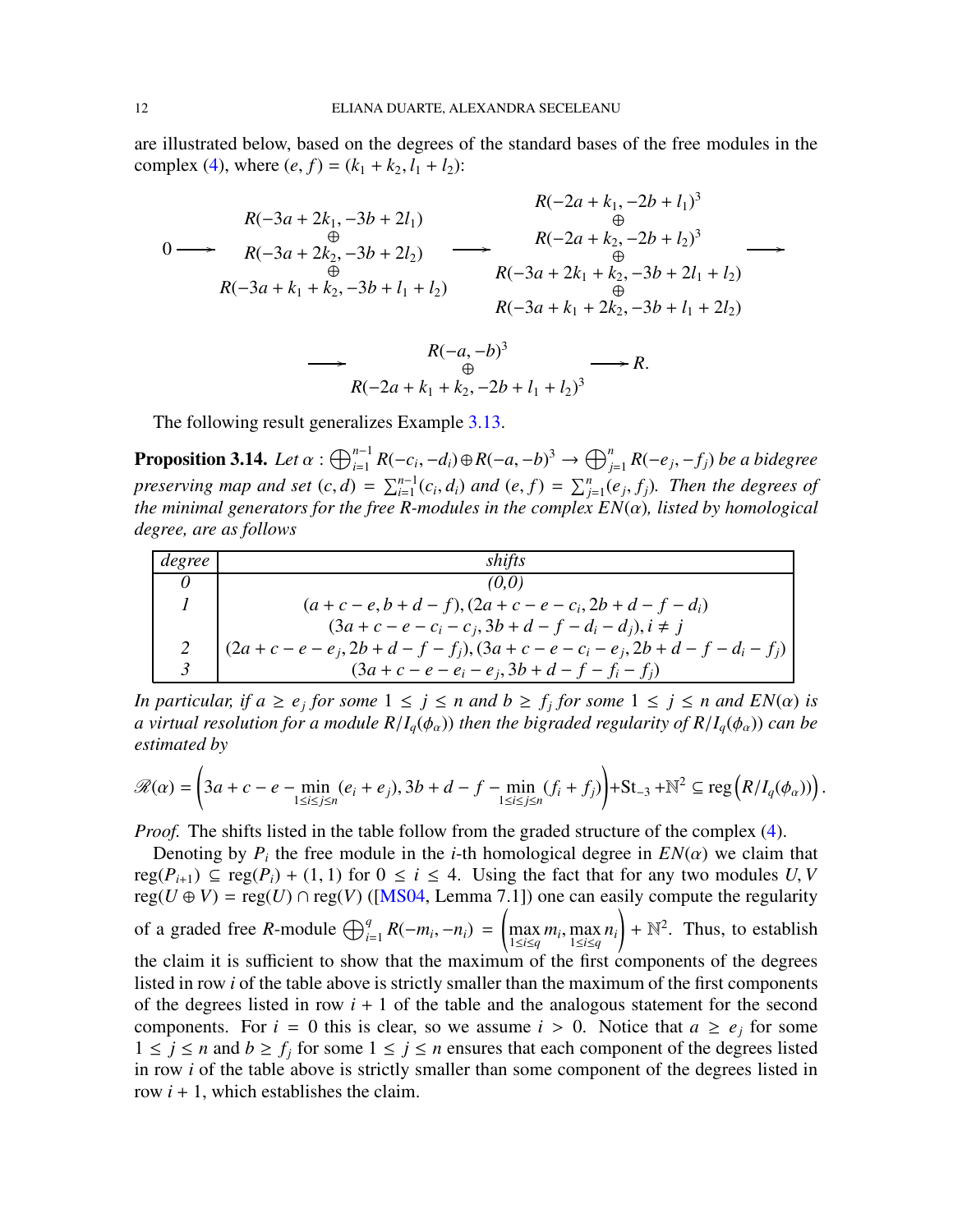In particular,  $reg(P_{i+1}) \subseteq reg(P_i) + (1, 1)$  implies that

$$
-\mathbf{c}_{\sigma(1)}-\cdots-\mathbf{c}_{\sigma(i)}+\operatorname{reg}(P_i)\subseteq-\mathbf{c}_{\sigma(1)}-\cdots-\mathbf{c}_{\sigma(i)}-\mathbf{c}_{\sigma(i+1)}+\operatorname{reg}(P_{i+1})\text{ for }0\leq i\leq 2.
$$

The statement of Proposition [3.9](#page-9-1) can now be simplified to say

$$
\bigcup_{\sigma:[3]\to[2]}(-\mathbf{c}_{\sigma(1)}-\mathbf{c}_{\sigma(2)}-\mathbf{c}_{\sigma(3)}+\mathrm{reg}(P_3))\subseteq\mathrm{reg}(M),\text{ i.e. } \mathrm{reg}(P_3)+\mathrm{St}_{-3}\subseteq\mathrm{reg}(M).
$$

Using the explicit formula for the regularity of a free module deduced above yields the desired estimate

$$
\left(3a + c - e - \min_{1 \le i \le j \le n} (e_i + e_j), 3b + d - f - \min_{1 \le i \le j \le n} (f_i + f_j)\right) + \text{St}_{-3} + \mathbb{N}^2 \subseteq \text{reg}\left(R/I_q(\phi_\alpha)\right).
$$

<span id="page-12-1"></span>Remark 3.15. All the results of this section continue to hold verbatim for *T*-modules. In particular, if  $\alpha$ :  $\bigoplus_{i=1}^{n-1}T(-c_i, -d_i)\oplus T(-a, -b)^3 \to \bigoplus_{j=1}^nT(-e_j, -f_j)$  is a bidegree preserving map,  $(c, d) = \sum_{i=1}^{n-1} (c_i, d_i)$  and  $(e, f) = \sum_{j=1}^{n} (e_j, f_j)$ , then the region  $\mathcal{R}(\alpha)$  of Proposition [3.14](#page-11-0) is contained in the regularity region of  $I_q(T/I_q(\phi_\alpha))$ , provided that the Eagon-Northcott complex is a virtual projective resolution for this module.

Note that the region  $\mathcal{R}(\alpha)$  only depends on the numerical information regarding the degrees in which the domain and target of the map  $\alpha$  are generated and not on the rule defining  $\alpha$ . In particular applying an evaluation map to the source and target of  $\alpha$  induces an *R*-linear map  $e_c(\alpha)$ :  $\bigoplus_{i=1}^{n-1} R(-c_i, -d_i) \oplus R(-a, -b)^3 \to \bigoplus_{j=1}^n R(-e_j, -f_j)$  such that  $\mathcal{R}(e_c(\alpha)) = \mathcal{R}(\alpha)$ .

### 4. Effective computation of the residual resultant

<span id="page-12-0"></span>4.1. Virtual resolutions for effective computations. Let  $G \subseteq R$  be a bihomogeneous ideal. For  $0 \le i \le m$ , let  $(a_i, b_i) \in \mathbb{N}^2$  and set  $C = k[C_{ij}^{\alpha} : 0 \le i \le m, 1 \le j \le n]$  where for each pair *i*, *j*, the index  $\alpha$  enumerates the elements  $m_{\alpha}$  of a monomial basis of  $R_{(a_i-k_j,b_i-l_j)}$ . Define  $H_{ji} = \sum_{\alpha} C_{ij}^{\alpha} m_{\alpha}$ ,  $F_i = \sum_{j=1}^{n} H_{ji} g_j$ , so  $H_{ji} \in T_{(a_i - k_j, b_i - l_j)}$  and  $F_i \in T_{(a_i, b_i)}$ . This can be written concisely as

<span id="page-12-2"></span>
$$
\begin{bmatrix} F_0 & \cdots & F_m \end{bmatrix} = \begin{bmatrix} g_1 & \cdots & g_n \end{bmatrix} \Psi, \text{ where } \Psi = [H_{ji}]_{1 \leq j \leq n, 0 \leq i \leq m} \in \mathcal{M}_{n \times m}(T). \tag{5}
$$

Lastly, set  $\mathbb{F} = (F_0, \ldots, F_m)$  and notice that the previous equation gives the containment  $\mathbb{F} \subseteq G$ . We study the algebraic counterpart of the residual resultant developed in Section [2.](#page-1-0) As mentioned previously, we denote by  $h_{ji}$  and  $\psi$  the images of  $H_{ji}$  and  $\Psi$  under any evaluation homomorphism  $e_c: T \to R$ .

We aim to express the residual resultant for the pair of ideals  $\mathbb{F}, G$  in terms of the minimal free resolution for the residual ideal  $I = \mathbb{F}$ : *T G*. In turn, we will approximate this resolution by a virtual projective resolution based on the structure matrix Ψ defined above as well as the syzygy matrix  $\varphi$  for *G*. The syzygy matrix for *G* is determined up to change of basis by a minimal presentation  $R^{\ell} \stackrel{\varphi}{\longrightarrow} R^n \to G \to 0$ . We start with a lemma that relates the ideal  $\mathbb{F}:$ *T G* to the ideal of maximal minors of the matrix  $\varphi \oplus \Psi \in \mathcal{M}_{n \times (\ell+m)}(T)$ .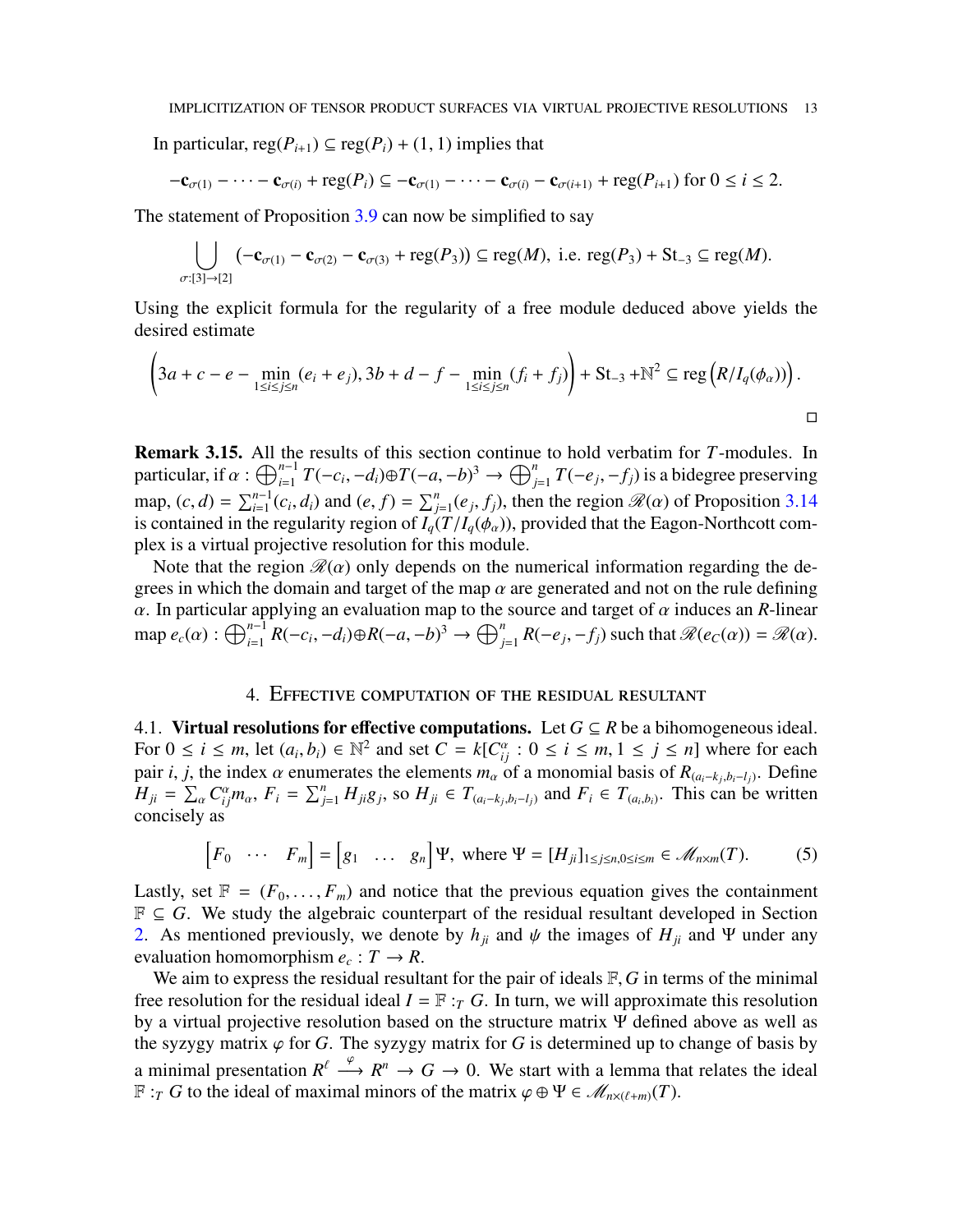<span id="page-13-1"></span>**Lemma 4.1.** *Let*  $\mathbb{F} = (F_0, \ldots, F_m) \subseteq G = (g_1, \ldots, g_n)$  *be homogeneous ideals in* T with the *sets of generators of the two ideals related by*

$$
\begin{bmatrix} F_0 & \cdots & F_m \end{bmatrix} = \begin{bmatrix} g_1 & \cdots & g_n \end{bmatrix} \Psi.
$$

*Let* ϕ *denote the n* × ℓ *matrix of syzygies of G. Then the following hold*

- *(1)*  $I_n(\varphi \oplus \Psi)$  ⊆ Ann(coker( $\varphi \oplus \Psi$ )) =  $\mathbb{F}$  :*T G*.
- *(2) if*  $ht(\mathbb{F}:T G) = m n + \ell + 2$ , then equality holds in the above containment.

*Proof.* Computing ranks along the exact sequence  $R^{\ell} \xrightarrow{\varphi} R^{n} \rightarrow R \rightarrow R/G \rightarrow 0$  gives  $\ell \geq n-1$ , thus  $\ell + m \geq n$ , hence  $I_n(\varphi \oplus \Psi)$  is the ideal of maximal minors of  $\varphi \oplus \Psi$ . Note that ϕ ⊕ Ψ appears in the following bigraded presentation for *G*/F:

$$
\bigoplus_{i=0}^{m+\ell+1} T(-e_i,-d_i) \xrightarrow{\varphi \oplus \Psi} \bigoplus_{i=1}^n T(-k_i,-l_i) \to G/\mathbb{F} \to 0.
$$

A theorem of Buchsbaum-Eisenbud [\[BE77\]](#page-28-3) on Fitting ideals, applied to the presentation above, gives the containment below, with equality instead of the rightmost containment when  $ht(I_n(\varphi \oplus \Psi)) = m - n + \ell + 2$ :

<span id="page-13-0"></span>
$$
\text{Ann} \left( \text{coker} (\varphi \oplus \Psi) \right)^n \subseteq I_n(\varphi \oplus \Psi) \subseteq \text{Ann} \left( \text{coker} (\varphi \oplus \Psi) \right). \tag{6}
$$

Combining the containment above and the identity

$$
Ann(\mathrm{coker}(\varphi \oplus \Psi)) = Ann(G/\mathbb{F}) = (\mathbb{F} :_T G)
$$

gives the first statement of the lemma. Furthermore, if ht( $F : T$  *G*) =  $m - n + \ell + 2$ , the containment [\(6\)](#page-13-0) and the generalized principal ideal theorem (see [\[Eis95,](#page-29-17) Exercise 10.9]) ht ( $I_n(\varphi \oplus \Psi)$ ) ≤ *m* − *n* +  $\ell$  + 2, yield ht ( $I_n(\varphi \oplus \Psi)$ ) = *m* − *n* +  $\ell$  + 2, which gives the second statement of the lemma. statement of the lemma.

Note that the identity  $I_n(\varphi \oplus \Psi) = \mathbb{F} : T$  *G* can hold even if the hypothesis of statement (2) above is not met, as illustrated in Example [6.2.](#page-24-0)

<span id="page-13-4"></span>**Corollary 4.2.** The statement of the lemma holds over the ring R whenever  $F_0, \ldots, F_m$  and Ψ *are specialized via evaluation to R.*

We exploit the close relation between  $I_n(\varphi \oplus \Psi)$  and  $\mathbb{F}:$  *T G* established in Lemma [4.1](#page-13-1) to obtain a virtual resolution of  $\mathbb{F}$  :*<sub>T</sub> G*. First, due to Proposition [3.2](#page-7-0) we may assume that *G* is an ideal with a Hilbert-Burch resolution provided the degrees of the generators of  $\mathbb F$  are high enough. The exact meaning of this reduction is made precise in the following proposition.

<span id="page-13-3"></span>**Lemma 4.3.** Suppose that G defines a zero-dimensional subscheme of  $\mathbb{P}_k^1 \times \mathbb{P}_k^1$  and  $\mathbb{F}$  is an *arbitrary ideal of T. Then there exists an ideal G*′ *of R that has the following properties:*

- $(1) V(G) = V(G'),$
- *(2) G*′ *has a Hilbert-Burch resolution,*
- (3)  $\text{Res}_{\mathscr{G},\{(a_i,b_i)\}_{i=0}^2} = \text{Res}_{\mathscr{G}',\{(a_i,b_i)\}_{i=0}^2}$  for  $(a_i,b_i)$  satisfying the condition in Proposition [2.4,](#page-3-0)
- <span id="page-13-2"></span>*(4)*  $(\mathbb{F}:G)$ <sup>sat</sup> =  $(\mathbb{F}:G')$ <sup>sat</sup> where saturation is taken with respect to the ideal  $\mathbb{B}$  of T,
- *(5) a complex* F *of free T modules is a virtual projective resolution for* F : *G if and only if* F *is a virtual projective resolution for* F : *G* ′ *as well.*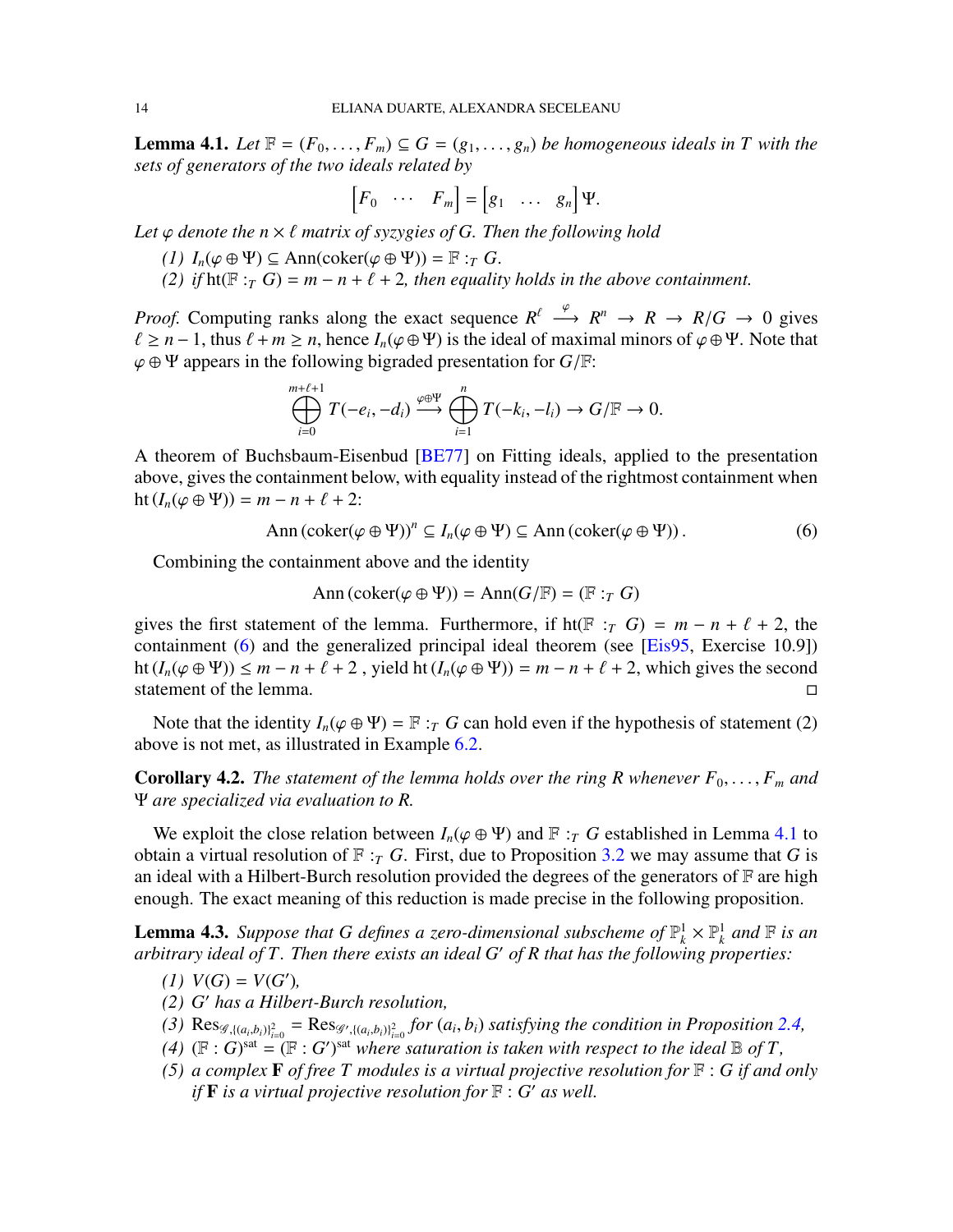*Moreover, if the reduced subscheme of*  $\mathbb{P}_k^1 \times \mathbb{P}_k^1$  *defined by G consists of r general points and* F ⊆ *G is an ideal of T such that the generators of* F *have bidegrees lying in the interior of the region*  $\mathscr S$  *shown in Figure* [4.3](#page-13-2) *then*  $\mathbb F \subseteq G'$ *.* 



FIGURE 1. Region  $\mathscr S$  referred to in Lemma [4.3](#page-13-3)

*Proof.* Let *G*' be the ideal given by Corollary [3.3,](#page-7-2) which establishes that it satisfies properties (1) and (2) listed above. Note that property (1) is equivalent to  $G<sup>sat</sup> = G<sup>sat</sup>$  and therefore  $\mathscr{G} = \mathscr{G}'$ , which yields property (3) tautologically.

For (4), consider  $p \in \text{Spec}(T)$ . If  $B \nsubseteq p$  (equivalently  $\mathbb{B} \nsubseteq p$ ) then the equality  $G^{\text{sat}} = G^{\text{sat}}$ implies that  $G_p = G'_p$  and therefore we have  $(\mathbb{F} : G)_p = \mathbb{F}_p : G_p = \mathbb{F}_p : G'_p = (\mathbb{F} : G')_p$ , which is equivalent to  $(\mathbb{F}: G)$ <sup>sat</sup> =  $(\mathbb{F}: G')$ <sup>sat</sup>. For (5), recall that **F** is a virtual resolution of  $\mathbb{F}: G$  if and only if  $(H_0(\mathbf{F}))^{\text{sat}} = (\mathbb{F} : G)^{\text{sat}} = (\mathbb{F} : G')^{\text{sat}}$  and  $H_i(\mathbf{F})$  is  $\mathbb{B}$ -torsion for  $i > 0$ .

When the reduced locus of *G* consists of *r* general points then *G'* can be taken to have one of the two types of resolutions presented in Example [3.5](#page-7-3) or those obtained from the ones presented by interchanging the two coordinates of each bidegree. By Proposition [3.9](#page-9-1) the region  $\mathscr S$  is contained in the union of the regularity regions of the two possible cyclic modules  $R/G'$  afforded by the value of *r*. Note that  $\mathscr S$  is also contained in the regularity region of *R*/*G* because the resolutions in Example [3.5](#page-7-3) are virtual projective resolutions for *R*/*G*. Because  $G_v = G_v^{\text{sat}} = G_v^{\text{sat}} = G_v'$  for any  $v = \mu + (i, j)$  with  $\mu \in \mathcal{S}$  and  $i, j \in \mathbb{N}$  with  $i+j > 0$  (denote this by  $v \in \mathcal{S}^0$ ) we have that  $F \subseteq \bigcup_{v \in \mathcal{S}^0} G_v$  implies  $F \subseteq \bigcup_{v \in \mathcal{S}^0} G_v' \subseteq G'$ .  $\Box$ 

The existence of a Hilbert-Burch resolution for *G* is a key ingredient in our results and from this point on we assume that *G* satisfies this property. We further assume that  $m = 2$ since this is the setup for a residual resultant over  $\mathbb{P}_k^1 \times \mathbb{P}_k^1$ . Under these conditions  $\varphi \in$  $M_{n \times (n-1)}(T)$  and the matrix  $\varphi \oplus \Psi$  in Lemma [4.1](#page-13-1) is a  $n \times (n+2)$  matrix.

<span id="page-14-0"></span>**Proposition 4.4.** Assume that  $G \subseteq R$  has a Hilbert-Burch resolution,  $F = (F_0, F_1, F_2)$ , and *suppose that for every*  $p \in Spec(R) \setminus \mathcal{B}$  *with*  $ht(p) = 2$  *there is an equality*  $F_p = G_p$ *. Then the Eagon-Northcott complex EN*( $\varphi \oplus \Psi$ ) *is a virtual resolution for the module T*/*I<sub>n</sub>*( $\varphi \oplus \psi$ )*.* 

*Proof.* Throughout this proof, let Min(*I*) denote the set of minimal primes of an ideal *I*.

Recall from Remark [2.6](#page-4-0) that the incidence variety  $W \subset (Q \setminus Z) \times \prod_{i=0}^{2} V_i$  has codimension three. Since *V*(*F* :*T G*) ⊆ *W* ∪ *Z*, it follows that there is a containment

 $\text{Min}_{T}(F : T G) \subseteq \text{Min}_{T}(I_{W}) \cup \mathscr{B}_{T} \cup \text{Min}_{T}(G),$ 

where  $\mathcal{B}_T$  and  $\text{Min}_T(G)$  are the set of primes in  $\mathcal{B}$  and  $\text{Min}_R(G)$  respectively extended to *T*. Since  $F_p = G_p$  holds for any  $p \in Spec(R) \setminus \mathcal{B}$  with height of p equal to two, it follows that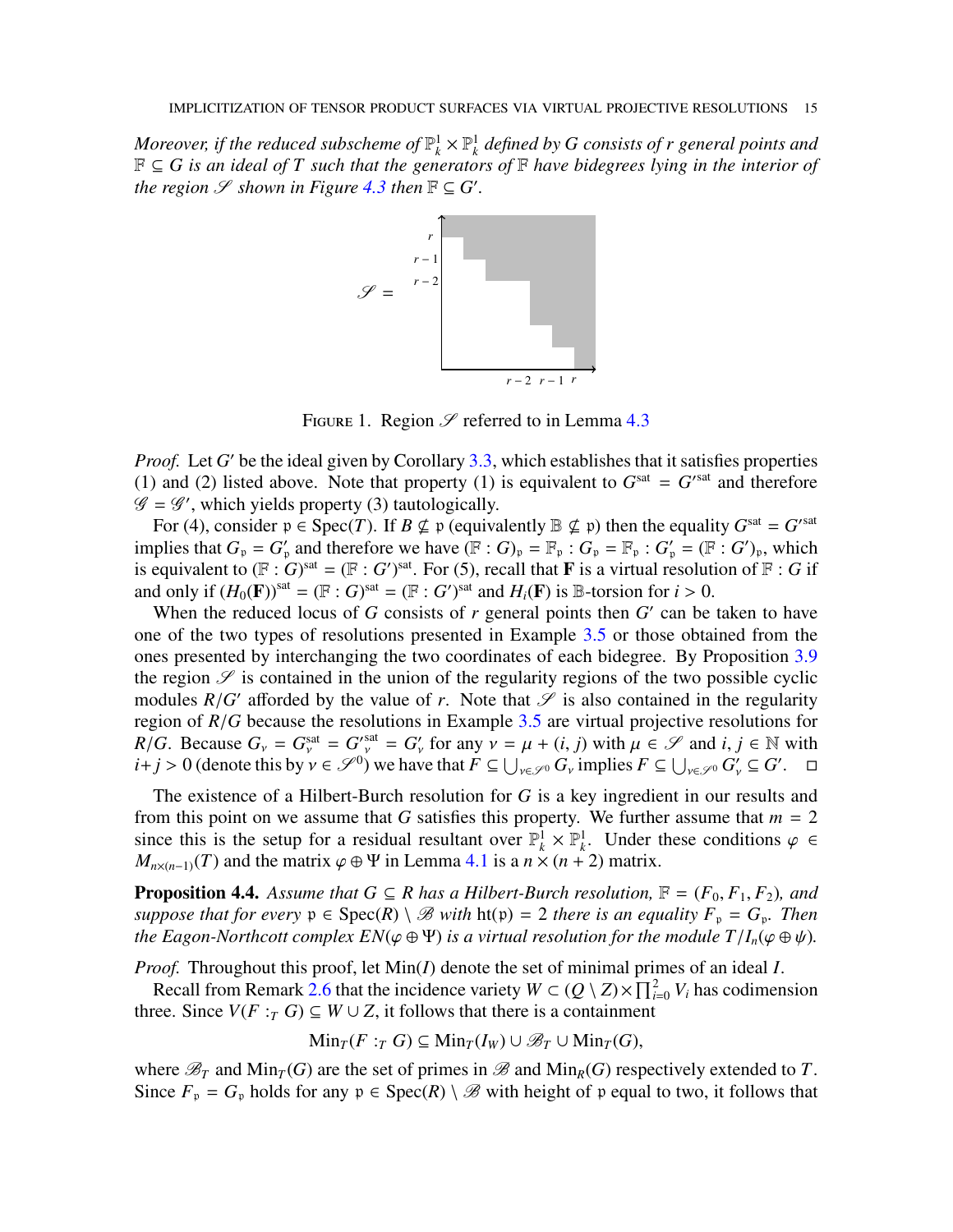in fact any prime of  $\text{Min}_T(G)$  that is also an associated prime of F : *T G* is in  $\mathcal{B}_T$ , thus the containment above reduces to

<span id="page-15-0"></span>
$$
\operatorname{Min}_T(F :_T G) \subseteq \operatorname{Min}_T(I_W) \cup \mathscr{B}_T. \tag{7}
$$

Consider the *T*-module  $H = \bigoplus_{i=0}^{n+2} H_i(EN(\varphi \oplus \Psi))$ . From [\[Eis95,](#page-29-17) Theorem A2.59] it follows that  $I_n(\varphi \oplus \psi)$  annihilates *H*, therefore there is a containment

<span id="page-15-1"></span>
$$
\operatorname{Min}_{T}(H) \subseteq \operatorname{Min}_{T} (I_{n}(\varphi \oplus \Psi)). \tag{8}
$$

The containments  $(F : T G)^n \subset I_n$  ( $\varphi \oplus \Psi$ )  $\subseteq (F : T G)$  noted in the proof of Lemma [4.1](#page-13-1) imply  $\sqrt{F}: T \ G = \sqrt{I_n(\varphi \oplus \Psi)}$  and hence  $\text{Min}_T (I_n(\varphi \oplus \Psi)) = \text{Min}_T (F : T \ G)$ . Therefore, from equations  $(7)$ ,  $(8)$  we deduce

<span id="page-15-2"></span>
$$
\operatorname{Min}_{T}(H) \subseteq \operatorname{Min}_{T} (I_{n} (\varphi \oplus \Psi)) = \operatorname{Min}_{T}(F :_{T} G) \subseteq \operatorname{Min}_{T}(I_{W}) \cup \mathscr{B}_{T}.
$$
 (9)

Let *P* be any ideal of *T* of height at least 3; in particular this applies to any  $P \in \text{Min}_T(I_W)$ since the codimension of *W* is 3 by Remark [2.6.](#page-4-0) Then the complex  $EN(\varphi \oplus \Psi) \otimes_T T_P =$  $EN_{T_P}(\varphi \oplus \Psi)$  is exact by Lemma [3.11](#page-10-2) (2) because ht $(I_n(\varphi \oplus \Psi)_P) = \text{ht}(P) \geq 3$ . It follows that  $H_P = 0$  and therefore P is not in the support of H, so  $P \notin \text{Ass}_T(H)$ . This shows that the associated primes of *H* have height 2 and further reduces equation [\(9\)](#page-15-2) to

<span id="page-15-4"></span>
$$
\text{Min}_T(H) \subseteq \text{Min}_T (I_n (\varphi \oplus \Psi)) \subseteq \mathscr{B}_T. \tag{10}
$$

Therefore Ann<sub>*T*</sub>(*H*) =  $Q_1 \cap Q_2$  where  $Q_1$  is  $\langle s, t \rangle$ -primary and  $Q_2$  is  $\langle u, v \rangle$ -primary. Now  $\langle s, t \rangle^a \subseteq Q_1$  for some  $a \ge 0$  and similarly  $\langle u, v \rangle^b \subseteq Q_2$  for some  $a \ge 0$ , hence for  $m \ge 0$  $max{a, b}$  we have the desired conclusion

$$
B^m = \langle s, t \rangle^m \cap \langle u, v \rangle^m \subseteq Q_1 \cap Q_2 \subseteq \text{Ann}_T(H).
$$

Remark 4.5. Example [6.2](#page-24-0) illustrates the fact that it is possible for the Eagon-Northcott complex in Corollary [4.7](#page-15-3) to be a virtual projective resolution while not being a resolution, i.e. not being exact.

**Remark 4.6.** In the setup of this section, where  $F_i = \sum_{j=1}^n H_{ji}g_j$  for  $0 \le i \le m$ ,  $H_{ji} = \sum_{j=1}^n m_{ij}$  and  $\alpha$  runs over the elements  $m_{\alpha}$  of a monomial basis of  $R_{(a_i-k, b_i-l_i)}$ , the hypothesis  $\alpha$   $C_{ij}^{\alpha}m_{\alpha}$  and  $\alpha$  runs over the elements  $m_{\alpha}$  of a monomial basis of  $R_{(a_i-k_j,b_i-l_j)}$ , the hypothesis that there is an equality  $\mathbb{F}_p = G_p$  for every  $p \in Spec(R) \setminus \mathcal{B}$  with  $ht(p) = 2$  holds true whenever *G* is locally a complete intersection (see Lemma [4.8\)](#page-16-0). However, we prefer to state Proposition [4.4](#page-14-0) including this hypothesis, since we shall use it in a slightly more general context in section [5](#page-20-0) and also to draw a closer analogy with the following corollary.

<span id="page-15-3"></span>**Corollary 4.7.** *Suppose that G has a Hilbert-Burch resolution and the ideal F =*  $(f_0, f_1, f_2)$  $a$ rising by specializing the coefficients of  $F_0, F_1, F_2$  to values in  $k$  satisfies  $F^{\rm sat}$   $=$   $G^{\rm sat}.$  Denote *by* ψ *the corresponding specialization of the matrix* Ψ *in the setup at the beginning of this section. Then the Eagon-Northcott complex*  $EN(\varphi \oplus \psi)$  *over R is a virtual resolution for the module*  $R/I_n(\varphi \oplus \psi)$ *.* 

*Proof.* By Corollary [4.2,](#page-13-4) the conclusion of Lemma [4.1](#page-13-1) still holds for  $f_0$ ,  $f_1$ ,  $f_2$ . The hypothesis  $F^{\text{sat}} = G^{\text{sat}}$  implies that  $F_p = G_p$  for all  $p \in \text{Spec}(R) \setminus \mathcal{B}$  and thus  $\text{Min}(F :_R G) \subseteq \mathcal{B}$ . Therefore the proof of Proposition [4.4](#page-14-0) starting at equation [\(10\)](#page-15-4) applies to show that  $EN(\varphi \oplus \psi)$  is *B*-torsion as a complex over *R*. is *B*-torsion as a complex over *R*.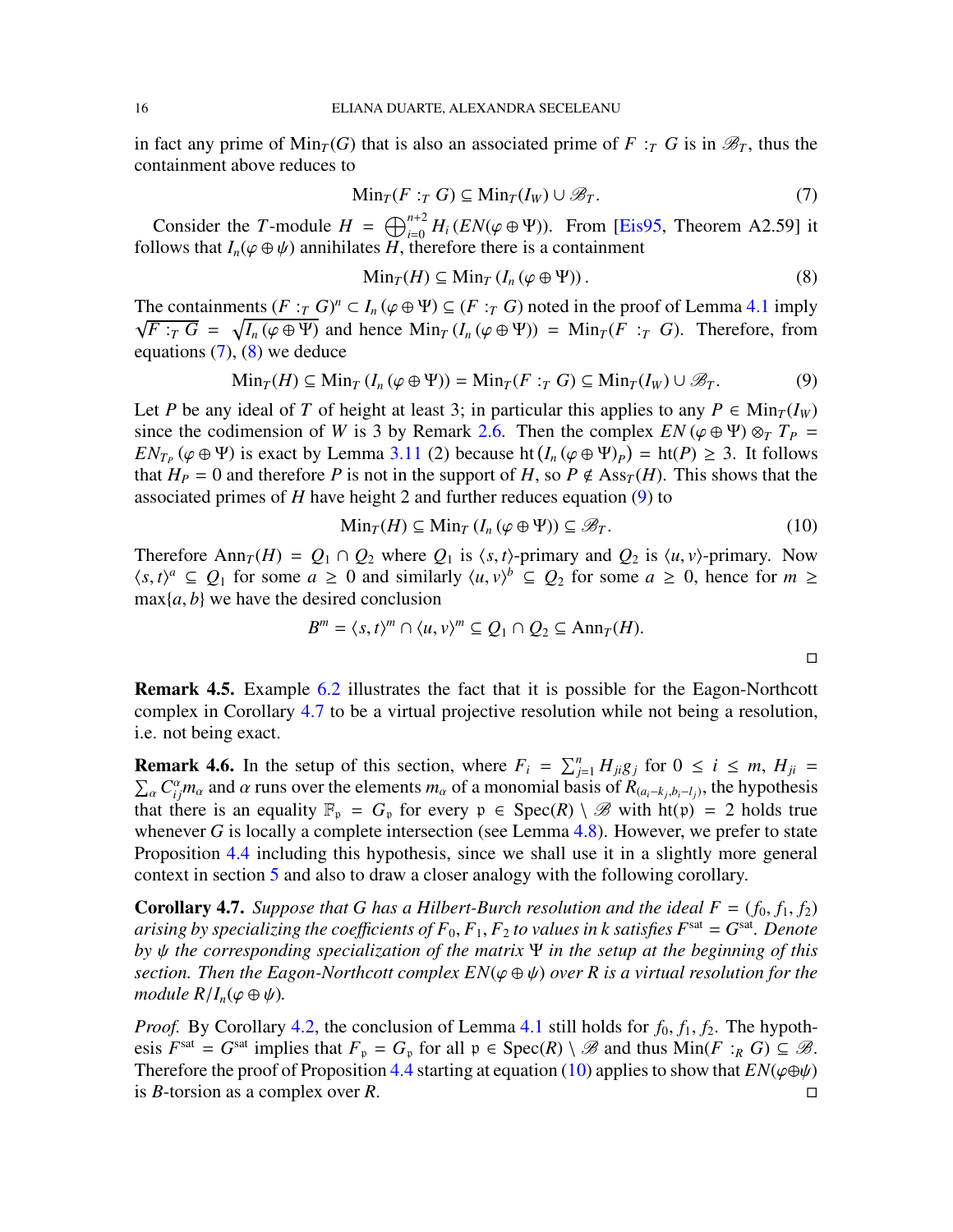<span id="page-16-0"></span>**Lemma 4.8.** Assume that G is a locally complete intersection ideal and  $F_i = \sum_{j=1}^n H_{ji}g_j$  for  $0 \leq j \leq m$ , where  $H_{ji} = \sum_{\alpha} C_{ij}^{\alpha} m_j^{\alpha}$  $\int_{j}^{a}$  and  $m_j^{\alpha}$  runs over the elements of a monomial basis of  $R_{(a-k_j,b-l_j)}$  for some  $(a,b) \in \mathbb{N}^2$ . Then there is an equality  $\mathbb{F}_p = G_p$  for every  $p \in \text{Spec}(R) \setminus \mathcal{B}$ *with*  $ht(p) = 2$ .

*Proof.* Let  $p \in Spec(R) \setminus \mathcal{B}$  be an ideal with  $ht(p) = 2$ . We show that for any pair *i*, *j* we have  $H_{ji} \notin \mathfrak{p}$ . Assume the contrary, fix  $\alpha_0$  in the indexing set of monomials in  $R_{(a-k_j,b-l_j)}$  and consider the prime ideal  $q = p + (C_{ij}^{\alpha} : \alpha \neq \alpha_0)$ . Then  $H_{ji} \in p$  implies that  $C_{ij}^{\alpha_0} m_j^{\alpha_0}$  $\gamma$ <sup> $\alpha$ 0</sup> ∈ q and since  $C_{ij}^{\alpha_0} \notin \mathfrak{q}$  this yields  $m_j^{\alpha_0}$  $j^{a_0} \in \mathfrak{q}$ , which in turn implies that  $m_j^{a_0}$  $a_j^{\alpha_0} \in \mathfrak{q} \cap R = \mathfrak{p}$  for any  $\alpha_0$ . We deduce that  $R_{(a-k_j,b-l_j)} = \langle s, t \rangle^{a-k_j} \cap \langle u, v \rangle^{b-l_j} \subseteq \mathfrak{p}$  and consequently  $\mathfrak{p} \in \mathcal{B}$ , a contradiction. Therefore the elements  $H_{ij}$  become units in  $T_p$ . Since  $G_p$  is a complete intersection with  $\dim_{k(p)} G_p / G_p^2 = 2$  and  $\mathbb{F}_p \subseteq G_p$  is generated by 3 elements which are pairwise independent in  $G_p/G_p^2$ , the equality  $\mathbb{F}_p = G_p$  follows.

4.2. A matrix representation for the residual resultant. The computation of the residual resultant hinges on the following proposition, which identifies a matrix whose rank drops when evaluated at any point of the residual resultant. In an alternate terminology, the following proposition gives a matrix representation for the residual resultant.

<span id="page-16-1"></span>**Proposition 4.9.** *Let*  $g_1, \ldots, g_n$  *and*  $f_0, f_1, f_2$  *be polynomials in*  $R$  *with*  $f_i \in R_{(a_i, b_i)}$  *related by the identities*  $f_i = \sum_{j=1}^n h_{ji}g_j$ . Set  $G = (g_1 \ldots, g_n)$ ,  $\psi = [h_{ji}]$ , and assume that G has a *Hilbert-Burch syzygy matrix*  $\varphi$ *. Let*  $\theta$  *be a presentation map for the cyclic module R*/*I<sub>n</sub>*( $\varphi \oplus \psi$ )*. The following statements are equivalent*

- $(I)$  Res<sub>g</sub><sub>,{(*a<sub>i</sub>*,*b<sub>i</sub>*)}<sup>2</sup><sub>*i*=0</sub></sub> $(f_0, f_1, f_2) \neq 0$ ,
- $(V(I_n(\varphi \oplus \psi)) = \emptyset,$
- *(3) the restriction of the map*  $\theta$  *to degree*  $\nu$  *is surjective for all degrees*  $\nu = \mu + (p, p')$  $\mathscr{B}(\varphi \oplus \psi), (p, p') \in \mathbb{N}^2$  *and*  $p + p' > 0$ *.*

*Proof.* (1)  $\Leftrightarrow$  (2) : By Proposition [2.4,](#page-3-0) the condition  $\text{Res}_{G,\{(a_i,b_i)\}_{i=1}^s}(f_0, f_1, f_2) \neq 0$  is equivalent to  $F<sup>sat</sup> = G<sup>sat</sup>$ , which is equivalent to  $F<sup>sat</sup> :_R G<sup>sat</sup> = R$ . In view of Corollary [4.2,](#page-13-4) this translates to  $\sqrt{I_n(\varphi \oplus \psi)^{sat}} = \sqrt{(F :_R G)^{sat}} = \sqrt{(F^{sat} :_R G^{sat})} = R$  that is,  $V(I_n(\varphi \oplus \psi)) = \emptyset$ .

 $(1)$  ⇒  $(3)$ : By Proposition [2.4](#page-3-0) Res<sub>*G*,{(*a<sub>i</sub>*,*b<sub>i</sub>*)}<sup>2</sup><sub>*i*=0</sub></sub> $(f_0, f_1, f_2) \neq 0$  implies that  $F^{\text{sat}} = G^{\text{sat}}$ , whence Corollary [4.7](#page-15-3) implies that the Eagon-Northcott complex is a virtual projective resolution for  $R/I_n(\varphi \oplus \psi)$  and this module is  $\mu$ -regular for  $\mu \in \mathcal{R}(\varphi \oplus \psi)$ . Since  $V(I_n(\varphi \oplus \psi)) = V(F :_R G) = \emptyset$ by hypothesis and (1)  $\Rightarrow$  (2), we deduce from [\[MS05,](#page-29-14) Corollary 2.15] that  $H_{R/I_n(\varphi \oplus \psi)}(v) = 0$ for bidegrees  $v = \mu + (p, p')$  such that  $(p, p') \in \mathbb{N}^2$  and  $p + p' > 0$ . Since the cokernel of the restriction of the map  $\theta$  to degree  $\nu$  is  $R/I_n(\varphi \oplus \psi)_\nu$ , and by the previous considerations  $R/I_n(\varphi \oplus \psi)_v = 0$  we deduce that this map is surjective.

For (3)  $\Rightarrow$  (2) we prove the contrapositive. Suppose that  $V(I_n(\varphi \oplus \psi))$  is not empty. Due to the equality  $V(I_n(\varphi \oplus \psi)) = V(F : G)$ , there exists a point  $\xi \in V(F) \setminus V(G)$ . Evaluating the following identity encompassing the expressions  $f_i = \sum_{j=1}^n h_{ji}g_j$  and the fact that  $\varphi$  is a syzygy matrix for  $G$  at  $\xi$ 

 $\begin{bmatrix} 0 & \cdots & 0 & f_0 & f_1 & f_2 \end{bmatrix} = \begin{bmatrix} g_1 & \cdots & g_n \end{bmatrix} \begin{bmatrix} \varphi \oplus \psi \end{bmatrix},$ 

shows that the rank of the matrix  $\varphi \oplus \psi$  evaluated at  $\xi$  is not maximal (< *n*). Hence all the maximal minors of  $\varphi \oplus \psi$  vanish at  $\xi$ . Since all these minors generate  $I_n(\varphi \oplus \psi)$  we deduce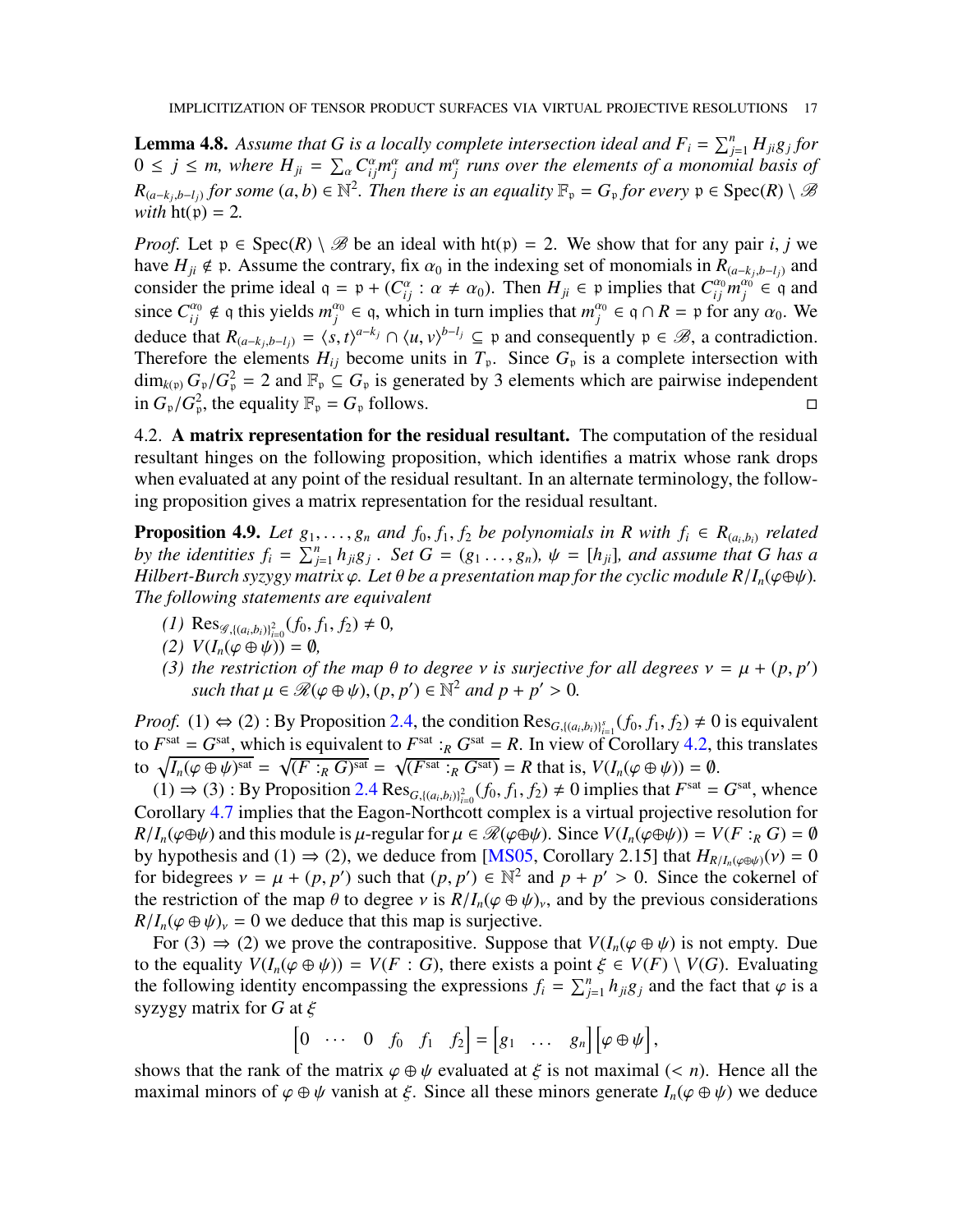that for arbitrary  $v \in \mathbb{N}^2$  any polynomial in the image of the map  $\theta_v$  vanishes at  $\xi$ . Since for any point  $\xi$  there exist polynomials in  $R_\nu$  that do not vanish at  $\xi$ , it follows that the map  $\theta_\nu$  is not surjective.

<span id="page-17-1"></span>**Remark 4.10.** Proposition [4.9](#page-16-1) relates the nonvanishing of  $\text{Res}_{\mathscr{G}, \{(a_i, b_i)\}_{i=0}^2}(f_0, f_1, f_2)$  to the presentation of the module  $R/I_n(\varphi \oplus \psi)$  restricted to any bidegree in the interior of the region  $\mathcal{R}(\varphi \oplus \psi)$  described in Proposition [3.14.](#page-11-0) Note that by Remark [3.15](#page-12-1) this region is stable under specialization, that is  $\mathcal{R}(\varphi \oplus \psi) = \mathcal{R}(\varphi \oplus \Psi)$ .

We now proceed to convert Proposition [4.9](#page-16-1) into an effective computational tool.

In order to make the matrix representation for the residual resultant explicit we recall the first map of the Eagon-Northcott complex [\(4\)](#page-10-0) associated to the matrix  $\varphi \oplus \Psi$  over *T*,

$$
d=\bigwedge^q(\varphi\oplus\Psi):\bigoplus_{\{i_1,\dots,i_q\}\subset [r]}TX_{i_1}\wedge\cdots\wedge X_{i_q}\to T, X_{i_1}\wedge\cdots\wedge X_{i_q}\mapsto \Delta_{i_1,\dots,i_q}.
$$

Here  $\Delta_{i_1,\dots,i_q}$  is the maximal minor of  $\varphi \oplus \Psi$  corresponding to the columns  $i_1,\dots,i_q$  and the *T*-module generated by  $X_{i_1} \wedge \cdots \wedge X_{i_q}$  is generated in degree deg( $\Delta_{i_1,\dots,i_q}$ ). For  $v \in \mathbb{Z}^2$ , let  $d_v$ denote the map *d* restricted to bidegree *ν*. Since for any bidegree *ν*,  $T_v = C \otimes_k R_v$  is a free *C*-module, we obtain a map of finitely generated free *C*-modules.

$$
d_\nu: \bigoplus_{\{i_1,\ldots, i_q\} \subset [r]} T_{\nu-\deg(\Delta_{i_1,\ldots, i_q})} \to T_\nu.
$$

An explicit matrix representing the map  $d<sub>v</sub>$  can be obtained in four steps:

- (1) fix a basis for the vector space  $\bigoplus_{\{i_1,\dots,i_q\} \subset [r]} T_{\nu-\text{deg}(\Delta_{i_1,\dots,i_q})}$ ,
- (2) apply the map  $d<sub>v</sub>$  to this basis,
- (3) fix a basis for  $R<sub>v</sub>$  and express the result of step (2) in terms of this basis as vectors with entries in *C*,
- (4) form a matrix with entries in *C* denoted  $\Theta_{\nu}$  having these vectors as columns.

Note that for step one, a standard basis of this vector space consists of elements  $mX_{i_1} \wedge \cdots \wedge X_{i_q}$ such that *m* is a monomial in *R* with deg(*m*) =  $v - \deg(\Delta_{i_1,\dots,i_q})$  for some  $\{i_1,\dots,i_q\} \subseteq [n]$ . Then in step (2) one obtains  $d_v(m) = m \cdot \Delta_{i_1,\dots,i_q}$ .

For any bidegree  $v \in \mathbb{Z}^2$  we denote by  $\theta_v$  the image of the matrix  $\Theta_v$  defined above under an evaluation homomorphism. According to part (3) of Proposition [4.9,](#page-16-1) from this point onward we let *v* be a bidegree such that  $v = \mu + (p, p')$  with  $\mu \in \mathcal{R}(\varphi \oplus \Psi)$  and  $(p, p') \in \mathbb{N}^2$ ,  $p + p' > 0$ . When this holds we say that *v* is in the interior of  $\mathcal{R}(\varphi \oplus \Psi)$ .

<span id="page-17-0"></span>**Proposition 4.11.** *If* v *is in the interior of*  $\mathcal{R}(\varphi \oplus \Psi)$ *, then any nonzero minor of size* dim<sub>*k*</sub>( $R_v$ ) *of the matrix*  $\Theta$ <sub>*v*</sub> *is a multihomogeneous polynomial in the coefficients*  $C^{\alpha}_{ij}$  *of*  $F_0, F_1, F_2$  *and a* multiple of  $\text{Res}_{\mathscr{G}, \{(a_i,b_i)\}_{i=0}^2}$ .

In light of Proposition [4.9](#page-16-1) this proof follows along the lines of the argument in [\[Bus01\]](#page-28-1). We include the details for completeness.

*Proof.* First observe that any minor  $\rho$  of the matrix  $\Theta_{\nu}$  is multihomogeneous in the coefficients of each  $F_i$  for  $i = 0, 1, 2$ . Indeed, if  $F_i$  is multiplied by a scalar  $\lambda \in k$  then the same is true for the column in  $\varphi \oplus \Psi$  that corresponds to the coefficients of  $\lambda F_i$ . Consequently any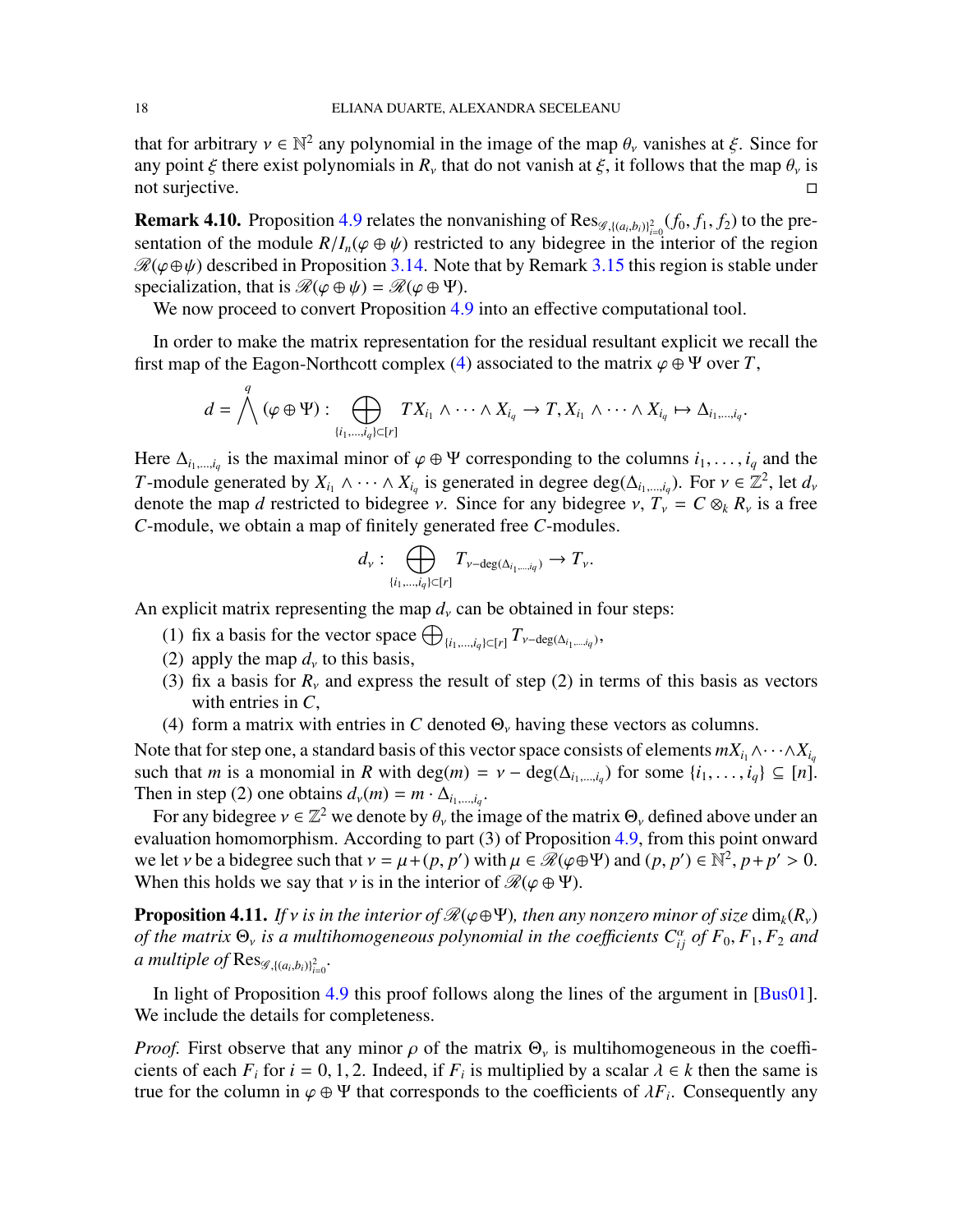column in  $\Theta_{\nu}$  containing the coefficients of an element  $m \cdot \Delta_{i_1,...,i_s}$  such that  $\Delta_{i_1,...,i_s}$  involves a column corresponding to the coefficients of  $\lambda F_i$  is multiplied by a factor of  $\lambda^n$ . This implies that  $\rho$  is homogeneous of degree  $n \cdot \dim_k R_v \cdot d$  in the coefficients of  $F_i$ , where  $d$  is the number of columns that appear in the the submatrix of  $\Theta_{\nu}$  that have a factor of  $\lambda^{n}$ .

Next, fix  $\rho$  to be a maximal minor of  $\Theta_{\nu}$ . We want to show that  $\rho$  vanishes at every point where the resultant vanishes, for this implies  $\rho$  is a multiple of Res<sub> $\mathscr{G}, \{(a_i, b_i)\}_{i=0}^2$ . Let</sub>  $Q = \mathbb{P}_k^1 \times \mathbb{P}_k^1$  and let  $\widetilde{Q}$  be the blow-up of  $\mathbb{P}_k^1 \times \mathbb{P}_k^1$  along the sheaf of ideals associated to *G*. Define  $\widetilde{Q}^0 = \widetilde{Q} \setminus E$  where *E* is the exceptional divisor in  $\widetilde{Q}$ . Let

$$
Z^{0} = V\left(\operatorname{Res}_{\mathscr{G},\{(a_{i},b_{i})\}_{i=0}^{2}}\right) = \{c = (c_{ij}) : \exists x \in \widetilde{Q^{0}}, \pi^{*}(f_{0}) = \pi^{*}(f_{1}) = \pi^{*}(f_{2}) = 0\},\
$$

i.e  $Z^0$  is the set of coefficients such that the pullbacks of the sections  $f_0, f_1, f_2$  have a common root outside the exceptional divisor *E*. Suppose there is a choice of coefficients  $c \in Z^0$ such that  $e_c(\rho) \neq 0$ . This implies that  $\theta_\nu$  is surjective because  $\rho$  is a maximal nonvanishing minor of size  $\dim_k(R_v)$ . However, since  $c \in Z^0$ , the specialized sections  $f_0, f_1, f_2$  have a common root in  $V(F) \setminus V(G)$  by Proposition [2.4.](#page-3-0) Using the equivalence (1)  $\Leftrightarrow$  (3) of Proposition [4.9](#page-16-1) this implies that  $\theta_{\nu}$  cannot be surjective, a contradiction. Therefore  $e_c(\rho) = 0$ and since  $c \in Z^0$  was arbitrary  $\rho$  vanishes on  $Z^0$ . As  $Q^0$  is dense in  $\tilde{Q}$ ,  $Z^0$  is also dense in  $Z = \{c = (c_{ij}) : \exists x \in Q, \pi^*(f_0) = \pi^*(f_1) = \pi^*(f_2) = 0\}.$  Consequently,  $\rho$  vanishes on *Z*, i.e.  $\rho$ vanishes at all the points where  $\text{Res}_{G, \{(a_i, b_i)\}_{i=0}^2}$  vanishes.

<span id="page-18-0"></span>**Proposition 4.12.** *For v in the interior of*  $\mathcal{R}(\varphi \oplus \Psi)$  *and*  $0 \le i \le 2$  *there exists a nonzero maximal minor of*  $\Theta$ <sub>*v</sub> of degree*  $N$ <sup>*i*</sup> *in the coefficients of*  $F$ <sup>*<i>i*</sup>, where  $N$ <sup>*i*</sup> *is given in Proposition* [2.7.](#page-5-0)</sub></sup>

*Proof.* Without loss of generality we assume  $i = 0$ . Choose a specialization  $F = (f_0, f_1, f_2)$ such that  $F<sup>sat</sup> = G<sup>sat</sup>$  and such that the ideal  $F' = (f_1, f_2)$  has height two. In this case the variety  $V(F' :_R G)$  has degree

$$
\deg(F':_RG) = \deg(F') - \deg(G) = a_1b_2 + b_1a_2 - \sum_{i=1}^p e_i = N_0
$$

Denote by  $\psi_{12}$  the submatrix of  $\psi$  consisting of the columns corresponding to the coefficients of  $f_1, f_2$ . Since  $F' \subseteq F' :_R G$  we deduce  $h(F' :_R G) \geq h(f') = 2$ . In view of Lemma [4.1](#page-13-1) and Lemma [3.11](#page-10-2) we conclude that  $F'$ :  $R G = I_2(\varphi \oplus \psi_{12})$  and  $EN(\psi \oplus \psi_{12})$  is a resolution of  $R/(F' :_{R} G)$ . Moreover by Corollary [4.7](#page-15-3) since  $F<sup>sat</sup> = G<sup>sat</sup>$  it follows that  $EN(\varphi \oplus \psi)$  is a virtual projective resolution for  $R/I_2(\varphi \oplus \psi)$ .

Let  $\mathcal{R}' = \mathcal{R}(\varphi \oplus \psi_{12})$  denote the region specified by Proposition [3.9,](#page-9-1) which is contained in the weak regularity region of  $R/I_n(\varphi \oplus \psi_{12})$  and let  $\mathcal{R} = \mathcal{R}(\varphi \oplus \psi)$  be the corresponding region for  $R/I_n(\varphi \oplus \psi)$ . Using Remark [3.12,](#page-10-3) since  $v \in \mathcal{R}$  it follows that  $v \in \mathcal{R}'$ , hence  $R/I_n(\varphi \oplus \psi_{12})$ is also *v*-regular. By [\[MS05,](#page-29-14) Corollary 2.15.] we deduce that  $H_{R/(F':R)}(v) = N_0$ . Therefore

$$
\dim_k (I_n(\varphi \oplus \psi_{12}))_v = \dim_k (F' :_R G)_v = \dim_k R_v - N_0.
$$

Denote by  $\theta_{12}$  the matrix corresponding to the Eagon-Northcott complex of  $\varphi \oplus \psi_{12}$ . Follow-ing the discussion before Proposition [4.11,](#page-17-0) the image of this matrix,  $(I_n(\varphi \oplus \psi_{12}))_y$ , is the vector space

Span<sub>*k*</sub>  $\{m \cdot \Delta_{i_1,\dots,i_q}: \text{ none of the columns } i_1,\dots,i_q \text{ involve the column of coefficients of } F_0 \}.$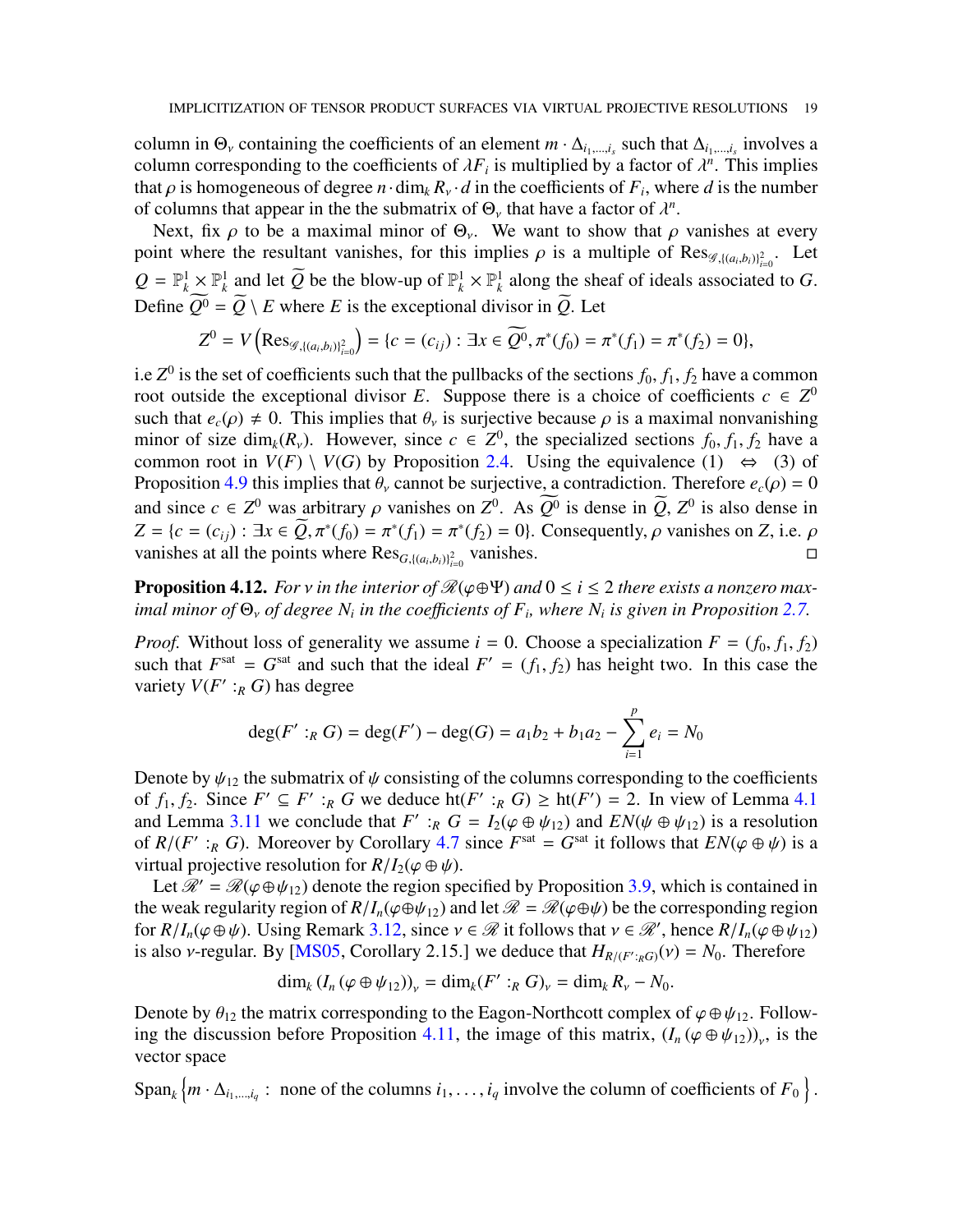Hence we can choose exactly dim<sub>k</sub>  $R_v - N_0$  columns in the matrix  $\theta_v$  that are independent and do not involve the coefficients of  $F_0$ , therefore the same is true for the matrix  $\Theta_{\nu}$ . Denote the submatrix consisting of these columns by  $\Theta_{v,F_1,F_2}$ . Next, by Proposition [4.9](#page-16-1) it follows that the map  $\theta_{\nu}$  is surjective and thus its image has dimension dim<sub>k</sub>  $R_{\nu}$ . Thus the vector space

$$
\mathrm{Span}_k \left\{ m \cdot \Delta_{i_1,\dots,i_q} : \text{ one column in } i_1,\dots,i_q \text{ is a coefficient column of } F_0 \right\}
$$

has dimension  $N_0$ . Therefore there exists  $N_0$  linearly independent columns in  $\theta_\nu$  that only involve the coefficients of  $F_0$  and the same is true for  $\Theta_{\nu}$ . Denote the submatrix given by these columns matrix by  $\Theta_{v,F_0}$ . The columns of  $\Theta_{v,F_1,F_2}$  together with the columns of  $\Theta_{v,F_0}$ span a vector space of dimension  $\dim_k R_\nu$ , hence the maximal minor corresponding to these columns is a maximal non vanishing minor of  $\Theta_{\nu}$ . Furthermore, since the entries of  $\Theta_{\nu}$  are linear in the coefficients of  $F_0$ , the determinant of this minor has degree  $N_0$  in the coefficients of  $F_0$ , as desired.

<span id="page-19-1"></span>**Proposition 4.13.** *The greatest common divisor of the maximal minors of the matrix*  $\Theta_{\nu}$  *is*  $\epsilon$ *xactly*  $\text{Res}_{\mathscr{G}, \{(a_i,b_i)\}_{i=0}^2}$ .

*Proof.* Let *d* be the greatest common divisor of the maximal minors of  $\Theta_{\nu}$ . Proposition [4.11](#page-17-0) implies that *d* is a multiple of  $\text{Res}_{G, \{(a_i, b_i)\}_{i=0}^2}$ . However, Proposition [4.12](#page-18-0) states that the degree of *d* in the coefficients of  $F_0$  is less than or equal to  $N_0$  and on the other hand Proposition [2.7](#page-5-0) implies that  $\text{Res}_{G, \{(a_i, b_i)\}_{i=0}^2}$  has degree  $N_0$  in the coefficients of  $F_0$ . Therefore the degree of *d* in the coefficients of  $F_0$  is equal to  $N_0$ . The same argument for  $i = 1, 2$  allows to conclude that  $d = \text{Res}_{G, \{(a_i, b_i)\}_{i=0}^2}$  since they have the same degree with respect to all sets of coefficients.  $\Box$ 

Proposition [4.13](#page-19-1) gives a practical method to compute the residual resultant. Note that Lemma [4.8](#page-16-0) yields that the Eagon-Northcott complex gives a virtual projective resolution in this context.

# <span id="page-19-0"></span>Algorithm 4.14 (Computation of the residual resultant).

**Input:** *G a locally complete intersection ideal with syzygy matrix*  $\varphi$ ,  $\Psi$  *as in equation* [\(5\)](#page-12-2).

- *(1) Pick v in the interior of the regularity region*  $\mathcal{R}(\varphi \oplus \Psi)$ *.*
- *(2) Compute the matrix* Θ<sup>ν</sup> *as explained before Proposition [4.11.](#page-17-0)*
- *(3)* Compute a maximal minor  $\delta_i$  of degree  $N_i$  in the coefficients of  $F_i$  for  $0 \le i \le 2$ .
- *(4) Return* gcd (det( $\delta_0$ ), det( $\delta_1$ ), det( $\delta_2$ )).

Examples illustrating this algorithm can be found in section [6.1.](#page-23-1)

<span id="page-19-2"></span>Remark 4.15. The computations in steps (3) and (4) in the above algorithm are computationally expensive. However we can replace these two steps by the computation of the determinant of the bidegree  $\nu$  strand of the complex  $EN(\varphi \oplus \Psi)$ . Briefly, the determinant of a complex is an alternating product of minors of the matrices of the differentials in the complex. Theorem 34 in [\[GKZ08\]](#page-29-4)[Appendix A] establishes an equality between the the gcd of the maximal minors of the first differential of a complex and the determinant of a complex under certain hypotheses. Such hypotheses are satisfied for the complex  $EN(\varphi \oplus \Psi)$ and therefore we can use determinants of complexes in this setting. We refer the reader to Appendix A in [\[GKZ08\]](#page-29-4) for a detailed construction of the determinant of a complex. Although computing the determinant of a complex can also be computationally expensive, by comparison it is faster than computing the gcd of the maximal minors.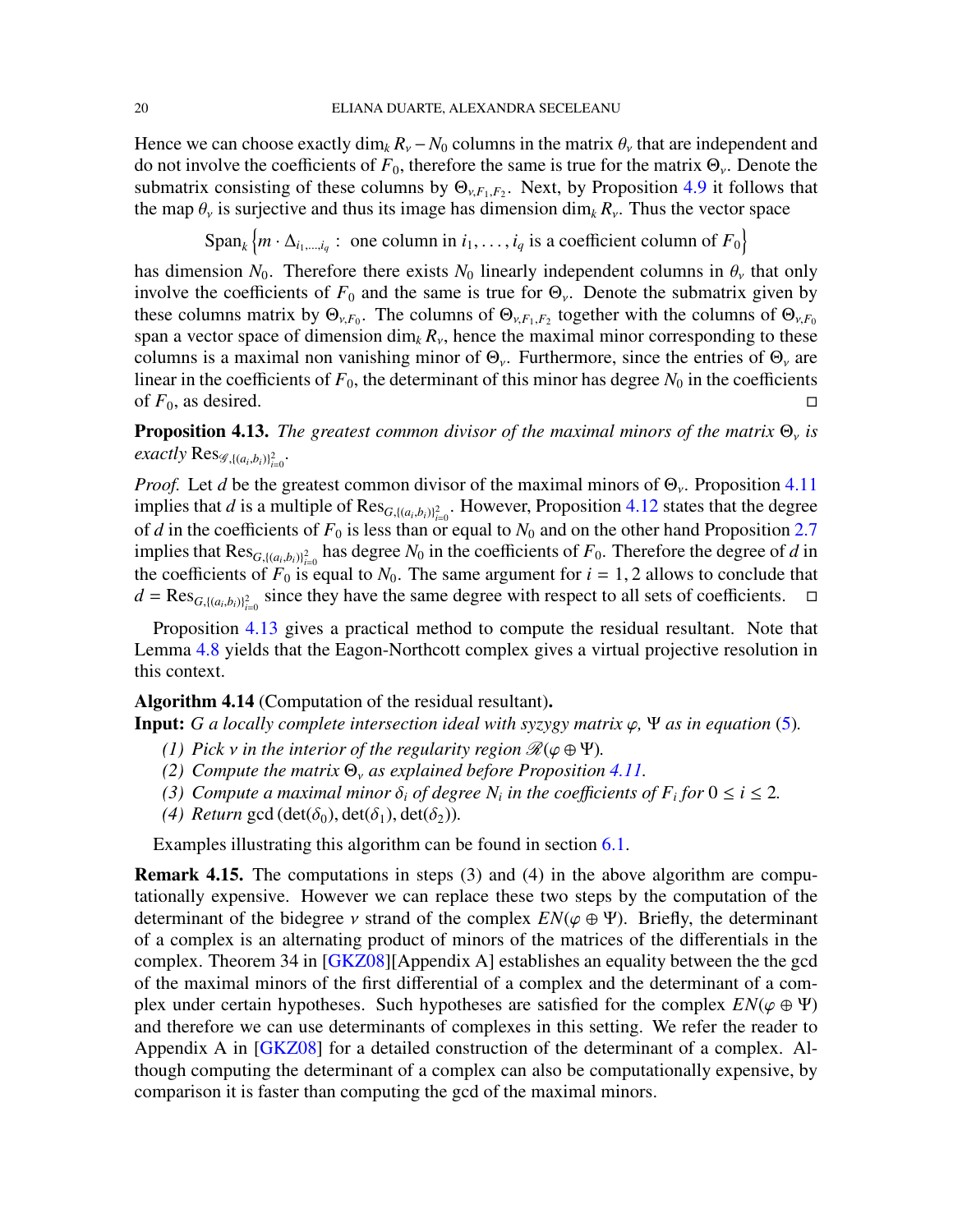### 5. Implicitization of tensor product surfaces

<span id="page-20-0"></span>We now describe the specific setting of interest for our paper. First we establish the relation between the residual resultant and the implicit equation of  $\Lambda$  and immediately after we give explicit steps for its computation. Setting the coordinate ring of  $\mathbb{P}_k^3$  $\frac{3}{k}$  to be *S* =  $k[X, Y, Z, W]$ our goal is to find the equation  $H \in S$  defining the algebraic variety

$$
\Lambda = \overline{\text{im}(\lambda)} = \left\{ [x : y : z : w] \in \mathbb{P}_{k}^{3} : p_{0}w - p_{3}x = p_{1}w - p_{3}y = p_{2}w - p_{3}z = 0 \right\} = V(H)
$$

where  $\lambda : \mathbb{P}_k^1 \times \mathbb{P}_k^1 \longrightarrow \mathbb{P}_k^3$  $\frac{3}{k}$  is a rational map as described in the introduction.

Let  $P = \langle p_0, p_1, p_2, p_3 \rangle$  be the ideal of *R* generated by the polynomials that define the parameterization  $\lambda$  and set  $T = R \otimes_k S$ . We assume that the  $p_i$  have no common factors and that *P* is a height two ideal in *R* that defines a local complete intersection set of points. Let  $G = P<sup>sat</sup>$  denote the *B*-saturated ideal that defines the set of points in  $\mathbb{P}_k^1 \times \mathbb{P}_k^1$  and set  $\mathscr G$  to be the sheaf of ideals on  $\mathbb{P}_k^1 \times \mathbb{P}_k^1$ <sup>1</sup><sub>*k*</sub> associated to *G*. Since  $P<sup>sat</sup> = G$ , the sheaf  $\mathcal{G}(a, b)$  is generated by its global sections  $p_0, p_1, p_2, p_3$  on  $\mathbb{P}_k^1 \times \mathbb{P}_k^1 \setminus V(G)$ . We denote by  $\pi : \overline{Q} \to \mathbb{P}_k^1 \times \mathbb{P}_k^1$ the blow-up of  $\mathbb{P}_k^1 \times \mathbb{P}_k^1$ <sup>1</sup><sub>*k*</sub> along  $\mathscr G$ , and by  $\tilde{p}_i$  the global section  $\pi^*(p_i)$  of the sheaf  $\widetilde{\mathscr G}_{(a,b)}$  for  $i = 0, 1, 2, 3$ . Since  $\widetilde{\mathscr{G}}_{(a,b)}$  is an invertible sheaf on  $\widetilde{Q}$  and  $\widetilde{p}_0, \widetilde{p}_1, \widetilde{p}_2, \widetilde{p}_3$  are global sections that generate it, we deduce that there is a morphism

$$
\widetilde{\lambda}: \widetilde{Q} \to \mathbb{P}^3
$$

such that  $\widetilde{\lambda}^* \mathcal{O}(1) \cong \widetilde{\mathcal{G}}_{(a,b)}$  and  $\widetilde{\lambda}^*(x) = \widetilde{p}_0$ ,  $\widetilde{\lambda}^*(y) = \widetilde{p}_1$ ,  $\widetilde{\lambda}^*(z) = \widetilde{p}_2$ ,  $\widetilde{\lambda}^*(w) = \widetilde{p}_3$  ([\[Har77,](#page-29-7) Ch.II.7]). As  $\widetilde{Q}$  is projective and irreducible, we have  $\widetilde{\lambda}_*(\widetilde{Q}) = \deg(\widetilde{Q}/\Lambda)\Lambda$  where  $\Lambda$  is the rational surface in  $\mathbb{P}^3$  and deg( $\widetilde{Q}/\Lambda$ ) is the degree of the surjective map  $\widetilde{\lambda}: \widetilde{Q} \to \Lambda$ .

Let  $\beta$  be the following regular map

$$
\beta: U = \mathbb{P}_k^1 \times \mathbb{P}_k^1 \setminus V(G) \longrightarrow \mathbb{P}^3
$$
  
[s : t] × [u, v]  $\mapsto$  (p<sub>0</sub> : p<sub>1</sub> : p<sub>2</sub> : p<sub>3</sub>).

<span id="page-20-1"></span>Proposition 5.1. *The degree of* Λ *divides*

$$
2ab - \sum_{i=1}^p e_i
$$

*where e<sup>i</sup> is defined before Remark [2.6](#page-4-0) and it is equal to this number when* β *is birational.*

*Proof.* We have  $\text{deg}(\widetilde{\lambda}_*(\widetilde{Q})) = \text{deg}(\widetilde{Q}/\Lambda) \cdot \text{deg}(\Lambda)$ . Next, we compute  $\text{deg}(\widetilde{\lambda}_*(\widetilde{Q}))$  by

$$
\deg(\widetilde{\lambda}_*(\widetilde{Q})) = \int_{\widetilde{Q}} c_1(\widetilde{\lambda}^*\mathscr{O}(1))^2 = \int_{\widetilde{Q}} c_1(\widetilde{\mathscr{G}}_{(a,b)})^2 = 2ab - \sum_{i=1}^p e_i.
$$

The last equality above follows from the same computation as in the proof of Proposition [2.7.](#page-5-0) Thus deg( $\widetilde{A}_*(\widetilde{Q})$ ) = 2*ab* −  $\sum_{i=1}^p e_i$ , which proves the first part of the statement.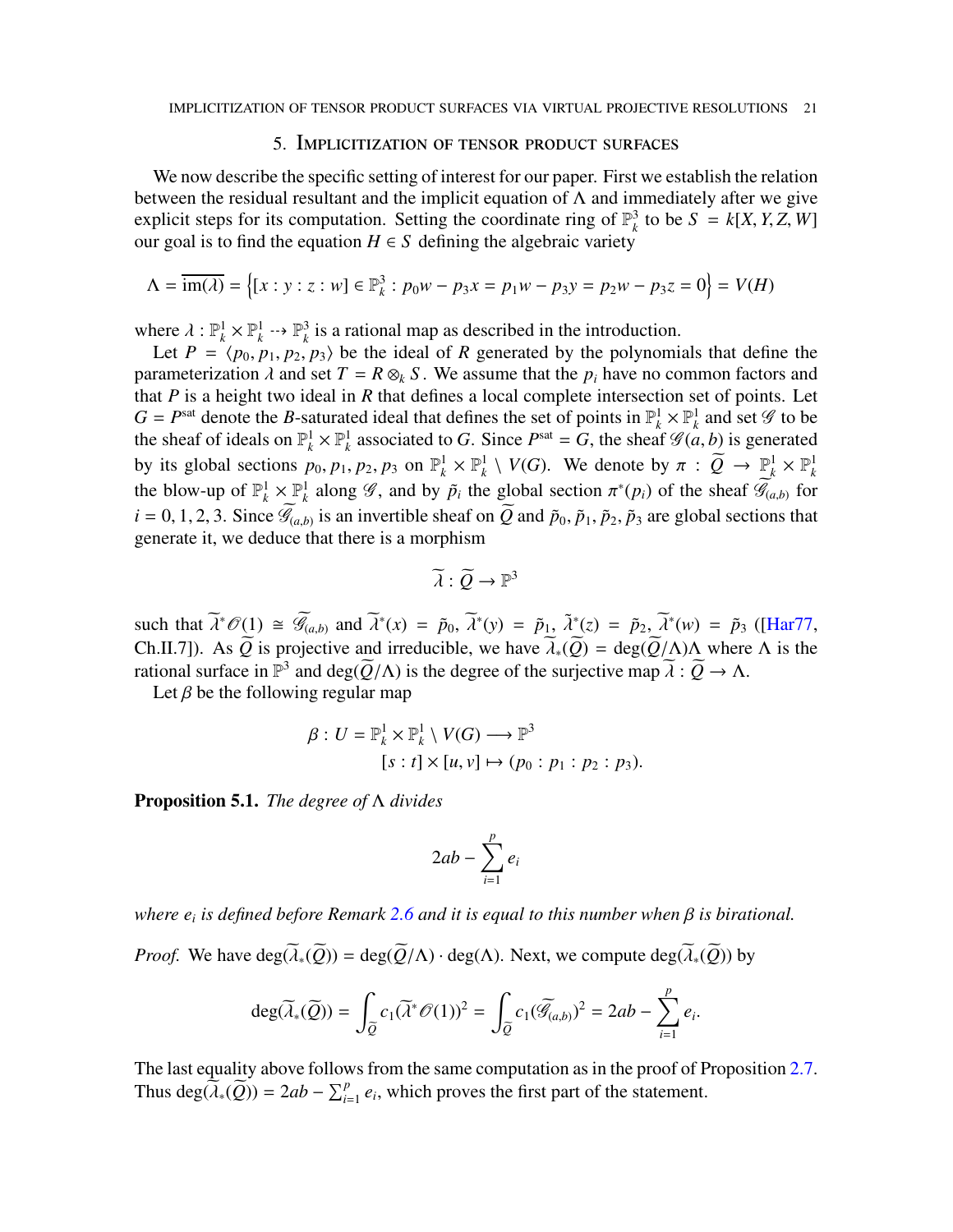Now we consider the following diagram, where *E* denotes the exceptional divisor of the blow-up  $\pi$ ,



Since by construction  $\tilde{\lambda}$  is unique and since the vertical map is an isomorphism outside the exceptional divisor, we deduce that  $\overline{\lambda}$   $|_{\overline{Q}\setminus E} = \beta \circ \pi$  and hence deg( $\overline{Q}/\Lambda$ ) = deg( $U/\beta(U)$ ) which is one if  $\pi$  is birational. is one if  $\pi$  is birational.

The next proposition establishes the relation between residual resultanst in  $\mathbb{P}_k^1 \times \mathbb{P}_k^1$  and the implicitization problem for tensor product surfaces with basepoints.

<span id="page-21-1"></span>**Proposition 5.2.** *Suppose that*  $(a, b) \ge (k_i, l_i)$  *for all i,*  $(a, b) \ge (k_{j_1} + 1, l_{j_1})$  *for some j<sub>1</sub>, and*  $(a, b) \ge (k_{j_2}, l_{j_2} + 1)$  *for some j*<sub>2</sub>*. Then* 

$$
\text{Res}_{\mathcal{G},(a,b)}(p_0 - Xp_3, p_1 - Yp_3, p_2 - Zp_3) = H(X, Y, Z, 1)^{\text{deg}(U/\beta(U))}
$$
(11)

*with*  $deg(U/\beta(U)) = 1$  *if*  $\beta$  *is birational.* 

*Proof.* The residual resultant is defined as a general resultant over the blow-up of  $\mathbb{P}_k^1 \times \mathbb{P}_k^1$ along  $\mathscr G$ . Let  $\xi$  denote a point in  $\widetilde{O} \setminus V(\widetilde{p}_3)$  and let  $\widetilde{W}$  denote the variety

$$
\{\xi \times (x, y, z) \mid \tilde{p}_0(\xi) - x\tilde{p}_3(\xi) = \tilde{p}_1(\xi) - y\tilde{p}_3(\xi) = \tilde{p}_2(\xi) - z\tilde{p}_3(\xi) = 0\}.
$$

Note that considering only points in  $\widetilde{Q} \setminus V(\widetilde{p}_3)$  for the incidence variety is not a restriction. Indeed if  $\xi$  is such that  $\tilde{p}_3(\xi) = 0$ , then for some  $i \in \{0, 1, 2\}$  we must have  $\tilde{p}_i(\xi) \neq 0$  because  $\tilde{p}_0$ ,  $\tilde{p}_1$ ,  $\tilde{p}_2$ ,  $\tilde{p}_3$  generate the sheaf  $\tilde{\mathcal{G}}(a, b)$  on  $\tilde{Q}$ . Thus  $\xi$  cannot be a solution of the system  $\tilde{p}_0(\xi) - x\tilde{p}_3(\xi) = \tilde{p}_1(\xi) - y\tilde{p}_3(\xi) = \tilde{p}_2(\xi) - \tilde{p}_3 z = 0$ . Consider the following diagram

<span id="page-21-0"></span>
$$
\widetilde{W} \xrightarrow{\pi_2} \mathbb{P}^3 \setminus V(W)
$$
\n
$$
\widetilde{Q} \setminus V(\widetilde{p}_3) \xrightarrow{\pi} \mathbb{P}_k^1 \times \mathbb{P}_k^1 \setminus V(G).
$$

The cycle in  $\mathbb{P}^3$  that represents the residual resultant is exactly  $\pi_{2*}(\widetilde{W})$ , i.e.  $\pi_{2*}(\widetilde{W})$  =  $deg(\widetilde{W}/\pi_2(\widetilde{W}))\Lambda$  (in the generic case we have  $deg(\widetilde{W}/\pi_2(\widetilde{W})) = 1$ ). As the blow-up  $\pi$  is an isomorphism outside the exceptional divisor, the equation that defines  $\pi_{2*}(W)$  vanishes if and only if the point  $(x, y, z, 1) \in \mathbb{P}^3$  is in  $\Lambda$ . We deduce that

$$
\text{Res}_{\mathscr{G},(a,b)}(p_0 - Xp_3, p_1 - Yp_3, p_2 - Zp_3) = H(X, Y, Z, 1)^{\deg(W/\pi_2(W))}.
$$

Now the map  $\beta\mid_{\mathbb{P}_k^1\times\mathbb{P}_k^1\setminus V(p_3)}$  makes the above diagram commute, and since  $\pi$  is birational, we deduce that deg( $\widetilde{W}/\pi_2(\widetilde{W})$ ) = deg( $U/\beta(U)$ ).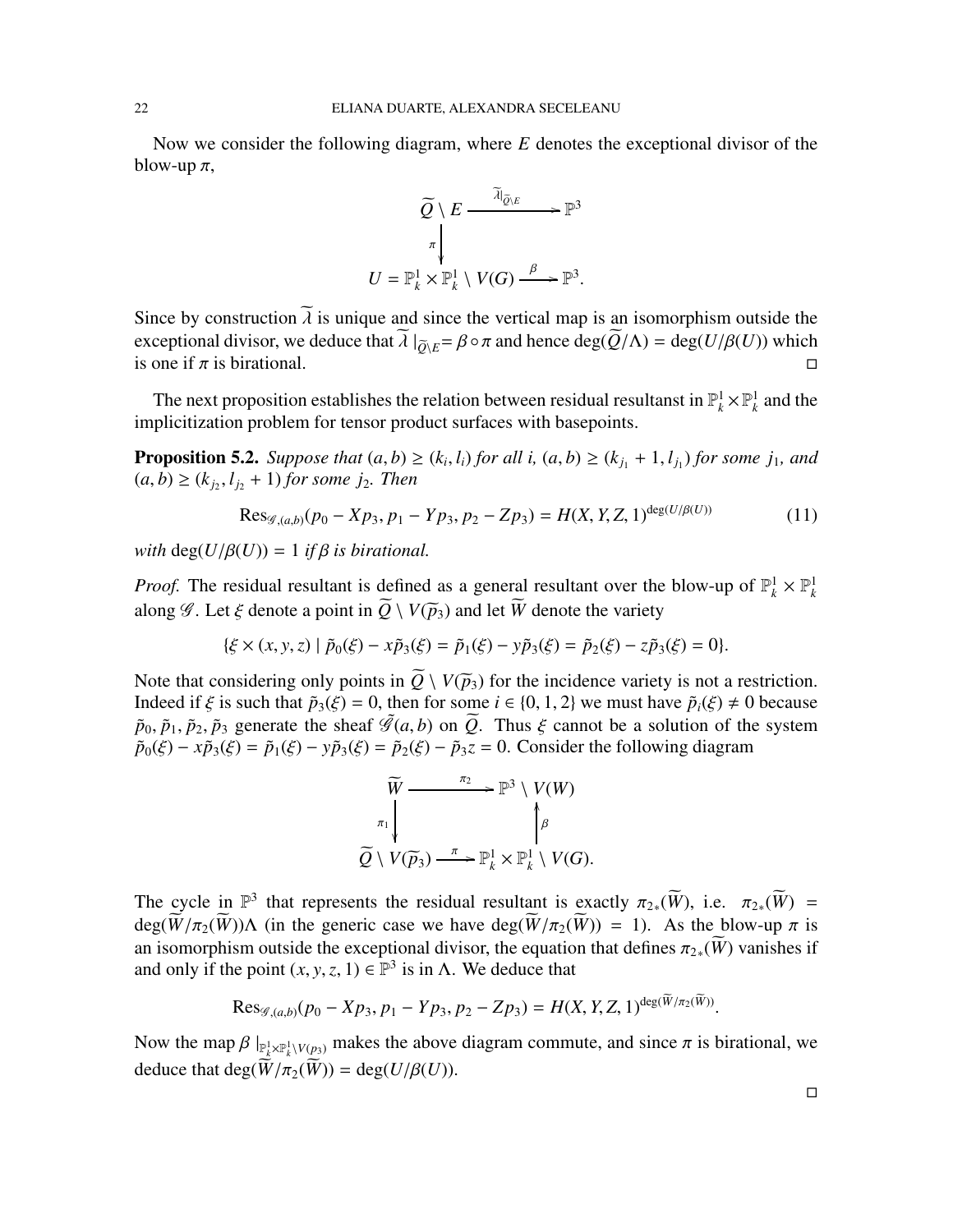**Remark 5.3.** It follows from Proposition [2.7](#page-5-0) that in the case where  $\deg(f_0) = \deg(f_1) =$  $deg(f_2) = (a, b)$  then  $Res_{\mathscr{G}, \{(a,b)\}}$  has degree  $2ab - \sum_{i=1}^p e_i$  in the coefficients of  $f_0, f_1$  and  $f_2$ . Looking at the degrees of the polynomials in equation [\(11\)](#page-21-0) from Proposition [5.2,](#page-21-1) we deduce that  $2ab - \sum_{i=1}^p e_i = \deg(U/\beta(U)) \cdot \deg(H)$ , this yields an alternate proof of the first assertion in Proposition [5.1.](#page-20-1)

Proposition [5.2](#page-21-1) establishes that the residual resultant of  $\mathbb{F} = (F_0, F_1, F_2) = (p_0 - Xp_3, p_1 -$ *Y p*<sub>3</sub>, *p*<sub>2</sub> − *Z p*<sub>3</sub>) with respect to  $\mathscr G$  computes the implicit equation *H* = 0. To use the methods presented in section [4](#page-12-0) to compute the implicit equation of a tensor product surface via residual resultants we assume the given parameterization has a special form. To set up a parametrization  $\lambda$  we start with a locally complete intersection ideal  $G = \langle g_1, \ldots, g_n \rangle \subseteq R$  of height two with a Hilbert-Burch resolution and four bihomogenous polynomials  $p_0$ ,  $p_1$ ,  $p_2$ ,  $p_3 \in R_{(a,b)}$  related by

<span id="page-22-2"></span>
$$
[p_0 \quad p_1 \quad p_2 \quad p_3] = [g_1 \quad \cdots \quad g_n] [h_{ji}], \quad h_{ji} \in R_{(a-k_i, b-l_i)}.
$$
 (12)

Second, we assume  $P<sup>sat</sup> = G<sup>sat</sup>$ . The importance of this assumption is clarified in the follow-ing Lemma [5.4](#page-22-1) and guarantees that we can use Eagon-Northcott complex of  $I_n(\varphi \oplus \Psi)$  to find suitable degrees in the regularity region of  $T/I_n(\varphi \oplus \Psi)$ .

<span id="page-22-1"></span>**Lemma 5.4.** Suppose that G is a locally complete intersection ideal and  $P<sup>sat</sup> = G<sup>sat</sup>$ . Then *the ideal*  $\mathbb{F} = (p_0 - Xp_3, p_1 - Yp_3, p_2 - Zp_3)$  *has the property that*  $F_p = G_p$  *for any ideal*  $p \in \text{Spec } R \setminus \mathcal{B}$  *with*  $\text{ht}(p) = 2$ .

*Proof.* Let  $p \in Spec(R) \setminus \mathcal{B}$  be an ideal with  $ht(p) = 2$ . Since  $P<sup>sat</sup> = G<sup>sat</sup>$  it follows that  $P_p =$  $G_p$  and since  $G_p$  is a complete intersection it is furthermore the case that dim<sub>k(p)</sub>  $P_p/P_p^2 = 2$ . Now  $\mathbb{F}_p \subseteq P_p$  is generated by 3 elements which are pairwise independent in  $P_p/P_p^2$ , thus the equality  $\mathbb{F}_p = G_p$  follows.

Using the relation from Equation [\(12\)](#page-22-2), we can write the polynomials  $F_0 = p_0 - Xp_3$ ,  $F_1 =$  $p_1 - Yp_3$ ,  $F_2 = p_2 - Zp_3$  from Proposition [5.2](#page-21-1) as

<span id="page-22-3"></span>
$$
\begin{bmatrix} F_0 & F_1 & F_2 \end{bmatrix} = \begin{bmatrix} p_0 - Xp_3 & p_1 - Yp_3 & p_2 - Zp_3 \end{bmatrix} = \begin{bmatrix} g_1 & \cdots & g_n \end{bmatrix} \Psi.
$$
 (13)

Based on Algorithm [4.14](#page-19-0) we derive a version that is tailored to the implicitization problem.

<span id="page-22-0"></span>Algorithm 5.5 (Implicitization algorithm).

**Input:** *G a locally complete intersection ideal, P as in equation* [\(12\)](#page-22-2) *such that*  $P<sup>sat</sup> = G<sup>sat</sup>$ *.* 

- $(h_{i0} Xh_{i3} \quad h_{i0} Yh_{i3} \quad h_{i2} Zh_{i3})$  $\lim_{1 \le i \le n}$  *as in equation* [\(13\)](#page-22-3)*.*
- *(2) Pick v in the interior of the regularity region*  $\mathcal{R}(\varphi \oplus \Psi)$ *.*
- *(3) Compute the matrix* Θ<sup>ν</sup> *as explained before Proposition [4.11.](#page-17-0)*
- *(4)* Compute a maximal minor  $\delta_i$  of degree  $N_i$  in the coefficients of  $F_i$  for  $0 \le i \le 2$ .
- *(5) Return* gcd (det( $\delta_0$ ), det( $\delta_1$ ), det( $\delta_2$ )).

Examples illustrating this algorithm can be found in section [6.2.](#page-25-0)

<span id="page-22-4"></span>**Remark 5.6.** If the hypothesis  $P<sup>sat</sup> = G<sup>sat</sup>$  is not satisfied, Algorithm [5.5](#page-22-0) no longer applies since the presentation map  $\Theta$  for  $R/I_n(\varphi \oplus \Psi)$  described in Proposition [4.9](#page-16-1) is no longer surjective when restricted to any bidegree. However, given a bidegree  $v \in \mathbb{N}^2$ , if the dimension of the cokernel of  $\Theta_{\nu}$  is *c*, then the proof of Proposition [4.11](#page-17-0) shows that the resultant divides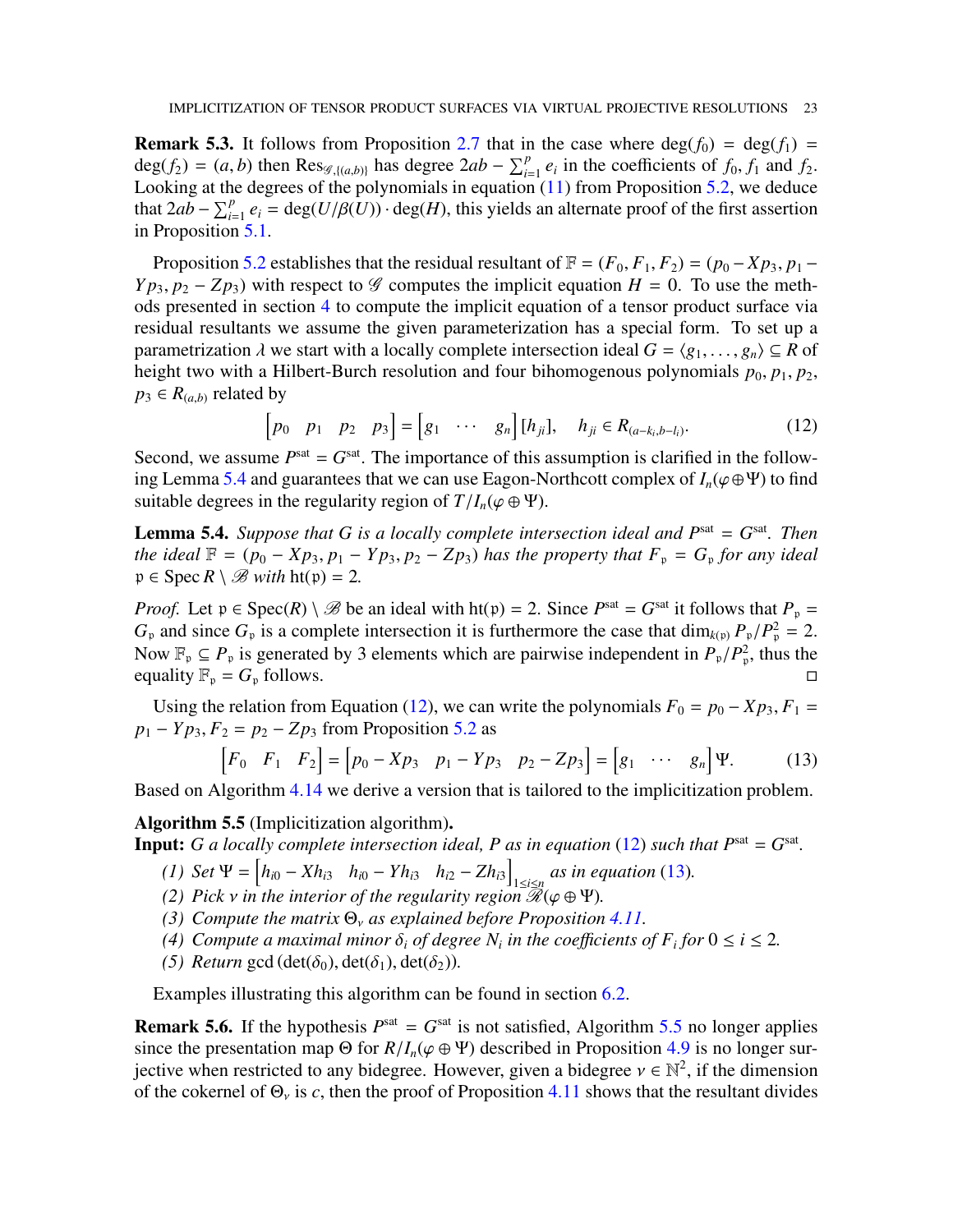the greatest common divisor of the generators of the *c*-th Fitting ideal of  $\Theta_{\nu}$ , i.e. the minors of size  $(\dim_k R_v - c) \times (\dim_k R_v - c)$  for  $\Theta_v$ . This is illustrated in Example [6.4.](#page-26-0)

Remark 5.7. As highlighted in Remark [4.15,](#page-19-2) steps (3) and (4) can be replaced by the computation of the determinant of a complex. Determinants of complexes are also used in syzygy approach methods for implicitization of triangular and tensor product surfaces, see for in-stance [\[Cha06,](#page-29-18) [Bus01,](#page-28-1) [Bot11\]](#page-28-2). More importantly, in the context of implicitization it is sufficient to compute  $\Theta_{\nu}$ . The matrix  $\Theta_{\nu}$  is known as an implicit matrix representation of the surface. Matrix representations are a useful alternative to implicit equations to represent a surface. A detailed account of their use in Geometric Modeling is outlined by Busé [\[Bus14\]](#page-28-4).

# 6. Examples

# <span id="page-23-1"></span><span id="page-23-0"></span>6.1. Examples of computing residual resultants.

<span id="page-23-2"></span>Example 6.1 (Residual resultant of one reduced point). We compute the residual resultant Res<sub>*G*,(1,1)</sub>, where  $G = \langle s, v \rangle$  is the defining ideal of the reduced point  $[0 : 1] \times [1 : 0]$  in  $\mathbb{P}_k^1 \times \mathbb{P}_k^1$ . Consider the system

$$
F_0 = (uc_{00} + vc_{01})s + (sc_{02} + tc_{03})v
$$
  
\n
$$
F_1 = (uc_{10} + vc_{11})s + (sc_{12} + tc_{13})v
$$
  
\n
$$
F_2 = (uc_{20} + vc_{21})s + (sc_{22} + tc_{23})v
$$

and let  $T = C \otimes R$ , where  $C = k[c_{ij}]$  is the ring of generic coefficients. The ideal G is a complete intersection and the matrix  $\varphi \oplus \Psi$  is

$$
\varphi \oplus \Psi = \left( \begin{array}{ccc} -v & uc_{00} + vc_{01} & uc_{10} + vc_{11} & uc_{20} + vc_{21} \\ s & sc_{02} + tc_{03} & sc_{12} + tc_{13} & sc_{22} + tc_{23} \end{array} \right).
$$

To calculate  $\text{Res}_{G,(1,1)}$ , we find a bidegree *v* as in Remark [4.10](#page-17-1) and compute the matrix  $\Theta_{\nu}$ . Let *J* denote the ideal  $I_2(\varphi \oplus \Psi)$ . From Proposition [3.14,](#page-11-0) since the numerical parameters for this example are  $(a, b) = (c, d) = (e, f) = (1, 1)$  and  $(e_1, f_1) = (1, 0), (e_2, f_2) = (0, 1)$  we obtain the estimate

$$
\mathcal{R} = \left(3a + c - e - \min_{1 \le i \le j \le n} (e_i + e_j), 3b + d - f - \min_{1 \le i \le j \le n} (f_i + f_j) \right) + \text{St}_{-3} + \mathbb{N}^2
$$
  
= (3, 3) + St\_{-3} + \mathbb{N}^2  
= ((3, 0) + \mathbb{N}^2) \cup ((2, 1) + \mathbb{N}^2) \cup ((1, 2) + \mathbb{N}^2) \cup ((0, 3) + \mathbb{N}^2) \subseteq \text{reg}(R/J).



FIGURE 2. Example [6.1,](#page-23-2) (A) regularity region  $\mathcal{R}(\varphi \oplus \Psi)$ , (B) strong regularity region.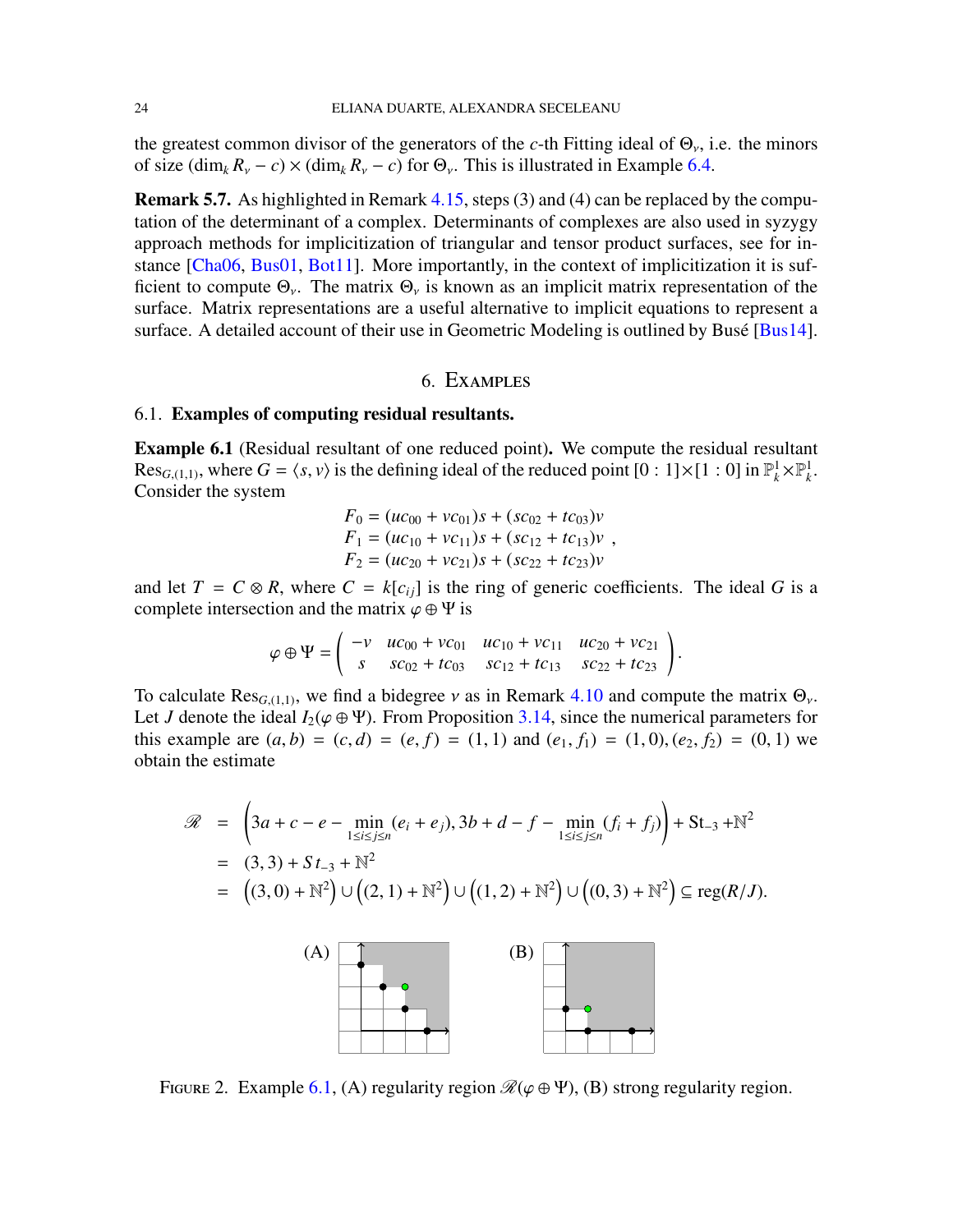We can choose any v in the interior of the regularity region to set up  $\Theta_{\nu}$ . For  $\nu = (2, 2)$ ,  $\Theta_{(2,2)}$  is 9 × 24 matrix. We can alternatively use the notion of strong regularity to find bidegrees such that  $T/J$  is *v*-regular. Computing the minimal free resolution for *J* with *Macaulay2* [\[GS02\]](#page-29-19) yields

$$
0 \to T(-1, -2) \oplus T(-2, -1) \oplus T(-2, -2) \to T(-1, -1)^2 \oplus T(-1, -2)^3 \oplus T(-2, -1)^3
$$

$$
\to T(-1, -1)^6 \to T \to T/J \to 0
$$

hence

$$
((1,0)+\mathbb{N}^2)\cup((0,1)+\mathbb{N}^2)=\mathrm{reg}^s(T/J)\subseteq\mathrm{reg}(T/J).
$$

This means we can compute the determinant of the EN complex restricted to bidegree  $(1, 1)$ to find the residual resultant of the system. This yields the matrix  $\Theta_{(1,1)}$  of size 6 × 12. The residual resultant is

$$
\text{Res}_{\mathcal{G},(1,1)} = -c_{03}c_{11}c_{20} - c_{03}c_{12}c_{20} + c_{01}c_{13}c_{20} + c_{02}c_{13}c_{20} + c_{03}c_{10}c_{21} - c_{00}c_{13}c_{21} + c_{03}c_{10}c_{22} - c_{00}c_{13}c_{22} - c_{01}c_{10}c_{23} - c_{02}c_{10}c_{23} + c_{00}c_{11}c_{23} + c_{00}a_{12}c_{23}
$$

For this example we can compute  $\text{Res}_{\mathscr{G},(1,1)}$  in a much simpler way. Indeed, we can rewrite the system above as a linear system having three unkowns *su*, *sv*, *tv*. This system has the coefficient matrix

$$
\rho = \begin{pmatrix} c_{00} & c_{01} + c_{02} & c_{03} \\ c_{10} & c_{11} + c_{12} & c_{13} \\ c_{20} & c_{21} + c_{22} & c_{23} \end{pmatrix},
$$

hence the system has a solution whenever this determinant is zero. Indeed, one can check that the displayed equation above gives  $\text{Res}_{G,(1,1)} = \text{det}(\rho)$ .

<span id="page-24-0"></span>Example 6.2 (Residual resultant of two complete intersection points). We compute the residual resultant Res<sub> $\mathscr{G}_{(1,2)}$ , where  $G = \langle uv, s \rangle$  is a complete intersection defining a set of two</sub> reduced complete points in  $\mathbb{P}_k^1 \times \mathbb{P}_k^1$  that lie on the same line in one of the rulings. Consider the system

$$
F_0 = (sc_{00} + tc_{01})uv + (u^2c_{02} + uvc_{03} + v^2c_{04})s
$$
  
\n
$$
F_1 = (sc_{10} + tc_{11})uv + (u^2c_{12} + uvc_{13} + v^2c_{14})s
$$
  
\n
$$
F_2 = (sc_{20} + tc_{21})uv + (u^2c_{22} + uvc_{23} + v^2c_{24})s.
$$

According to Proposition [2.7,](#page-5-0)  $\text{Res}_{\mathscr{G}(1,2)}$  is of degree 2 in the coefficients of each  $F_i$ . We set up the matrix

$$
\varphi \oplus \Psi = \begin{pmatrix} -s & sc_{00} + tc_{01} & sc_{10} + tc_{11} & sc_{20} + tc_{21} \\ uv & u^2c_{02} + uvc_{03} + v^2c_{04} & u^2c_{12} + uvc_{13} + v^2c_{14} & u^2c_{22} + uvc_{23} + v^2c_{24} \end{pmatrix}.
$$

Let *J* denote the ideal  $I_2(\varphi \oplus \Psi)$ . In a similar fashion as in Example [6.1,](#page-23-2) we compute the regularity region for *R*/*J* specified in Proposition [3.14](#page-11-0) as illustrated in Figure [3.](#page-25-1) From this region it follows that we may use  $v = (1, 6)$ . The matrix  $\Theta_{(1,6)}$  is of size  $14 \times 30$ . The strong regularity region in this case is depicted in Figure [3](#page-25-1) (Right) and it is given by

$$
\mathrm{reg}^s(T/J) = \left( (1,2) + \mathbb{Z}_+^2 \right) \cup \left( (0,3) + \mathbb{Z}_+^2 \right).
$$

Estimating the regularity of  $T/J$  using the strong regularity region allows the use of the bidegree  $v = (1, 3)$ , for which the matrix  $\Theta_{(1,3)}$  is an  $8 \times 12$  matrix. The polynomial Res<sub>g,(1,2)</sub> contains 141 terms.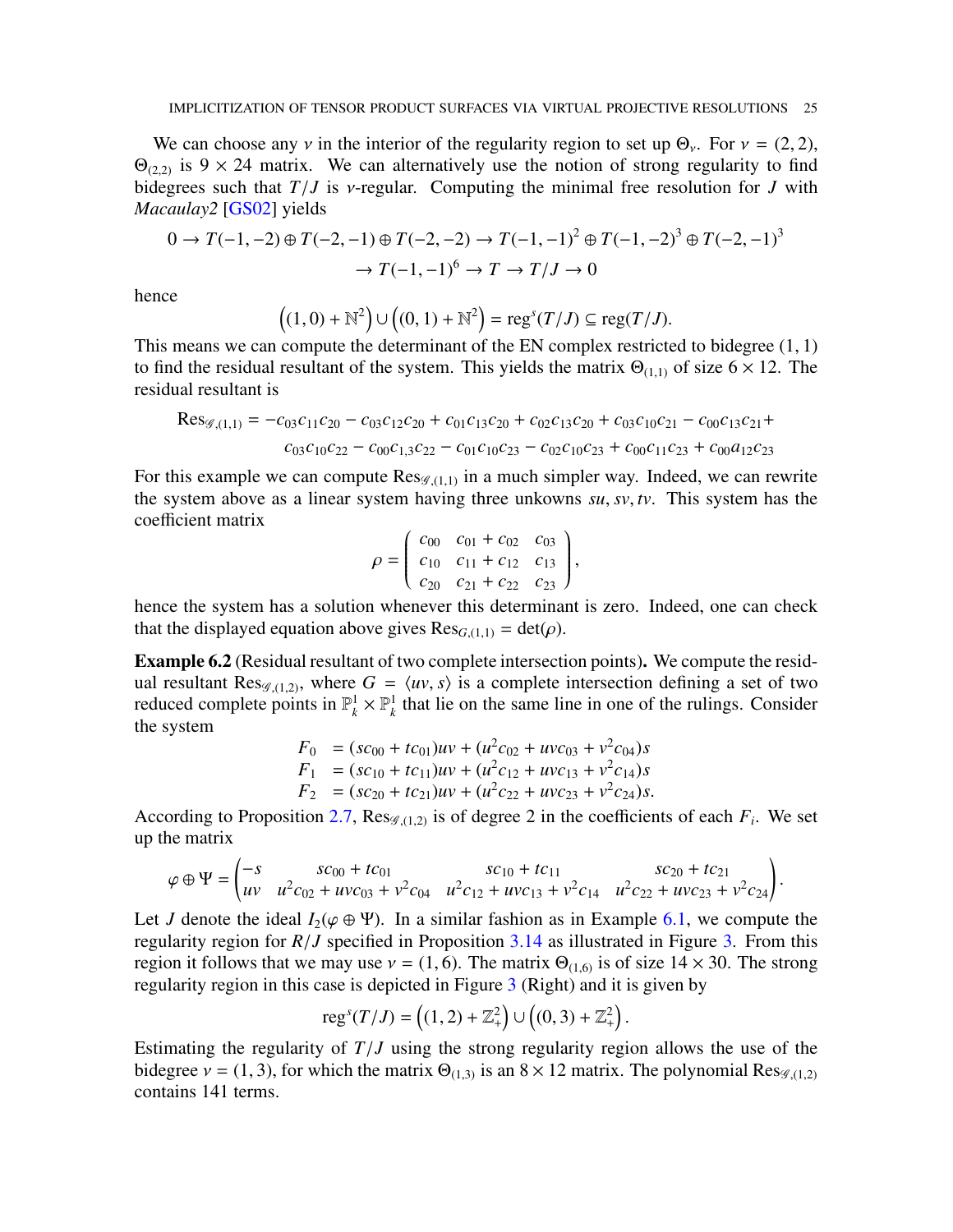

<span id="page-25-1"></span>FIGURE 3. Example [6.2,](#page-24-0) (A) Regularity region  $\mathcal{R}(\varphi \oplus \Psi)$ , (B) strong regularity region.

In this example, it is true that  $\mathbb{F}$  :  $G = I_2(\varphi \oplus \Psi)$ , but not for the reason given in the the hypothesis of Lemma [4.1](#page-13-1) (2). The Eagon-Northcott complex obtained from the matrix  $\varphi \oplus \Psi$  is a virtual projective resolution for  $I_2(\varphi \oplus \Psi)$ , but it is not a resolution for this ideal since it is not exact. This is to be expected considering the proof of Lemma [3.11](#page-10-2) because ht( $I_2(\varphi \oplus \Psi)$ ) = 2. However, this allows to estimate the regularity of  $T/I_2(\varphi \oplus \Psi)$  using Proposition [3.14](#page-11-0) as pictured in Figure [3.](#page-25-1)

<span id="page-25-0"></span>6.2. Examples of implicitization. In this section we illustrate the techniques we developed in the previous sections to compute the implicit equation of a map  $\mathbb{P}_k^1 \times \mathbb{P}_k^1 \to \mathbb{P}^3$  defined by four bihomogeneous polynomials of bidegreee (*a*, *b*).

<span id="page-25-2"></span>**Example 6.3.** Let  $I = \langle s, u \rangle \cap \langle t, v \rangle$  be the ideal from Example [3.4](#page-7-4) which defines two noncollinear points in  $\mathbb{P}_k^1 \times \mathbb{P}_k^1$ . This set is pictured below together with its Hilbert function.

$$
s \t\t\t t
$$
\n
$$
u \t\t\t H_X = \frac{\frac{\|0\|1\|2\|3}{\|0\|1\|2\|2\|2}}{\frac{1}{2}\frac{2}{2}\frac{2}{2}\frac{2}{2}\frac{2}{2}}
$$
\n
$$
v
$$

Let  $G = \langle sv, tu \rangle$  and denote by  $g_1, g_2$  the two generators of *G*. Here *G* is a complete intersection with resolution

$$
0 \longrightarrow R \underset{\begin{pmatrix} -sv \\ tu \end{pmatrix}}{\longrightarrow} R^2 \underset{\begin{pmatrix} tu & sv \end{pmatrix}}{\longrightarrow} G \longrightarrow 0.
$$

Note that  $G<sup>sat</sup> = I$ , so, while G is not saturated, however  $V(G) = V(I)$  and therefore the complex displayed above is a Hilbert-Burch virtual resolution for *I*. Next we consider the ideal  $P = \langle p_0, p_1, p_2, p_3 \rangle$  where  $\begin{bmatrix} p_0 & p_1 & p_2 & p_3 \end{bmatrix} = \begin{bmatrix} g_1 & g_2 \end{bmatrix} h$  and h is the 2 × 4 matrix

$$
h = \begin{bmatrix} s & t & 0 & 0 \\ 0 & 0 & s & t \end{bmatrix}.
$$

The bihomogeneous polynomials  $p_0 = s^2 v$ ,  $p_1 = stv$ ,  $p_2 = stu$ ,  $p_3 = t^2 u$  define a parameterization of a tensor product surface of bidegree (2, 1) with two basepoints given by *V*(*P*). Note that the homogeneous implicit equation for this surface is easily obtained and equal to *YZ* − *XW* = 0. Since the primary decomposition of the ideal *P* is  $P = (s^2, st, t^2) \cap (s, u) \cap$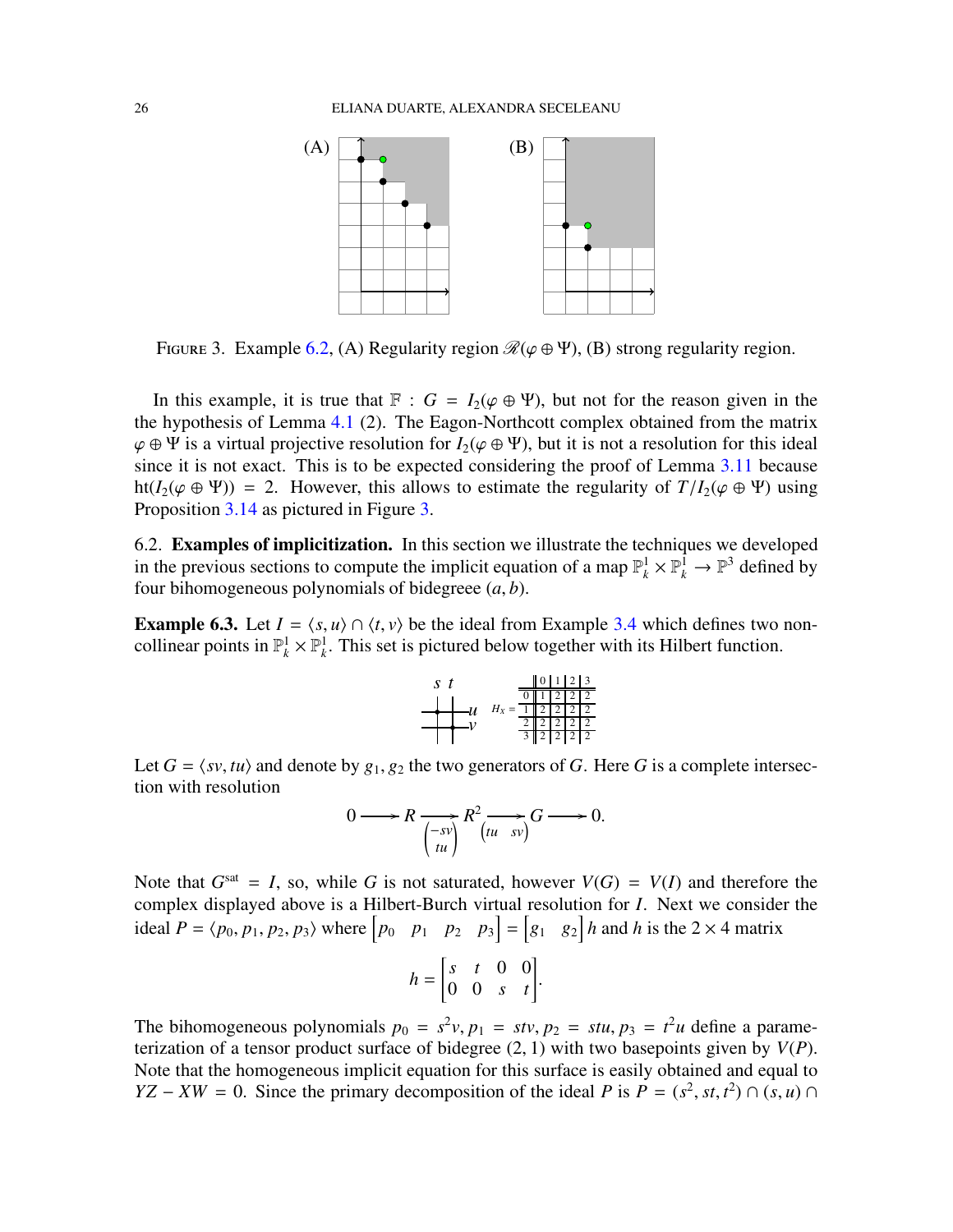$(t, v) \cap (u, v)$ , it follows that  $P<sup>sat</sup> = G<sup>sat</sup>$ . We obtain the matrix Ψ by writing

$$
\begin{bmatrix} p_0 - Xp_3 & p_1 - Yp_3 & p_2 - Zp_3 \end{bmatrix} = \begin{bmatrix} g_1 & g_2 \end{bmatrix} \underbrace{\begin{bmatrix} h_{01} - h_{31}X & h_{11} - h_{31}Y & h_{21} - h_{31}Z \\ h_{02} - h_{32}X & h_{12} - h_{32}Y & h_{22} - h_{32}Z \end{bmatrix}}_{\Psi}.
$$

We note that the bidegree  $(2, 1)$  does not satisfy the inequality conditions in the hypotheses of Proposition [2.4.](#page-3-0) However, we can use the result in this proposition because we can find an open set such that the sheaf  $\mathcal{G}(2, 1)$  is very ample. To see this, set *U* to be the open set described in the proof of Proposition [2.4](#page-3-0) with  $g_{j_1} = g_1$  and  $g_{j_2} = g_2$ . It suffices to consider  $x, y \in \mathbb{P}_k^1 \times \mathbb{P}_k^1$  $\frac{1}{k}$  and show that the sections of  $\mathscr{G}(2, 1)$  separate points. Suppose that  $I(x) = \langle l_1, h_2 \rangle$ ,  $I(y) = \langle l_2, h_2 \rangle$  with  $l_i \in R_{(1,0)}$  and  $h_i \in R_{(0,1)}$ . If  $l_1$  is not a multiple of  $l_2$  and *l*<sub>1</sub> =  $as + bt, a, b ∈ k$  then the form  $svl_1 ∈ P_{(2,1)}$  vanishes at *x* and not at *y*. An analogous argument with  $h_1, h_2$  shows that if  $l_1$  is a multiple of  $l_2$  we can find a form in  $P_{(2,1)}$  that vanishes at *x* and not at *y*. This shows that the pullbacks  $\tilde{p}_0$ ,  $\tilde{p}_1$ ,  $\tilde{p}_2$ ,  $\tilde{p}_3$  of  $p_0$ ,  $p_1$ ,  $p_2$ ,  $p_3$  to  $\tilde{Q}$  separate points. Following the proof in Proposition [2.4,](#page-3-0) we see that  $\tilde{p}_0$ ,  $\tilde{p}_1$ ,  $\tilde{p}_2$ ,  $\tilde{p}_3$  also separate tangents. Since  $\widetilde{\mathcal{G}}(2, 1)$  is generated by its global sections  $\tilde{p}_0$ ,  $\tilde{p}_1$ ,  $\tilde{p}_2$ ,  $\tilde{p}_3$  and  $\widetilde{\mathcal{G}}(2, 1)$ is very ample on an open subset, we conclude the residual resultant  $\text{Res}_{\mathscr{G},(2,1)}$  exists and satisfies the same properties as in the conclusion of Proposition [2.4.](#page-3-0)

To obtain the implicit equation using a residual resultant we set up the matrix  $\Theta_{\nu}$  for a bidegree *v* according to Remark [4.10.](#page-17-1) On one hand we compute the regularity region of  $EN(\phi \oplus \Psi)$  following Proposition [3.14.](#page-11-0) On the other hand we compute the strong regularity region determined by a minimal free resolution of  $T/J$ . The regions found by these two methods and the shifts in the minimal free resolution of  $R/J$  are displayed in Figure [6.3.](#page-25-2)



FIGURE 4. Example [6.3,](#page-25-2) (A) regularity region from Proposition [3.14,](#page-11-0) (B) strong regularity, and (C) bigraded shifts of a minimal free resolution of *T*/*J*.

Note that in this example, the two methods of estimating the regularity region for the module  $T/I_n(\varphi \oplus \Psi)$  agree as shown in Figure [6.3.](#page-25-2) Now for  $v = (3, 0)$  one has

$$
\Theta_{\nu} = \begin{bmatrix}\n0 & 0 & 1 & 0 & 0 & 0 \\
-Y & 0 & -Z & 1 & 1 & 0 \\
X & -Y & 0 & -Z & -Z & 1 \\
0 & X & 0 & 0 & 0 & -Z\n\end{bmatrix}
$$

whence  $I_4(\Theta_v) = \langle YZ - X \rangle$  gives the implicit equation restricted to the affine set  $W = 1$ .

<span id="page-26-0"></span>Example 6.4. Using the same setup as in Example [6.3,](#page-25-2) we change the entries of the matrix *h* that determines the parametrization ideal *P*. Set

$$
h = \begin{bmatrix} su & sv & 0 & tu + sv \\ 0 & tu & su & tv \end{bmatrix},
$$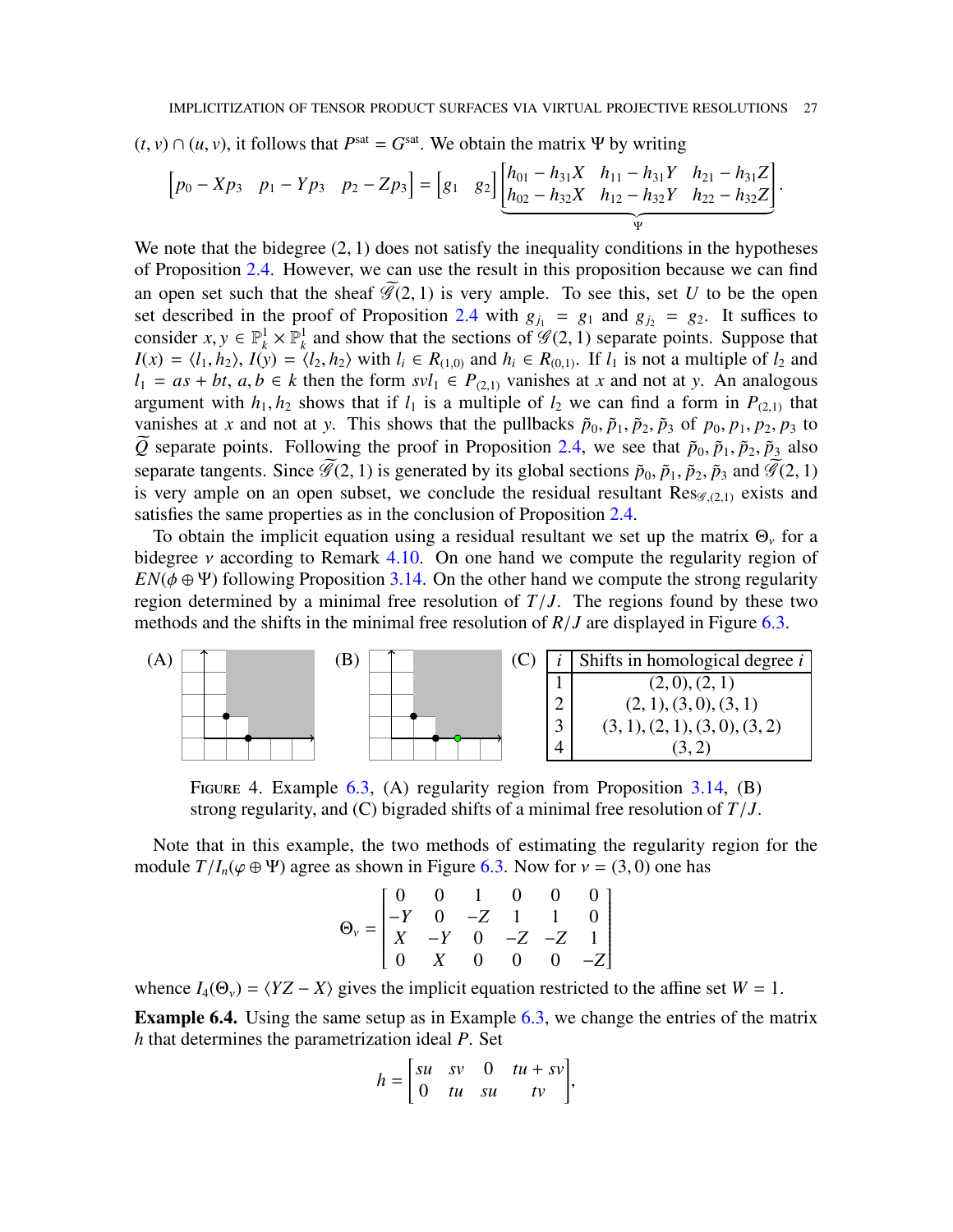so  $P = \langle s^2 u v, t^2 u^2 + s^2 v^2, s t u^2, s t u v + t^2 u v + s^2 v^2 \rangle$ . The generators of *P* define a tensor product surface of bidegree (2, 2) with two basepoints. The support of *P* and *G* is the same, however the primary decomposition of *P* reveals that the point corresponding to (*s*, *u*) has multiplicity 2 in the scheme defined by *P*.

In this case we cannot use the Eagon-Northcott complex  $EN(\varphi \oplus \Psi)$  to compute bidegrees in the regularity region of  $T/I_2(\varphi \oplus \Psi)$  because the first homology module of  $EN(\varphi \oplus \Psi)$ is not *B*-torsion. In fact the first homology is a torsion module supported at the point with multiplicity 2 i.e. $\langle s, u \rangle$ . This shows the necessity of the hypothesis of Proposition [4.4.](#page-14-0)



<span id="page-27-0"></span>FIGURE 5. Example [6.4,](#page-26-0) (A) strong regularity and (B) shifts in the resolution for  $T/I_n(\varphi \oplus \Psi)$ .

The free resolution of  $T/I_2(\varphi \oplus \Psi)$  is  $0 \to T^5 \to T^{23} \to T^{32} \to T^{19} \to T^6 \to C$  and the strong regularity region reg<sup>s</sup>  $(T/I_n(\varphi \oplus \Psi)) = ((2, 4) + \mathbb{Z}_+^2)$ ∪<br>∶  $((3, 3) + \mathbb{Z}_{+}^{2})$ ∪  $((4,2)\mathbb{Z}_{+}^{2})$  is depicted in Figure [5.](#page-27-0) Therefore for  $v = (5, 2)$  the 18 × 24 matrix  $\Theta_{(5, 2)}$  provides the implicit equation.

Although (3, 2) is not the strong regularity region, we can use this bidegree to set up a  $12 \times 12$  matrix  $\Theta_{\nu}$  whose determinant vanishes, but that has an  $11 \times 11$  maximal minor whose determinant is a multiple of the implicit equation of the tensor product surface.

|                     | $\theta$                     | $\theta$                 | $\theta$ | $\theta$                 | 0            | $\Omega$       | 0              |          |              | 0            |          |
|---------------------|------------------------------|--------------------------|----------|--------------------------|--------------|----------------|----------------|----------|--------------|--------------|----------|
|                     | $\qquad \qquad \blacksquare$ |                          | $\Omega$ | $\Omega$                 | $\Omega$     | $\Omega$       | $\mathbf{0}$   | $\Omega$ | $-X$         | $\theta$     | $-Y + 1$ |
|                     | X                            | $\Omega$                 | $\equiv$ |                          |              | $\theta$       | Ζ              | $\Omega$ | $\theta$     | 0            | 0        |
|                     | $\mathbf{0}$                 | $\theta$                 | $\theta$ | $\Omega$                 |              | $\theta$       | $-1$           | $\Omega$ | $-X$         |              | $-Y$     |
|                     | X                            | $\overline{\phantom{0}}$ |          | $\Omega$                 | $-X-Y$       | $\Omega$       | Ζ              | $\Omega$ | $-Z$         | $-X$         | Ζ        |
| $(\mathbf{H})$<br>= | $\mathbf{0}$                 | Χ                        | 0        | $-1$                     | X            | $\theta$       | $\overline{0}$ | Z        | $\theta$     | $\mathbf{0}$ | -Z       |
|                     | $\mathbf{0}$                 | $\theta$                 | — I      | $\Omega$                 | $-X$         |                | $\Omega$       | $-1$     | $\Omega$     | $-X$         | Ζ        |
|                     | X                            |                          | Υ        | Y                        | $\mathbf{0}$ | $-X-Y$         | Z              | Ζ        | $\Omega$     | $-Z$         | 0        |
|                     | $\Omega$                     | $\Omega$                 | $\Omega$ | $\Omega$                 | $\theta$     | X              | 0              | $\Omega$ | $\Omega$     | $\theta$     |          |
|                     | $\theta$                     | $\Omega$                 | 0        | $\overline{\phantom{0}}$ | 0            | $-X$           | 0              | $\Omega$ | $\Omega$     | 0            |          |
|                     |                              | Χ                        |          |                          |              | $\overline{0}$ | 0              | Z        | $\mathbf{0}$ | $\theta$     |          |

The implicit equation is the degree 5 factor of

$$
X \cdot (X^4Y + X^3YZ + X^2YZ^2 + XY^2Z^2 + XYZ^3 - X^4 - 2X^2Z^2 - Z^4)
$$

In this example the cokernel of  $\Theta_{(3,2)}$  is 1-dimensional, and sum of the multiplicities of the basepoints is three, but there are two basepoints. This illustrates the observation made in Remark [5.6](#page-22-4) that the residual resultant can be recovered as a divisor of the submaximal minors of  $\Theta_{(3,2)}$  even if the base points in *P* have higher multiplicity than the points in *G*.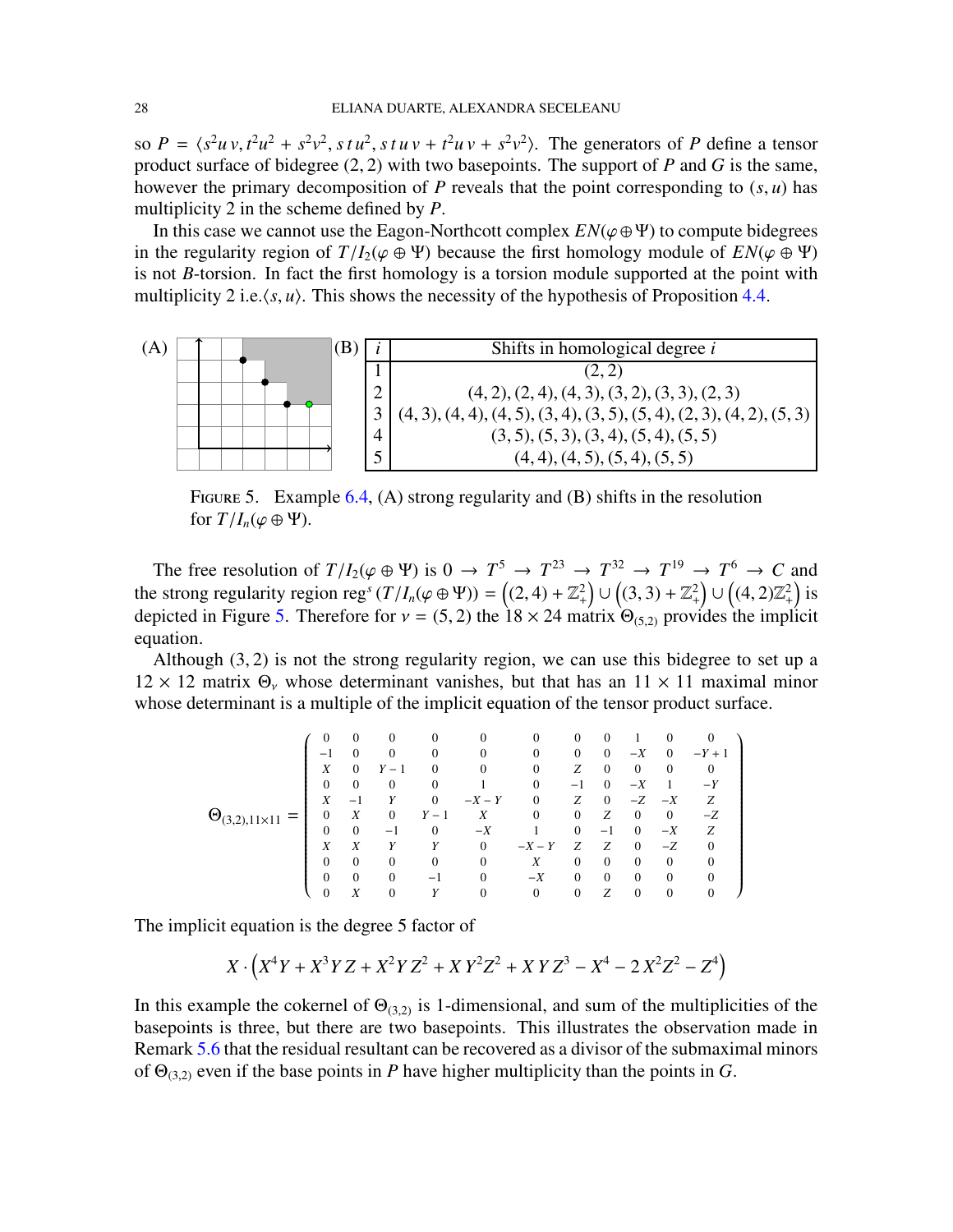<span id="page-28-5"></span>Example 6.5. We continue with the setup from Example [6.3](#page-25-2) and change *h* to

$$
h^{\top} = \begin{pmatrix} \frac{4}{9} s u + tu + s v + \frac{9}{5} t v & 10 s u + \frac{1}{2} t u + \frac{2}{3} s v + \frac{2}{3} t v \\ \frac{1}{3} s u + \frac{10}{7} t u + \frac{9}{4} s v + \frac{2}{9} t v & \frac{8}{5} s u + \frac{1}{2} t u + \frac{5}{7} s v + \frac{2}{3} t v \\ s u + \frac{4}{5} t u + s v + \frac{5}{8} t v & 2 s u + \frac{7}{3} t u + s v + \frac{9}{5} t v \\ \frac{3}{5} s u + \frac{7}{3} t u + s v + 8 t v & \frac{4}{5} s u + \frac{7}{3} t u + \frac{3}{10} s v + \frac{7}{9} t v \end{pmatrix}.
$$

This choice of *h* determines the ideal *P* and a tensor product surface of bidegree (2, 2) with two basepoints  $V(P)$  and  $P<sup>sat</sup> = G<sup>sat</sup>$ . We use Proposition [3.14](#page-11-0) to obtain the regularity region of  $EN(\varphi \oplus \Psi)$  depicted in Figure [6.5.](#page-28-5) The resolution of  $T/I_2(\varphi \oplus \Psi)$  is

$$
0 \to T^{119} \to T^{171} \to T^{71} \to T^{24} \to T^6 \to T.
$$



FIGURE 6. Example [6.5,](#page-28-5) (A) regularity region of  $EN(\varphi \oplus \Psi)$  and (B) strong regularity region with corner (14, 11).

The strong regularity region for this example is considerably worse than the regularity provided by Proposition [3.14.](#page-11-0) For  $v = (3, 3)$ ,  $\Theta_v$  is a matrix of size 16  $\times$  24. Although the point  $v = (2, 3)$  is not in the interior of the regularity regions in Figure [6.5,](#page-28-5) the matrix  $\Theta_v$ provides a  $12 \times 12$  determinental representation for the implicit equation of the surface.

### **ACKNOWLEDGEMENTS**

Computations using the software system *Macaulay2* [\[GS02\]](#page-29-19) were crucial for the development of this paper. We thank Laurent Busé for suggesting that we explore residual resultants on  $\mathbb{P}_k^1 \times \mathbb{P}_k^1$ . The first author was supported by the Deutsche Forschungsgemeinschaft(DFG, German Research Foundation )-314838170, GRK2297 MathCoRe. The second author was supported by NSF grant DMS–1601024 and EpSCOR award OIA–1557417.

### **REFERENCES**

- <span id="page-28-3"></span>[BE77] David A. Buchsbaum and David Eisenbud, *What annihilates a module?*, J. Algebra 47 (1977), no. 2, 231–243. MR 0476736
- <span id="page-28-0"></span>[BEM01] L. Busé, M. Elkadi, and B. Mourrain, *Resultant over the residual of a complete intersection*, J. Pure Appl. Algebra 164 (2001), no. 1-2, 35–57, Effective methods in algebraic geometry (Bath, 2000). MR 1854329
- <span id="page-28-2"></span>[Bot11] Nicolás Botbol, *The implicit equation of a multigraded hypersurface*, J. Algebra 348 (2011), 381-401. MR 2852248 (2012m:14094)
- <span id="page-28-1"></span>[Bus01] Laurent Bus´e, *Residual resultant over the projective plane and the implicitization problem*, Proceedings of the 2001 International Symposium on Symbolic and Algebraic Computation, ACM, New York, 2001, pp. 48–55. MR 2049730
- <span id="page-28-4"></span>[Bus14] Laurent Busé, *Implicit matrix representations of rational bézier curves and surfaces*, Computer-Aided Design 46 (2014), 14–24.